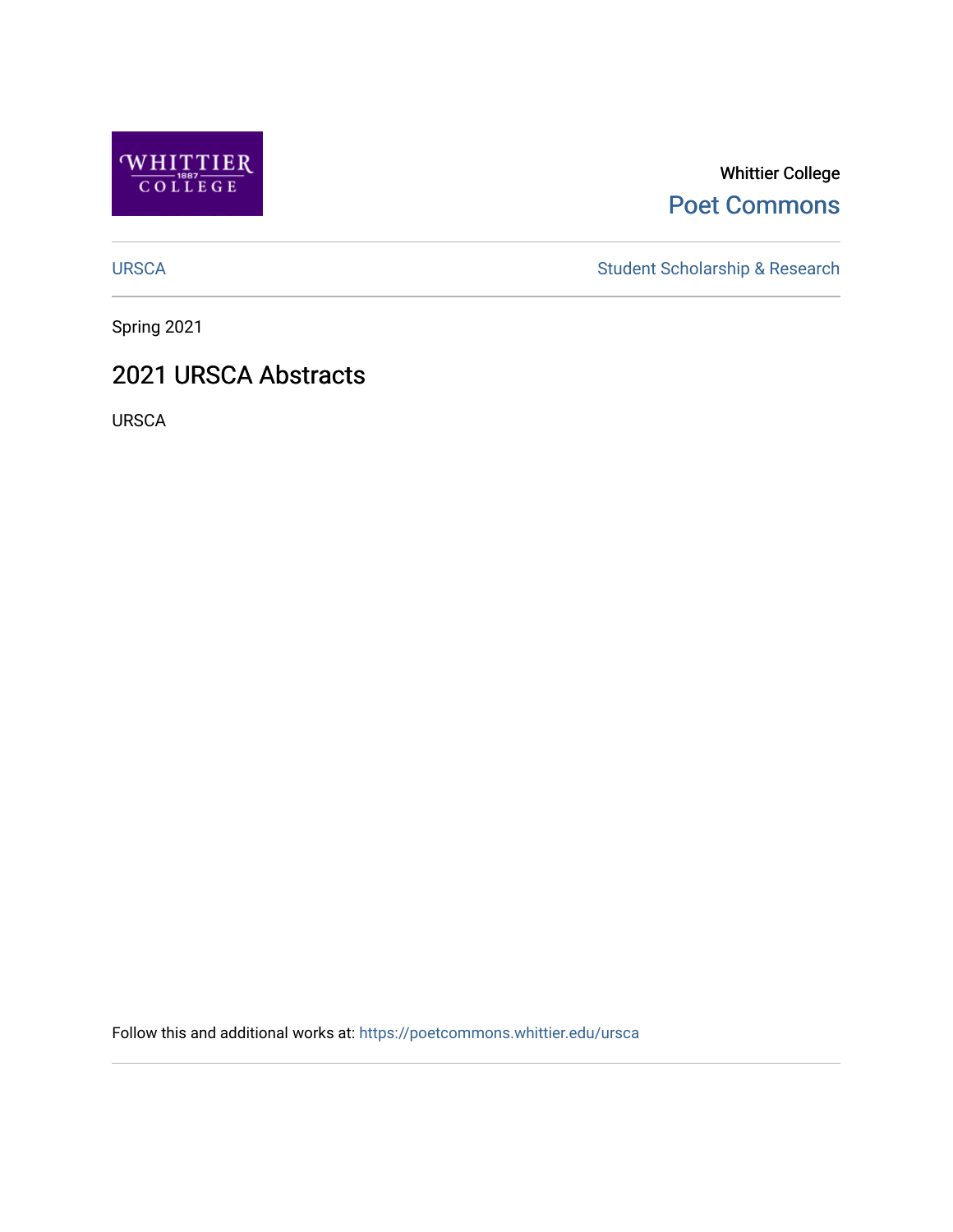# **Angel Alcantar**

#### Faculty Mentor: Jonathan Burton

# Challenging the Canon: Implementing Young Adult Fiction in Secondary American Classrooms

In the last decade, there has been a substantial growth within the young adult fiction genre with increasing numbers of publications and changes in the style of writing that has been implemented. However, there is no proportional study of genre due to perceptions the genre holding very little literary merit allowing for classroom inclusion at the secondary level. It has been delineated to pleasure reading or commercial fiction due to the high popularity of such titles as Harry Potter and Twilight as well as its history as middle school literature. However, the current state of Young Adult (YA) fiction far surpasses these perceptions through challenging the very essence of what a great text is providing several avenues to meet standards set by the Common Core developed by the U.S. Department of Education. YA fiction uses three strong characteristics to increase textual complexity without the need for increasing difficulty: formal experimentation, diverse experiences, and complex political narratives informed by literary theory, such as Marxism, Gender Studies, and Sexuality Studies. YA fiction, however, can do more than simply meet standards; its inherent benefits lay in its appeal to young readers allowing for the implementation of educational pedagogies attempting to use interconnectedness to form bonds with students to raise student engagement, and thus achievement. Using the Common Core State Standards at the secondary level as a metric for understanding textual complexity this project uses a survey of young adult fiction novels alongside literary analysis to demonstrate the literary merit within the genre that makes young adult literature equally worthy of inclusion in classrooms as canonical text and sometimes offering more within a single novel through surpassing goals of the Common core and meeting goals of pedagogy.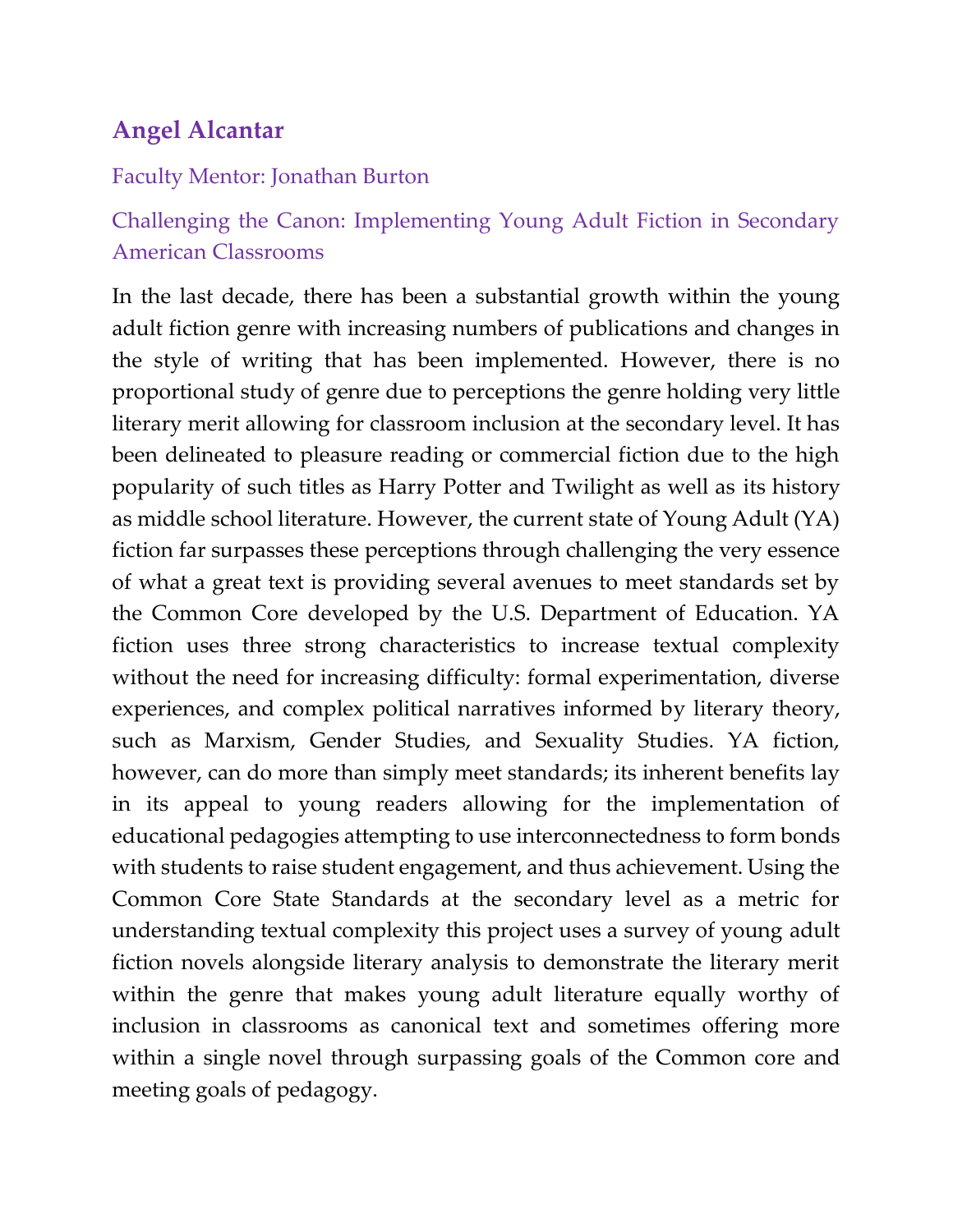### **Audrey Armienta**

Co-author: Kat Garrison

#### Faculty Mentor: Gary Gold

#### Age Discrimination in the US and Japan

This research project undertakes a comparative assessment of the contours of workplace age discrimination in the United States and Japan. We explore laws and procedures to compare how these countries promote and deal with inequalities in employment. The exploration has a limited focus on examining age discrimination through the legal framework set in the United States court of law and the standards that Japan holds that inherently promote or hinder age discrimination. We found it essential to investigate two fundamentally different countries to gain a broader sense of employment law and the improvements that can be made for future employment and social welfare. In the United States, there are protections against age discrimination for those over the age of 40; whereas, in Japan, there are no regulations for age discrimination, making it difficult for those over 30 seeking to find employment. When dealing with an increasingly older workforce in the United States and Japan, it is important to understand the measure by which the law can protect older workers from being discriminated against and work towards social acceptance. We explore each country's history of addressing inequalities through cultural norms, societal standards, and legal proceedings. The research was conducted through an empirical approach, using both qualitative and quantitative data. Statistical records, literary criticisms, and interviews are used to gain a greater sense of the need for equal employment protections for older workers. Through the data, we were able to find that societal standards limited the progress in expanding legal protections. In conclusion, we found that the social conditions reaffirm international business theories, primarily Hofstede's Dimensions of National Culture and Social Structures, that help to define different social operations and explain the complications in establishing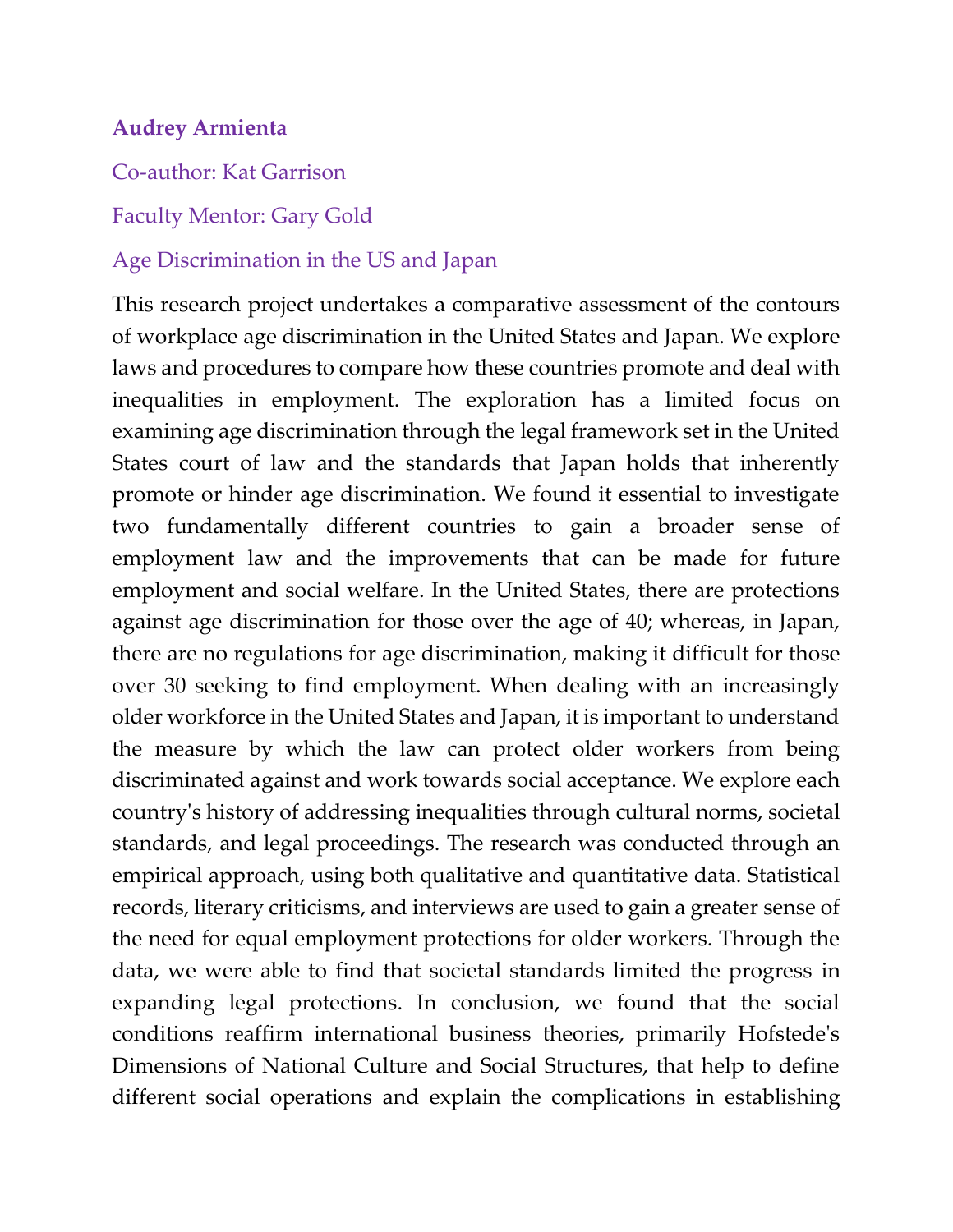comprehensive legal protections. Our comparative study concludes with a final assessment summarizing some of the significant commonalities and dissimilarities between these two countries, and identifying prospective agefocused developments that might foster continued improvements in employment equality.

# **Michael Astudillo-Ash**

### Faculty Mentor: Marie-Magdeleine Chirol-Hill

# "Wallay" (2017) de Berni Goldblat: Entre Tradition et Modernité / A Balance Between Tradition and Modernity

The beautifully crafted bildungsroman (coming-of-age) film, "Wallay", first takes place in France, where thirteen-year-old boy Ady lives with his widowed father. As Ady becomes increasingly non-compliant with the law and his father begins to run out of resources to help take care of him, he sends him to Burkina Faso to stay with his Uncle Amadou for the summer. Originally, Ady assumes that he is there on vacation, but unbeknownst to him, his father's intentions for sending him there are much different. Eventually, he learns that his father has sent him to stay with his Uncle Amadou so that he can learn to mature. His father felt that being under the supervision of his uncle that he would be able to grow into a proper young man. However, many of his uncle's methods were a little unconventional and most of the growth he experienced was through the help of his grandmother. The purpose of my paper is to examine how Ady, a spoiled and disrespectful teenager, can resolve his issues with the traditional values that his Uncle Amadou attempts to instill in him and force him to undergo, while also growing into a modern young man. First, we consider his rebelliousness towards his uncle and the traditional circumcision rite of passage that he wishes Ady to undergo. Secondly, we consider how his grandmother instilled in him new teachings. Lastly, we demonstrate how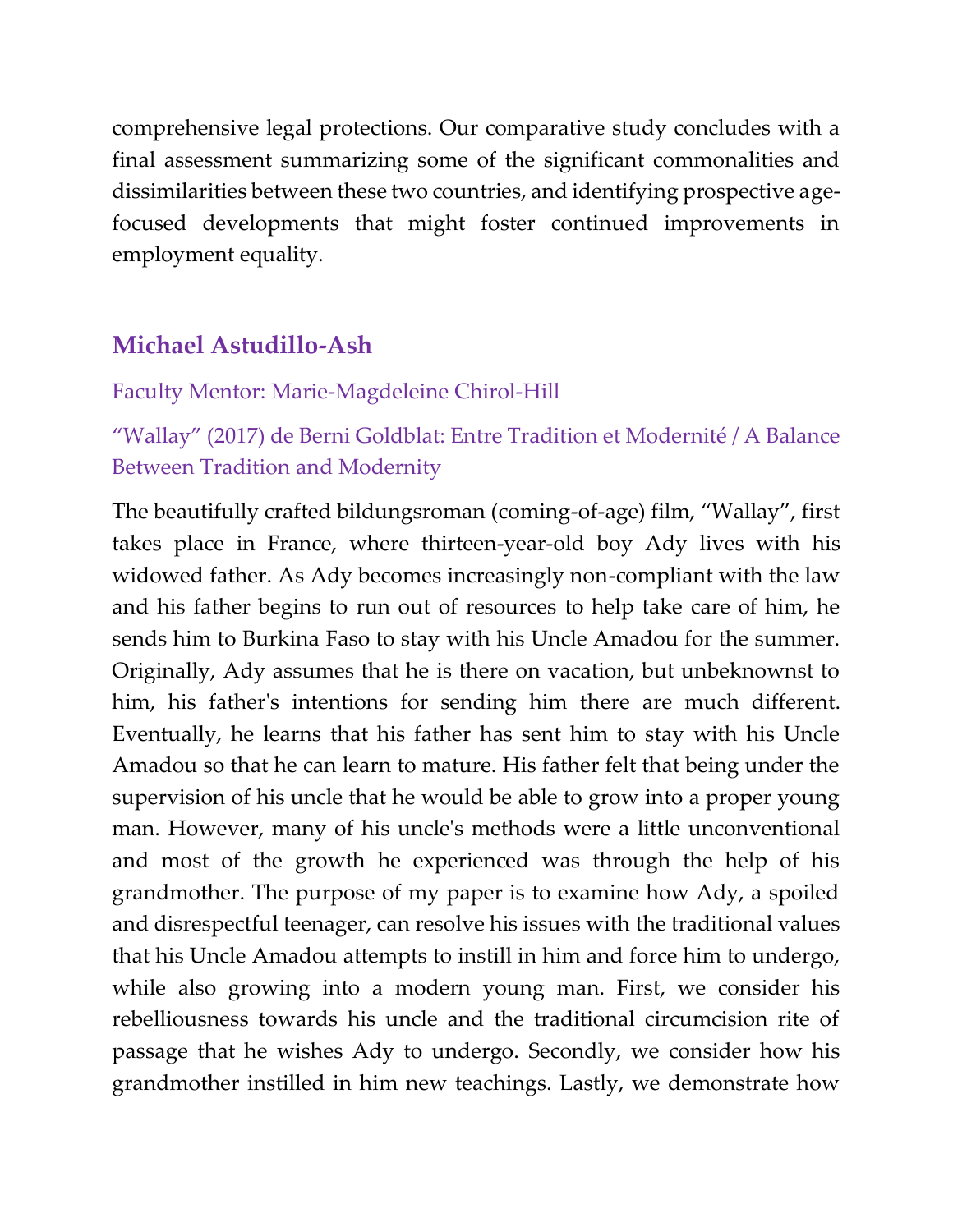Ady can reconcile with the traditions he learns and how he transforms into the young man that his father dreamed he would become. Through learning respectfulness from his grandmother along with finally having that motherly figure in his life, Ady was able to grow into the young man that he needed to be. His immersion into more traditional life in Burkina Faso and through the guidance of his uncle, cousin, and grandmother, Ady was able to transform into a mature modern young man when he returned to France.

## **Nancy Avila**

#### Faculty Mentor: Marie-Magdeleine Chirol-Hill

### La Liberté des Femmes Oubliées dans "Atlantique" (2019) de Mati Diop

In Mati Diop's 2019 debut film, "Atlantique", the fates of many Senegalese men and women are portrayed through a supernatural romantic drama. The film features the life-threatening odyssey many young men choose to endure in exchange for a prosperous future. Diop's feminist perspective of this issue focuses on the struggles of the women "ghosted" by the men in their lives. I analyze how the main character, Ada, tells an empowering story for the women who are left behind and choose to make the most of their situations within their culture. As the audience follows Ada through her journey of self-discovery, filled with grief, confusion, and finally enlightenment there is a heavy presence of the Atlantic Ocean. I first focus on the juxtaposition of the lives of other women within Ada's community and that of her own to establish the distinction of power within Ada. Secondly, I draw upon the correlation between Ada's journey and the Atlantic Ocean. The soundscapes of the ocean serve as a leitmotif, while its presence serves as an overall symbol and engine for change, growth, life, and death in Ada's life. Lastly, I go over the use of reflections within the film as Diop's tool to emphasize Ada's self-discovery. The ending scene where Ada breaks the fourth wall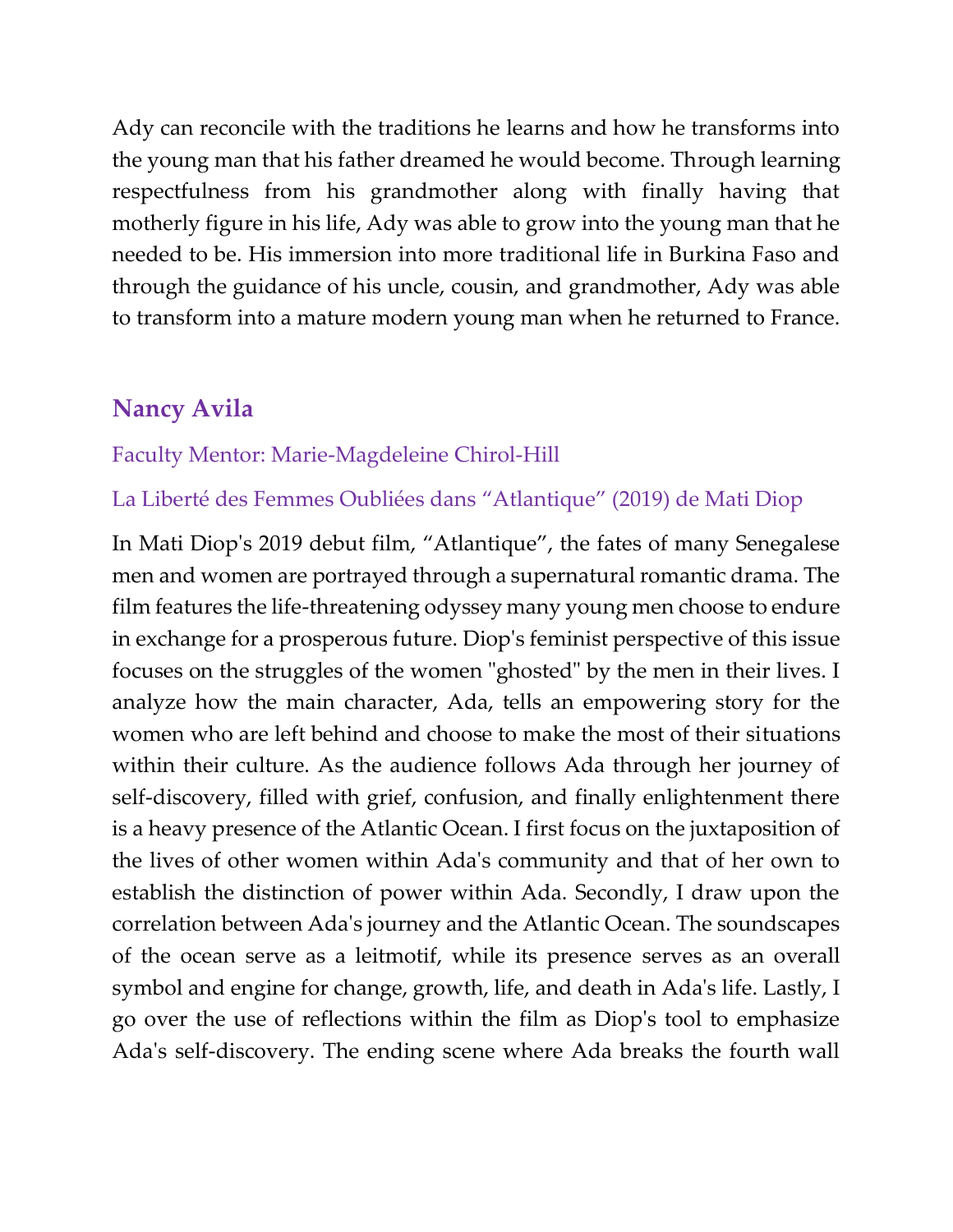works to connect and deepen the message of self-empowerment throughout the film.

# **Mariella Ayala-Gallegos**

#### Faculty Mentor: Rebecca Overmyer-Velázquez

#### The Impacts COVID-19 has had on Undocumented Workers

COVID-19 has negatively affected undocumented workers, but the question remains: how has COVID-19 influenced pre-existing barriers to ideal living/working standards for undocumented workers? For example, noncitizens have previously struggled to access healthcare services out of fear of federal repercussions in general, but with the current pandemic has it only further instigated the need for healthcare assistance? Undocumented workers play a vital role in our society, but because of their undocumented status, many undocumented workers are left to bear the struggle of not having basic human rights. Prior research depicts undocumented workers as the highest population to be uninsured and to lack proper health care, along with being the most vulnerable to be working in hazardous and lowpaying jobs. Lack of legal status has left many to retract from basic human rights out of fear of repercussions from current negative immigration policies and reforms built upon xenophobia. This is viewed as increasing enforcement and incarceration, and disciplinary policies, like the separation of families at the border (GCIR 2020). The impacts of COVID-19 on undocumented workers can be divided into four variables: access to health care, working conditions, immigration policies, and immigrant contributions such as paid taxes and product generation. I found that in the U.S. there is a lack of resources and policies in all four categories which affect undocumented workers. Working with a non-profit organization that has been working around immigration for over 36 years in Southern California, I sent out 30 surveys to undocumented members within the organization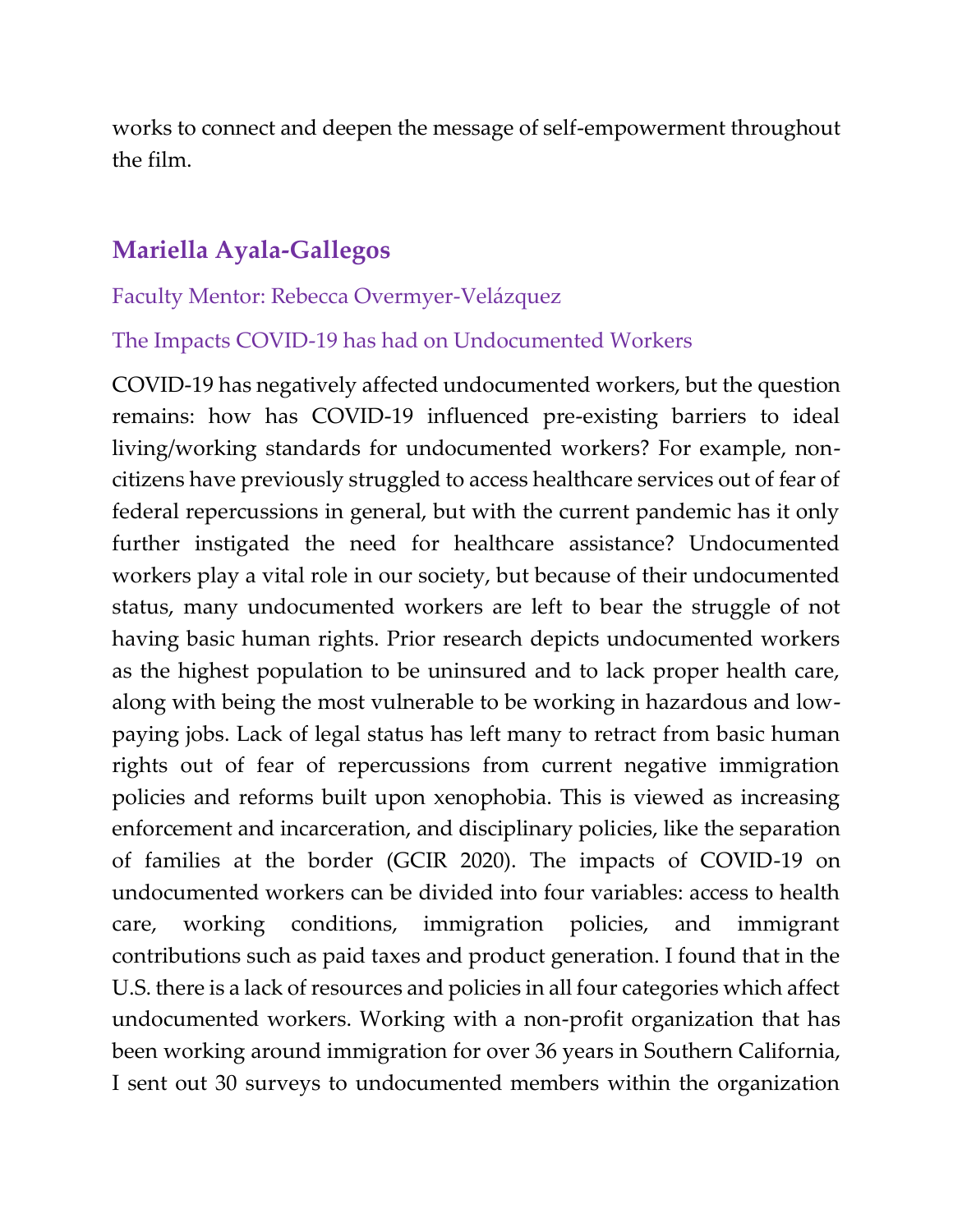and received 24 responses. Grass-rooted organizations that understand and advocate for the communities around them are vital because they are strong sources to supporting community growth wherein communities who do not have these resources/organizations often struggle. The responses show undocumented workers reported an increase in barriers faced in their daily lives because of the COVID-19 pandemic. Statistics depict that 58.3% of undocumented workers do not have health insurance, 70.8% do not participate in public programs due to fear of public charge, and 66.7% have an ITIN and pay taxes while not receiving federal aid. To help this population, our immigration policies must be improved to create a just immigration reform, funds must be allocated for non-citizens especially in pandemic times.

# **Dynette Chavez**

## Faculty Mentor: Rebecca Overmyer-Velázquez

### Tribal Museums in the 21st Century: A Review of the Literature

Since the 1900s, Native American communities have often disregarded the idea of museums on reservation lands because museums reflected a history of colonial disenfranchisement and cultural suppression. Before the twentieth century, the representation of Native Americans in museums was decontextualized and stereotypical. How can we begin to decolonize museums when it was Western colonial values that became so intimately linked to the museums? How can tribal museums challenge the stereotypical representations of Native American history produced in the past? This review of the research into tribal and community museums includes Native voices and what they think about museums in the present day, with a focus on how twenty-first-century tribal museums are resisting and shifting the Western colonial museum model towards one that is Native- and community-centered.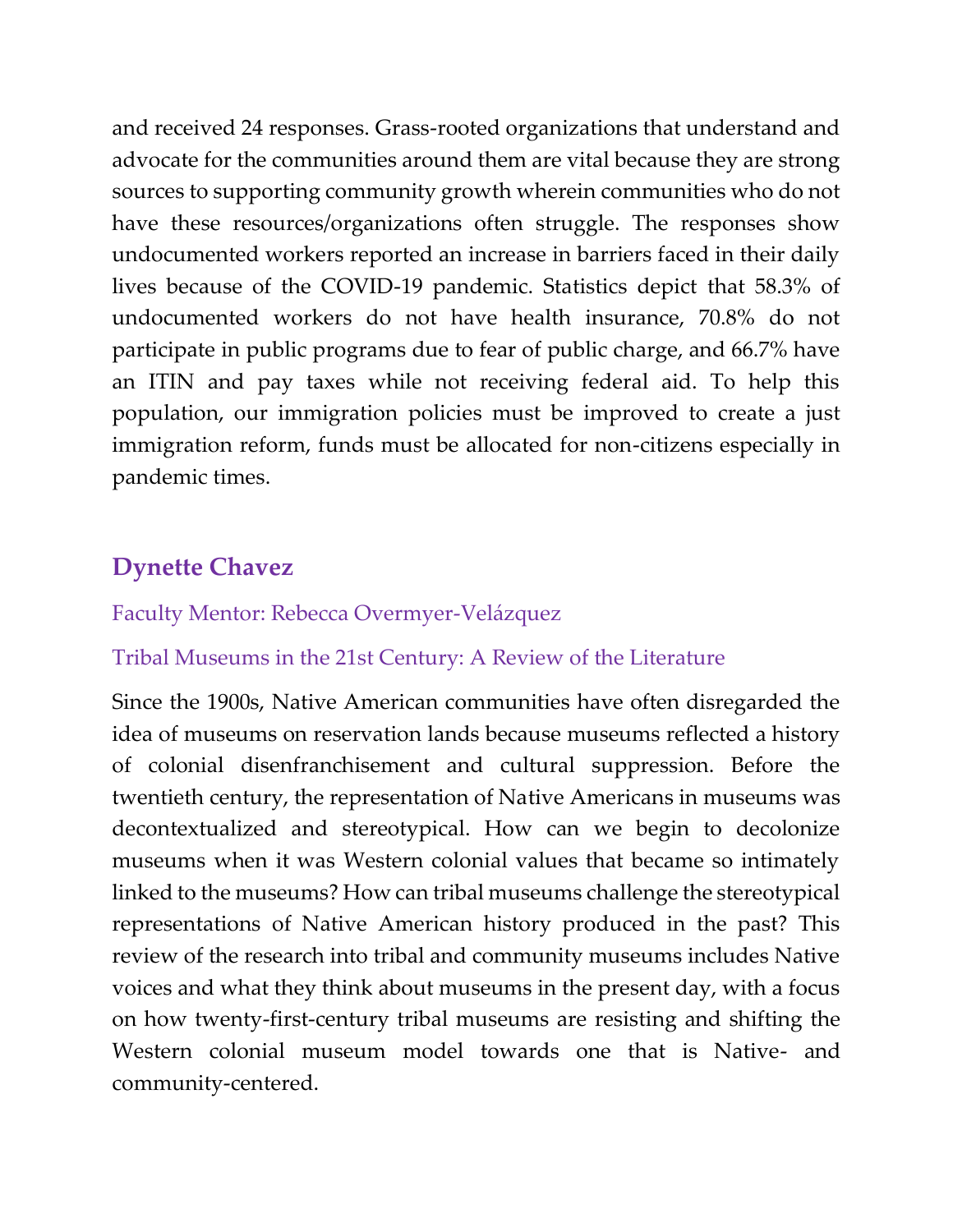# **Norma De la Rosa**

#### Faculty Mentor: Alma Bezares Calderón

# Should I Stay or Should I Go? The Effects of Crossing Migrants in the Local Communities in Mexico

The interactions between migrants and Mexican local communities have positive and negative outcomes. A report by Human Rights First found that more than 630 violent crimes against asylum seekers were reported in the first few months of the "Remain in Mexico" policy. Still, some migrants have been able to assimilate and stay in Mexico, particularly in large cities such as Tijuana, Baja California. This research project uses unique qualitative data collected through interviews with local NGOs between September 2020 to February 2021 and looks into the living conditions of migrants who have stayed in Mexico. Particularly, the study looks into the context that these migrants face when arriving in a community in Mexico and decide to establish there, either because they are in the process of waiting for their asylum-seeking process to take place in the United States or because they decide to stay in Mexico. In the project, I look at the effects of the "Remain in Mexico" policy and the new challenges migrants have faced since the start of the COVID-19 pandemic. Overall, the project finds that migrants in Mexico are exposed to continuous violence, both from the state, from criminal groups, and even from groups that are in charge of their protection. This context increases the vulnerability of migrants and reduces their capacity to access resources that are already scarce. This situation got exacerbated after the start of the pandemic, with the closure of the Southern border. This is the first part of a more extensive project that looks into the interaction between migrant groups and local communities and the violence that emerges from these exchanges and it was funded by the Mary Davis Fellowship.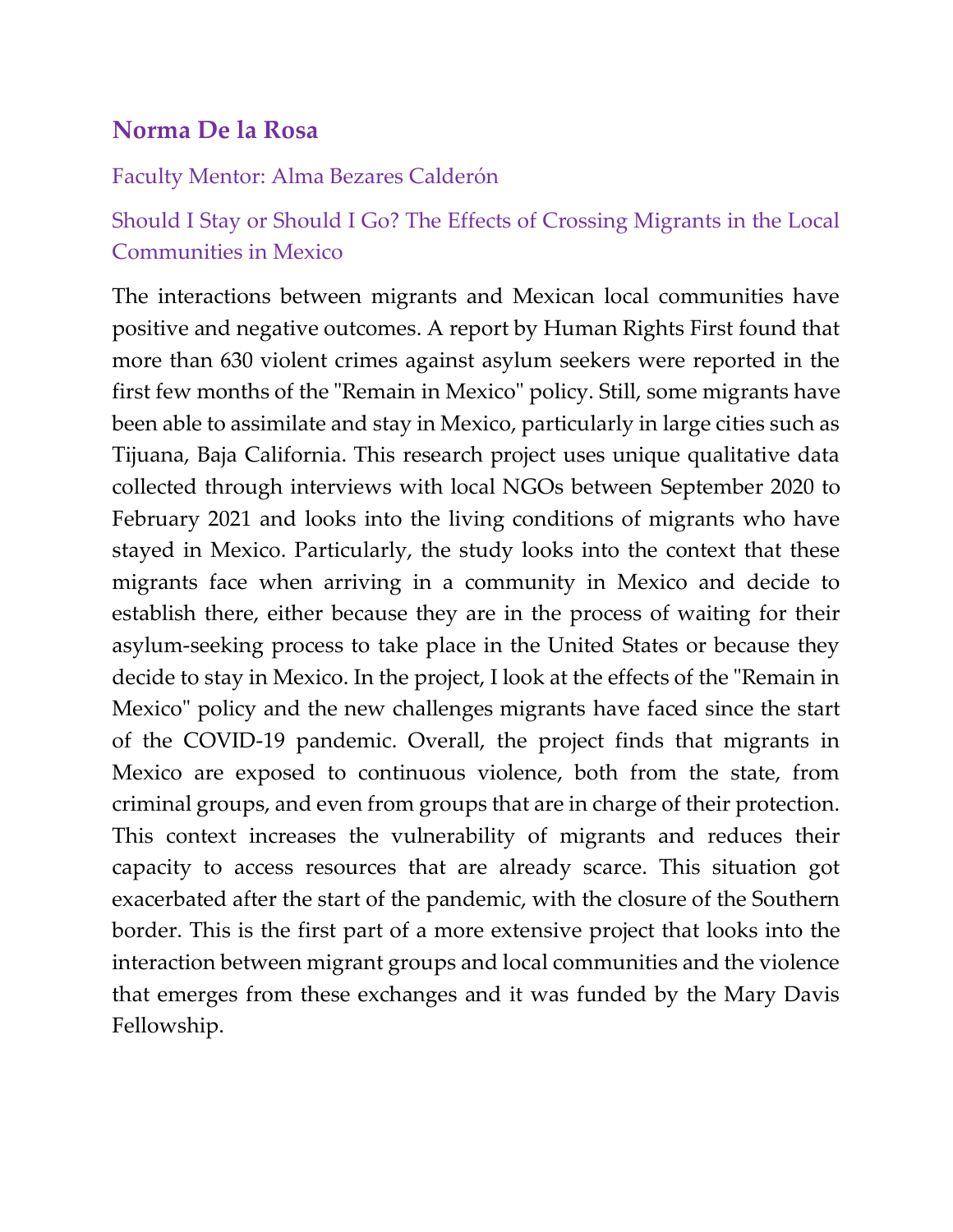# **Shan Deneen**

### Faculty Mentor: Christina Bauer

VASP Energetic Study of the Thermodynamics, Surface Structure, and Self Assembly of Thiol-Capped Silver Nanoparticles

Noble metal-derived nanoparticles have been widely studied throughout the chemical literature due to their vast number of scientific applications. However, AgNPs have been studied on a much smaller scale in comparison to their gold counterparts. This is because the structure of AgNPs is characteristically unstable, and the formation of silver aggregates that negatively impact solubility is common. Additionally, AgNPs have been known to spontaneously oxidize when exposed to air during the reaction process. A commonly implemented solution to this problem is the addition of capping agents to the surface of NPs, which has been known to improve NP stability in dry air conditions, and solubility in solution. Thiolderivatives are commonly investigated capping agents that have been shown to hinder particle aggregation and promote a more ordered surface structure. The binding energetics between thiol groups and surface-level Ag atoms are of interest to this study. Thus, this research study in progress aims to determine the tilt angles, bond dissociation energy (BDE), enthalpy, and entropy of these thiol-silver bonds. VASP-based computational models of these binding interactions, such as the determination of binding energies and angle strains, would provide a great deal of information in the mechanism by which capping agents interact with individual silver atoms, which can allow for optimization of synthesis techniques.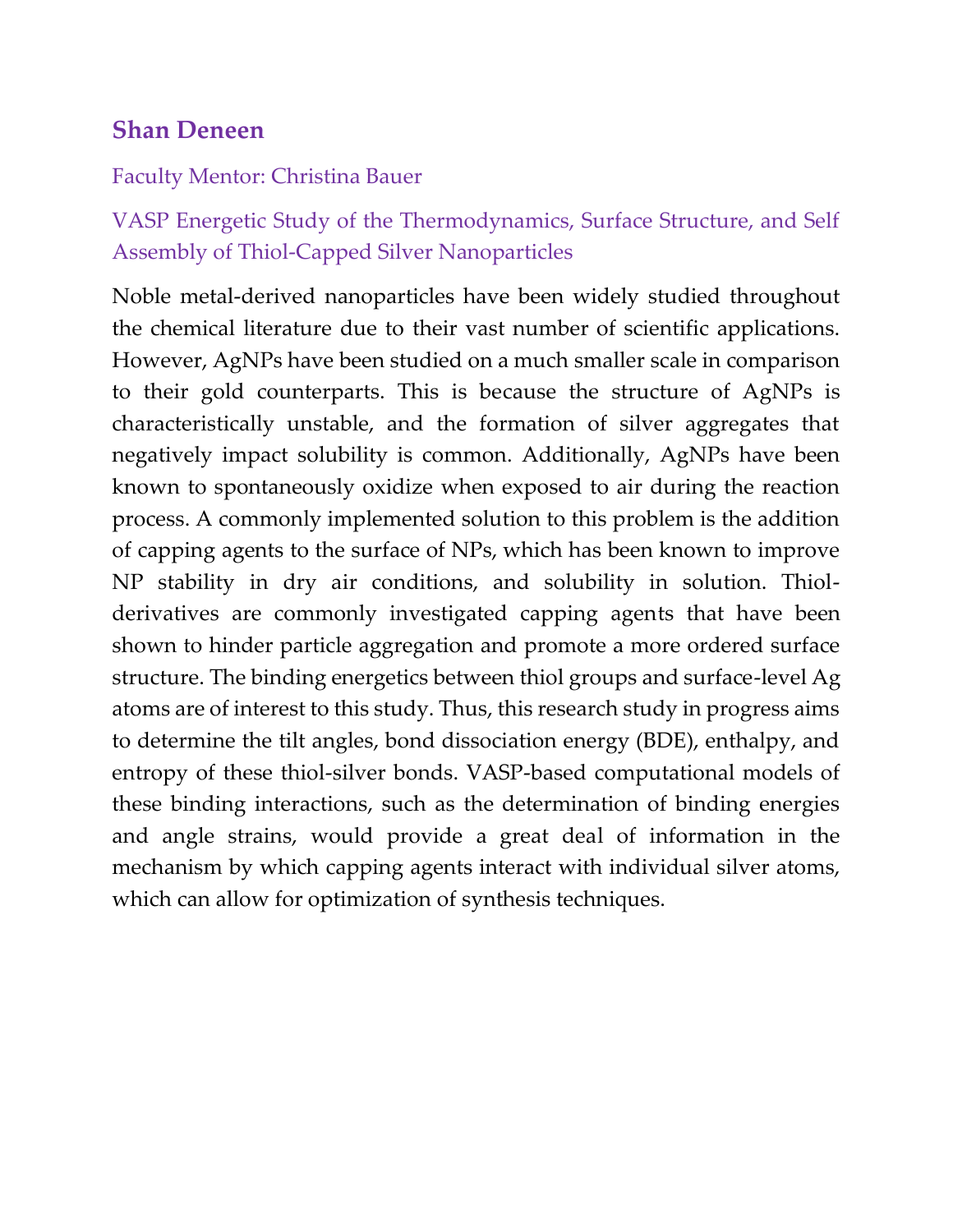# **Cole DiGrazia**

## Faculty Mentor: Rebecca Overmyer-Velázquez

## Transgender Students in Higher Education Housing

While offering Gender-inclusive Housing (GIH) or Gender-neutral housing, in which students can room with other students of a different gender has become a "best practice" and has been adopted by many colleges and universities, there is no standard procedure for how to institute this practice. Previous research indicates some of the barriers that are faced by institutions trying to implement GIH, as well as the different forms of GIH policy, but very little research has been done on how housing policies affect the experiences of transgender and gender non-conforming students. My research focuses on how the housing policies and practices at their colleges impacted the experience of trans and gender non-conforming students in oncampus housing. I conducted qualitative interviews with twelve transgender students from nine different colleges and eighteen housing and residential life professionals from seventeen different colleges. Interviews with students focused on their experiences in on-campus housing to find a correlation between certain housing practices and a positive, neutral, or negative experience for transgender students. Interviews with housing and residential life professionals focused on the specific housing policies and practices that affect trans and gender non-conforming students, as well as the challenges encountered in trying to institute more trans-inclusive policies. Subjects were found through personal connections and through emailing the housing and residential life departments and LGBTQ+ resource centers of colleges that provide that information online. I found that while there were some similarities between colleges, each had unique policies and practices for gender-inclusive housing, so transgender students at different colleges could have vastly different experiences in housing even though their colleges offer gender-inclusive housing. In speaking with housing professionals, I found that geographic location and if the school has any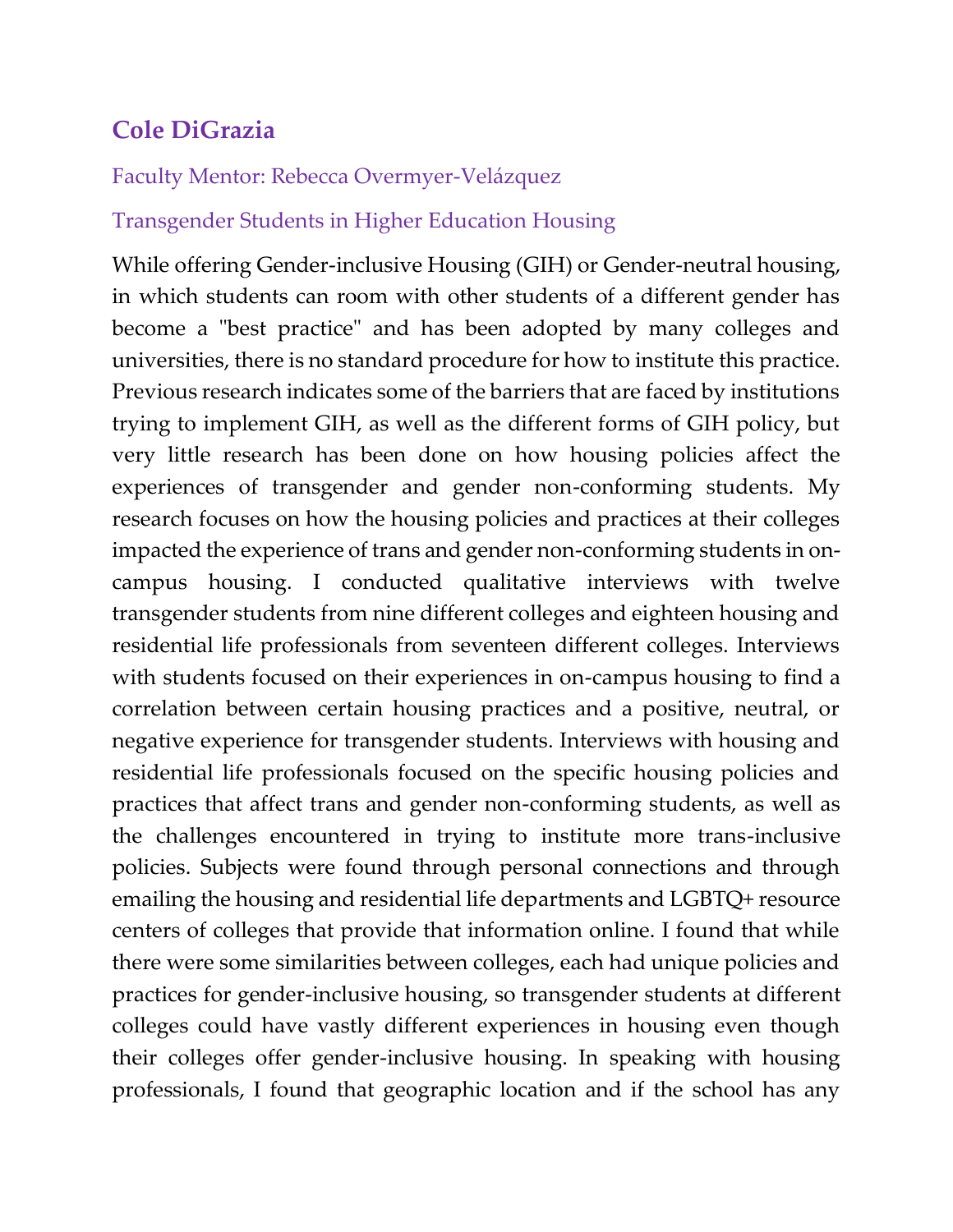religious affiliation had an impact on the ability of housing departments to institute transgender-inclusive policies. Suggestions and recommendations are offered for housing and residential life departments looking to make their policies and practices more inclusive for transgender students. However, it is important to note that this research has a small sample size that lacks significant racial and geographic diversity and should be expanded upon to make any conclusive findings.

## **Sarah Dorsey**

#### Faculty Mentor: Margo Kaatz

#### The Effects of Chronic Illness and Mental Health

Chronic illness and mental health are two very prevalent problems in our world. There have been numerous studies done on the effects and relationships between chronic illness and mental health. The rhetoric of these studies reflects the importance of the treatment of mental health alongside the regular treatments used for chronic illness. The combination of mental health treatments and regular treatments contributes to the overall quality of life in patients with chronic illness. Although it was found that mental health treatments were beneficial, patients seldom utilized the tools they had unless they were specifically prompted to do so. It was also found that many facilities are not prepared to handle regular and extensive mental health treatments, as their focus is mainly on treating the primary illness. In this paper, there is a discussion of Cystic Fibrosis and mental health, Type 1 Diabetes and mental health, cancer, and mental health, and various mental health treatments for those with chronic illness.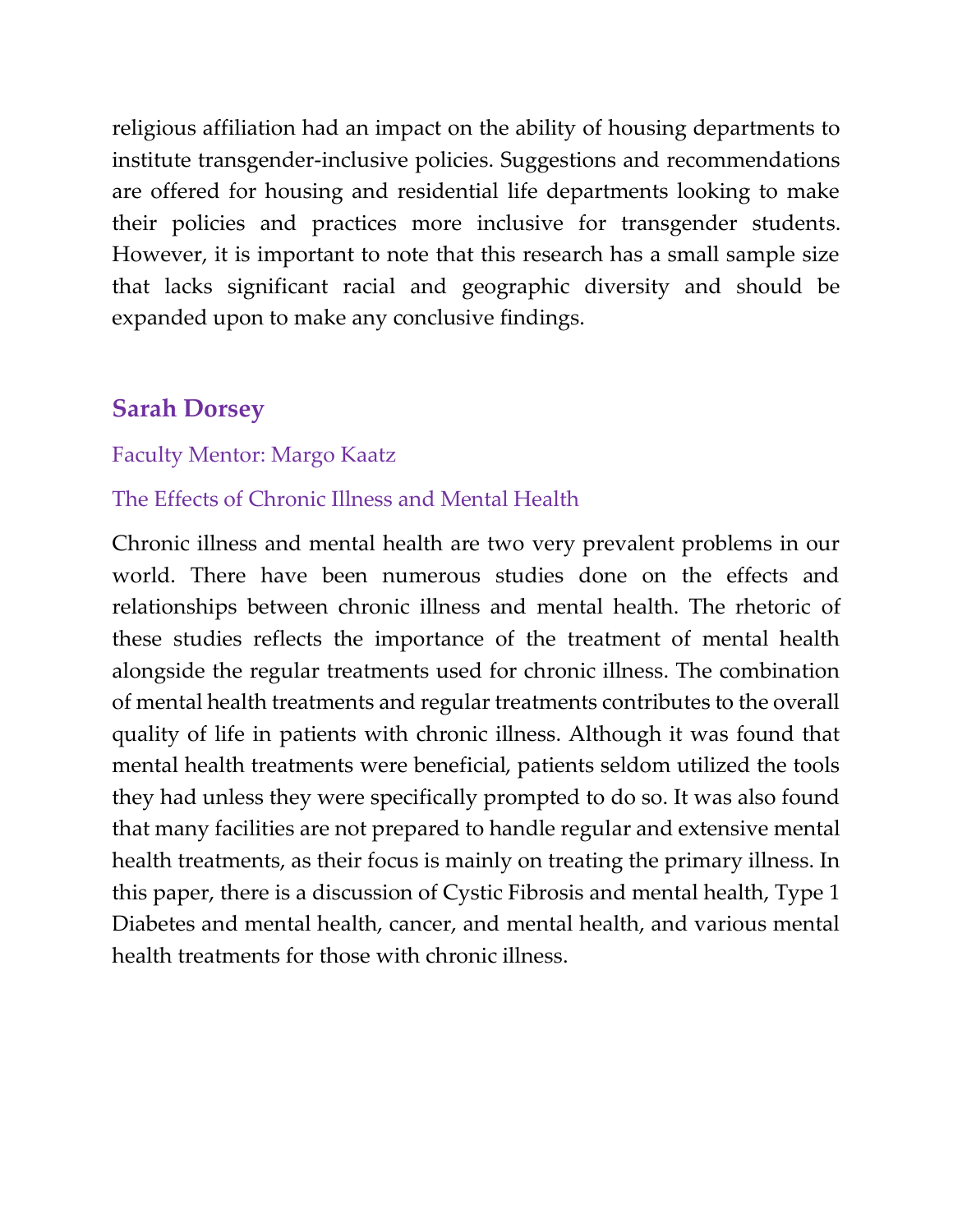# **Elan Garfias**

## Faculty Mentor: Doreen O'Connor Gomez

## Se Pude?: La Izquierda Electoral Ayer y Hoy

(En Español) La izquierda española ha pasado por numerosas encarnaciones durante la democracia fracturada del siglo XX, del republicanismo progresista al gobierno contestado a la oposición clandestina. Sin embargo, puede ser un poco simplista hablar de una "izquierda" discreta en un país como España, que ha presenciado muchos partidos y coaliciones intentando ocupar el espacio. Mientras la alianza frágil del Frente Popular de los años treinta se esforzaba por unir a unos dispares compañeros de cama desde todo el espectro político de izquierda-derecha, el novato partido del siglo XXI, Podemos, intentó explícitamente trascender la vieja división de izquierda-derecha, si bien volvió a sus raíces al final y se alió con varios partidos izquierdistas más pequeños. El estilo presentacional y contexto programático de la izquierda electoral en 1936 y 2019 ilustran bien el contexto sociopolítico diferente en que España se encuentra. A pesar de orígenes comunes y un progresismo básico, los manifiestos de las dos plataformas son distintos en pequeñas maneras que van tener efectos mucho más grandes cuando sean implementados.

(In English) The Spanish left has gone through numerous incarnations during the fractured democracy of the 20th century, from progressive republicanism to embattled government to clandestine opposition. However, it may be all too simplistic to speak of a discrete "left" when it comes to a country like Spain, which has seen numerous parties and coalitions attempt to occupy the space. Whereas the Popular Front coalition of the 1930s strove to unite disparate bedfellows from across the left-right spectrum, the 21st-century newcomer Podemos party explicitly tried to transcend the left-right division, even if it eventually returned to its roots and allied itself with several smaller leftist parties. The presentational style and programmatic content of the electoral left in 1936 and 2019 do much to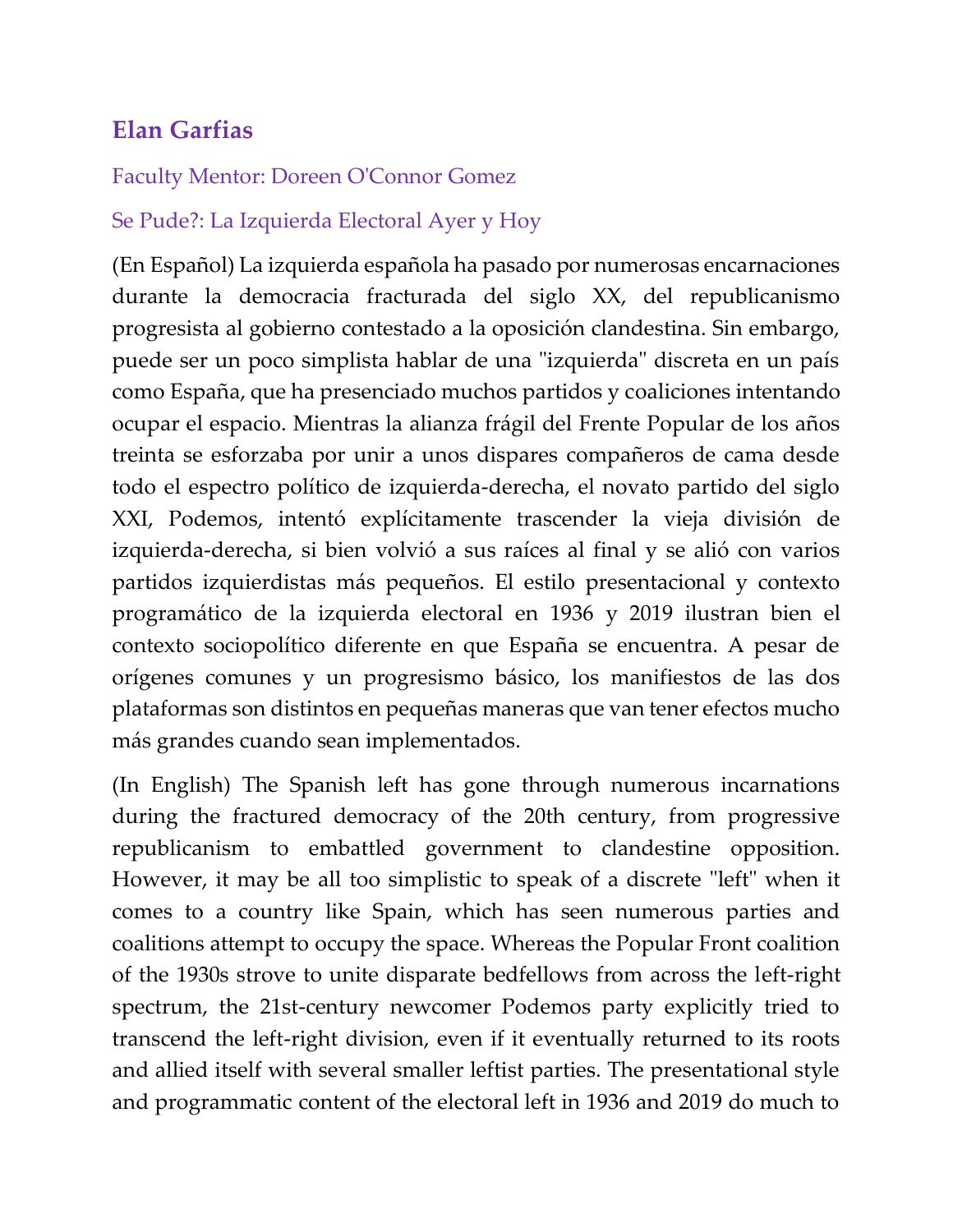illustrate the vastly different sociopolitical context in which Spain finds itself. Despite common origins and baseline progressivism, the manifestoes of the two platforms differ in small ways that go on to have much larger effects when implemented.

# **David Gomez**

### Faculty Mentor: Jeffrey Hanlon

### Political Efforts and the "Super Wicked" Problem of Climate Change

Since its inception at the time of the Industrial Revolution, a catalyst for modernization, the burning of fossil fuels started to swell dramatically and began to modify the climate by raising the planet's temperature and creating more extreme atmospheric events. This serious problem has become "super wicked" not only because it is resilient to simple resolutions and becomes unmanageable politically, economically, and socially, but also because many believe it to be unsolvable. Therefore, challenges on multiple levels present themselves. Without a clear statement of the problem, ideas for possible solutions become very broad and open-ended with hardly any agreement on how to solve it. First of all, it is getting worse as time passes. Secondly, it affects everyone, and thirdly, with the declining global influence of the United States and the diminishing authority of the United Nations, there is not a single international agency in place that is drawing in the reins. Moreover, those countries that are more interested in solving it are sometimes the main contributors to their spread. Over the years, as out of control fires, frightening floods, horrendous heatwaves, violent storms, and persistent droughts affect larger sections of the population, the discussion about climate change has grown significantly and has become a progressively relevant issue in the political agenda of many governments, including the United States. Deciphering challenges, like climate change, will unquestionably depend on a blend of public-sector funding and private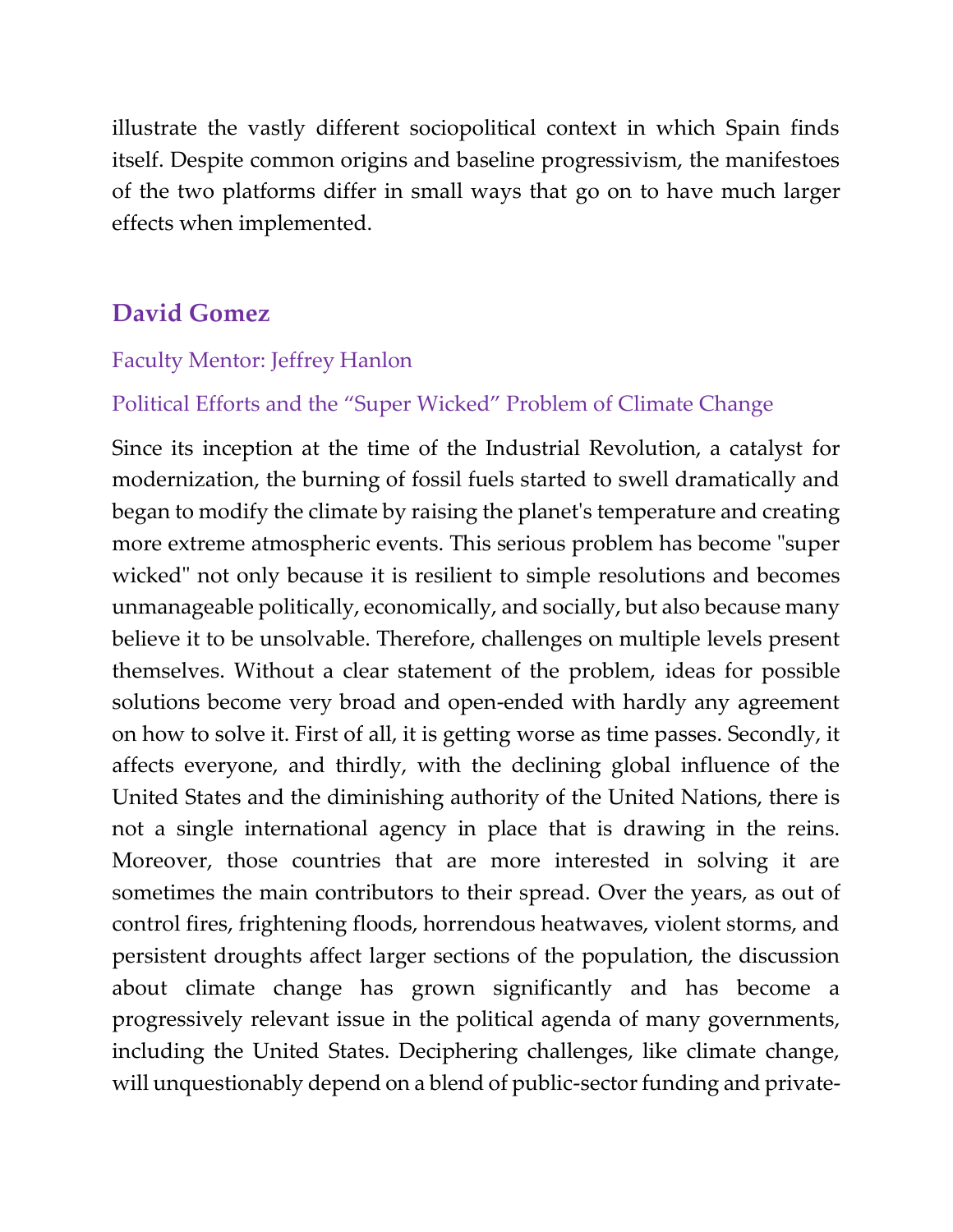sector innovation. In this paper, political obstacles encountered as well as the approaches that have been taken towards tackling climate change at the national and international level are discussed.

## **Lisette Gomez**

### Faculty Mentor: Sara Angevine

# Forced Sterilization of Latinas: An Issue of Reproductive Justice in the United States

In the field of reproductive justice, many scholars fixate on the issue of accessibility of abortion, centering reproductive justice research on cases such as Roe v. Wade, and simplifying reproductive rights in America to the binary of the pro-choice and pro-life debate. I frame reproductive justice in connection with the issue of sterilization abuses. Specifically, the history of forced/coerced sterilization of Latinas in the United States. The structure of this project is a dual case study analyzing the 1970s USC-County Medical Center scandal in Los Angeles, and the 2020 Immigration Customs Enforcement (ICE) Sterilization scandal in Georgia; both cases involve Latina women, many of who did not speak English, being sterilized without full and knowing consent by the medical professionals who were meant to provide them care. The main methodology of this project is the exploration of newspaper articles. For both cases, such articles are primarily from the Los Angeles Times, although other newspapers may also be included, such as Spanish newspapers. Additionally, this project also aims to contact and conduct interviews with individuals who are familiar with the cases, or who may contribute to the discussion on reproductive protections for Latinas in general. Consequently, this project centers around the question of what is the Latina struggle for reproductive rights in the United States? Has this social situation bettered or worsened as of 2021, and are these new abuses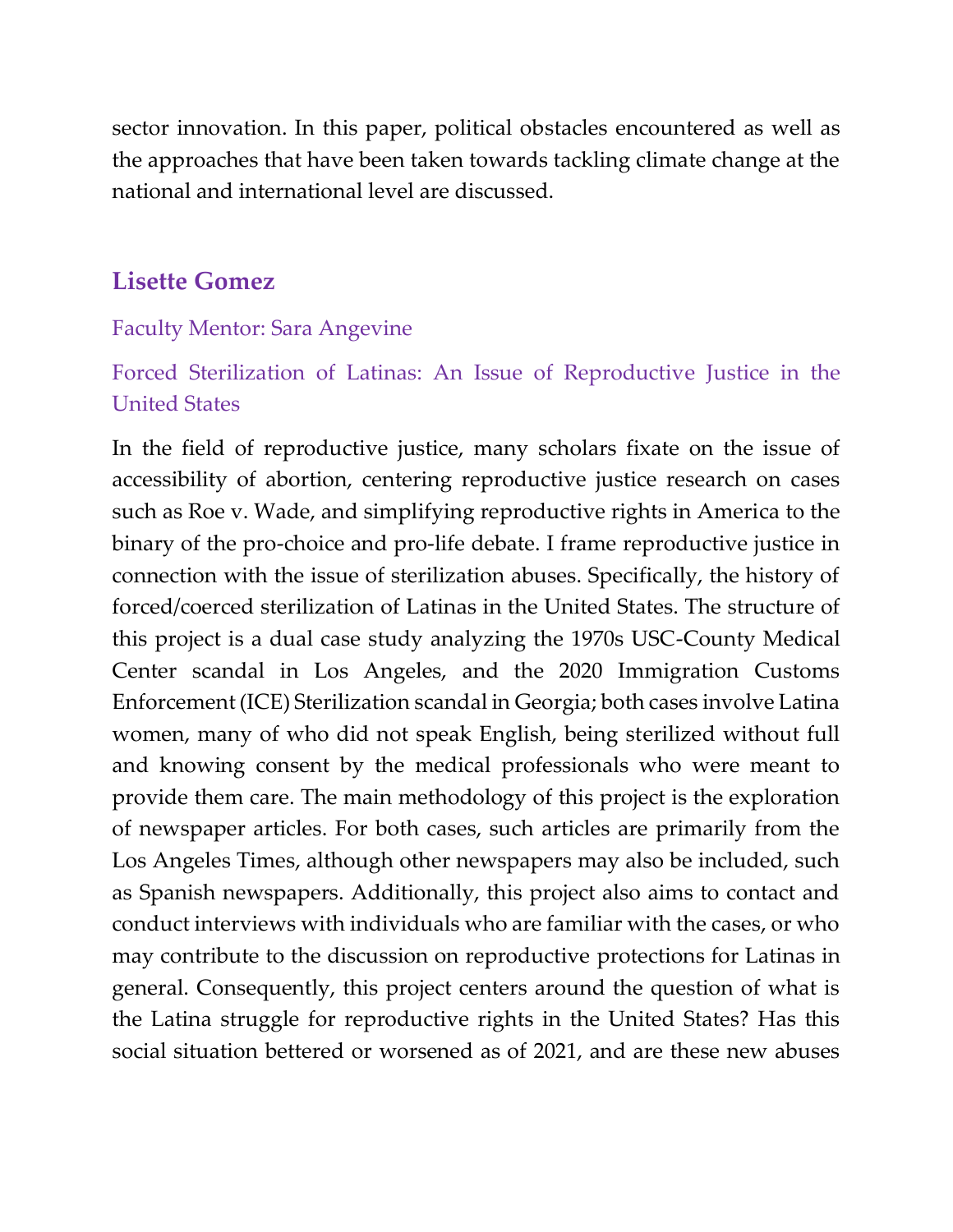recent, or is it simply just a situation of such abuses that have been longoccurring, but have just received minimal coverage?

## **Amelia Gregorio**

#### Faculty Mentor: Laura McEnaney

## The Role of Fallout Shelters and Civil Defense in Public Education (1949- 1965)

The Cold War was a political arms race between the Soviet Union and the United States from 1947-1991. While the tension lasted for over 40 years, the period where anxiety appeared the most apparent was from 1949, when the Soviets successfully developed the atomic bomb, until the mid-1960s, after the Cuban Missile Crisis. To combat this fear, the government started to implement a tactic they branded as civil defense. Civil defense promoted alertness and mobility among all Americans, however, the Federal Civil Defense Administration focused their attention and resources on the public education system. The government utilized public schools as a way to implement civil defense because schools were an easy way to reach a large, captive, and malleable population. Sources including government reports, school board plans, articles in periodicals such as The Elementary School Journal, government-promoted films, and public opinion polls, confirm the government's intentional use of schools as an agent in promoting national preparedness. These documents paired with the historiography on civil defense education in public schools, advance the argument that the government saw schools as an important and cooperative entity that contained an easily accessible, captive audience. Scholars have researched and written on the Cold War and civil defense, however not many have focused on the subtopic of education. While not as prominent in the corpus of historical work on civil defense, the government's use of education as a proponent of nuclear preparedness was a huge undertaking in the late 1940s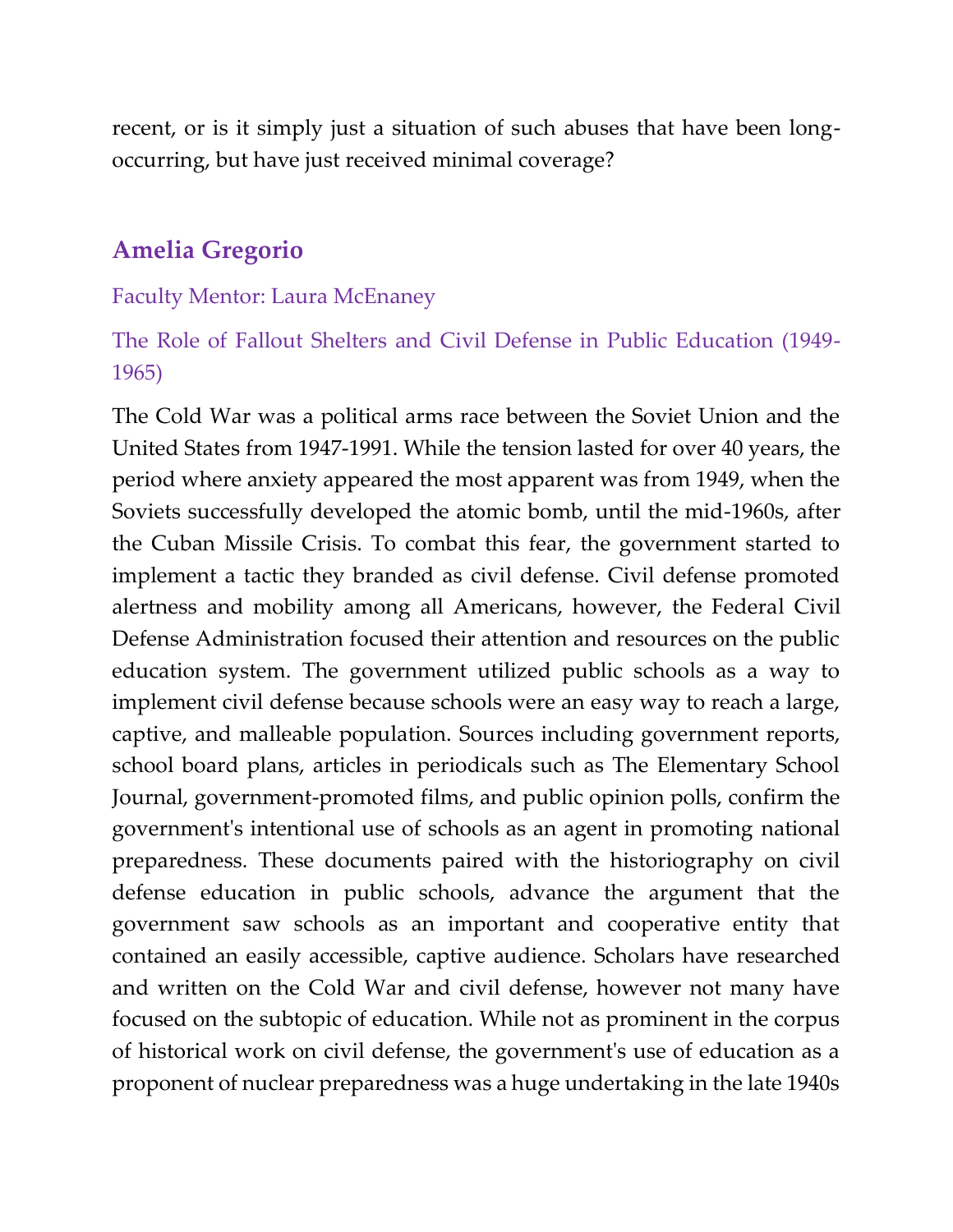and throughout the 1950s. Those who have written on the subject all appear to agree that the government was using public education as a way to efficiently disseminate civil defense 'propaganda' to its civilians. This presentation examines these different historical works and then utilizes them to create an argument about how objects symbolizing nuclear readiness, like the fallout shelter, found their way into America's public schools.

# **Anthony Gutierrez**

### Faculty Mentor: Tony Barnstone

### The Grassling

In this short story about a Grassling trying to make it back home and survive the deadly wilds of the world Aterra after losing their owner to human soldiers, I experiment with combining scriptwriting and novel writing format to create a graphic novel script. It is my belief and my hope that by experimenting these two aspects of written media that a graphic novel can be written in a way that it can be both enjoyed in a drawn and written format due to ease of reading and the ability to picture the events of each panel in the readers' minds. During this panel, I discuss my beliefs and research on why I believe that writing a script in the spirit of a novel might be beneficial in bridging the gap between writer and artist in the development of comics and graphic novels as well as the benefits of graphic novels when it comes to world-building.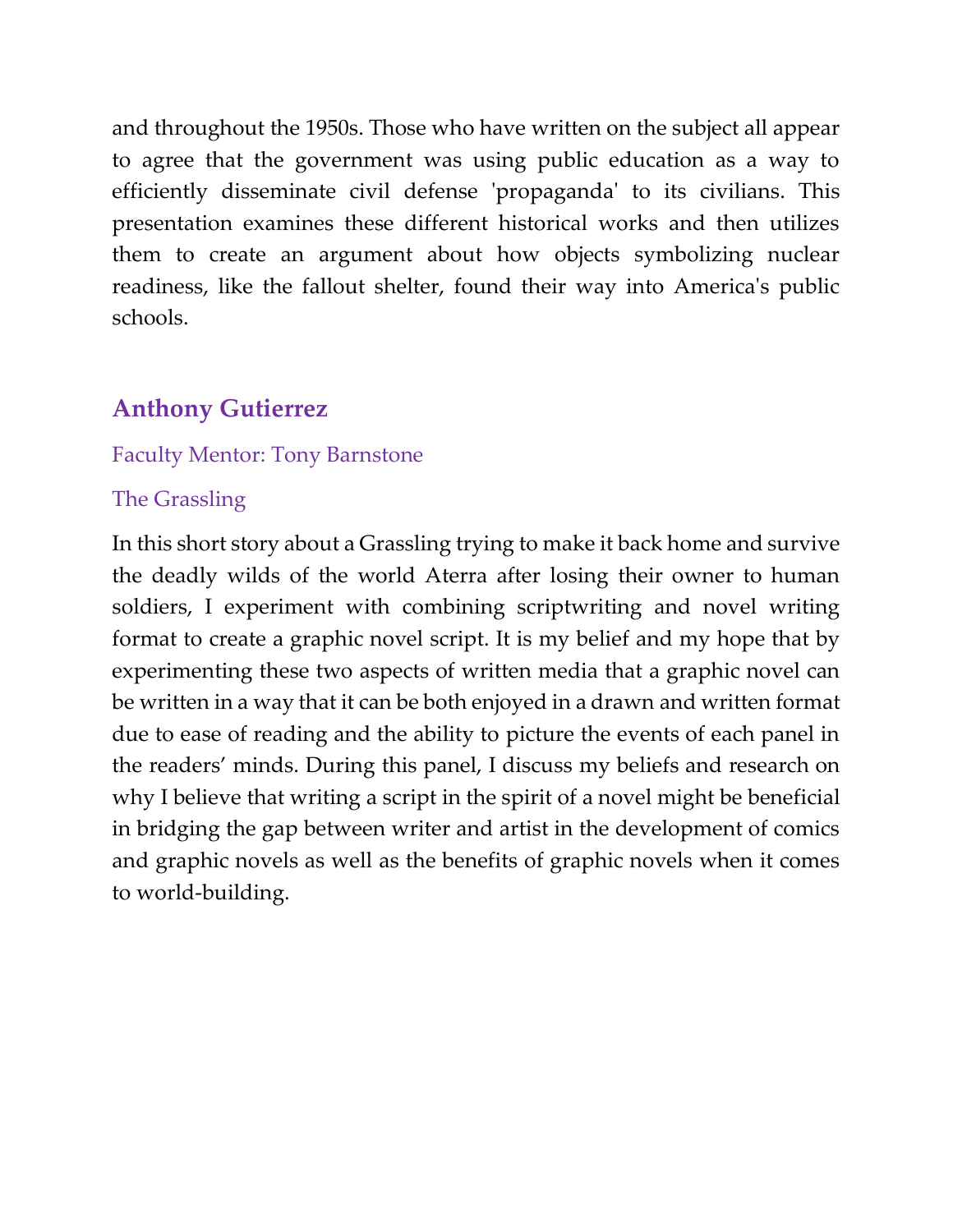# **Elizabeth Hernandez**

#### Faculty Mentor: Peter Peterson

### Monitoring of NO2 using MAX-DOAS in Whittier California

Air pollution is a growing problem that scientists all over the world have monitored for years. Understanding air pollution levels is essential because of its role in climate change as well as the health hazard it poses for humans, more specifically the respiratory problems that long-term exposure can cause. According to the World Health Organization, around seven million people per year die due to the effects of air pollution, exemplifying the importance of the subject. Monitoring air quality allows the government to create informed standards for the concentration of air pollution components and propose limits on anthropogenic sources for human safety. Nitrogen dioxide (NO2) is a known compound, emitted mainly by fossil fuel combustion, that contributes to air pollution and plays a central role in the formation of ground-level, or tropospheric, ozone. As of now, there is no available data for atmospheric trace gases in the city of Whittier, so measurements taken here can further both studies and understanding of Los Angeles county's air pollution. Here, I present NO2 data taken from the roof of Whittier College's science building using Multi-Axis Differential Optical Absorption Spectroscopy (MAX-DOAS). The measurements in this paper were taken during August 2019, and notably represent the first vertically resolved NO2 measurements in the city of Whittier, California. The comparison of these data along with Pico Rivera NO2 data, available on the California Air Resources Board website, shows any general differences between the air quality of the nearby city. It was found that, despite the proximity of Pico Rivera to Whittier, there are significantly large differences in the amount of observed NO2. The possible causes behind this dissimilarity will continue to be explored. Additionally, evaluating temperature data from Whittier reveals a probable correlation between the amount of NO2 and temperature.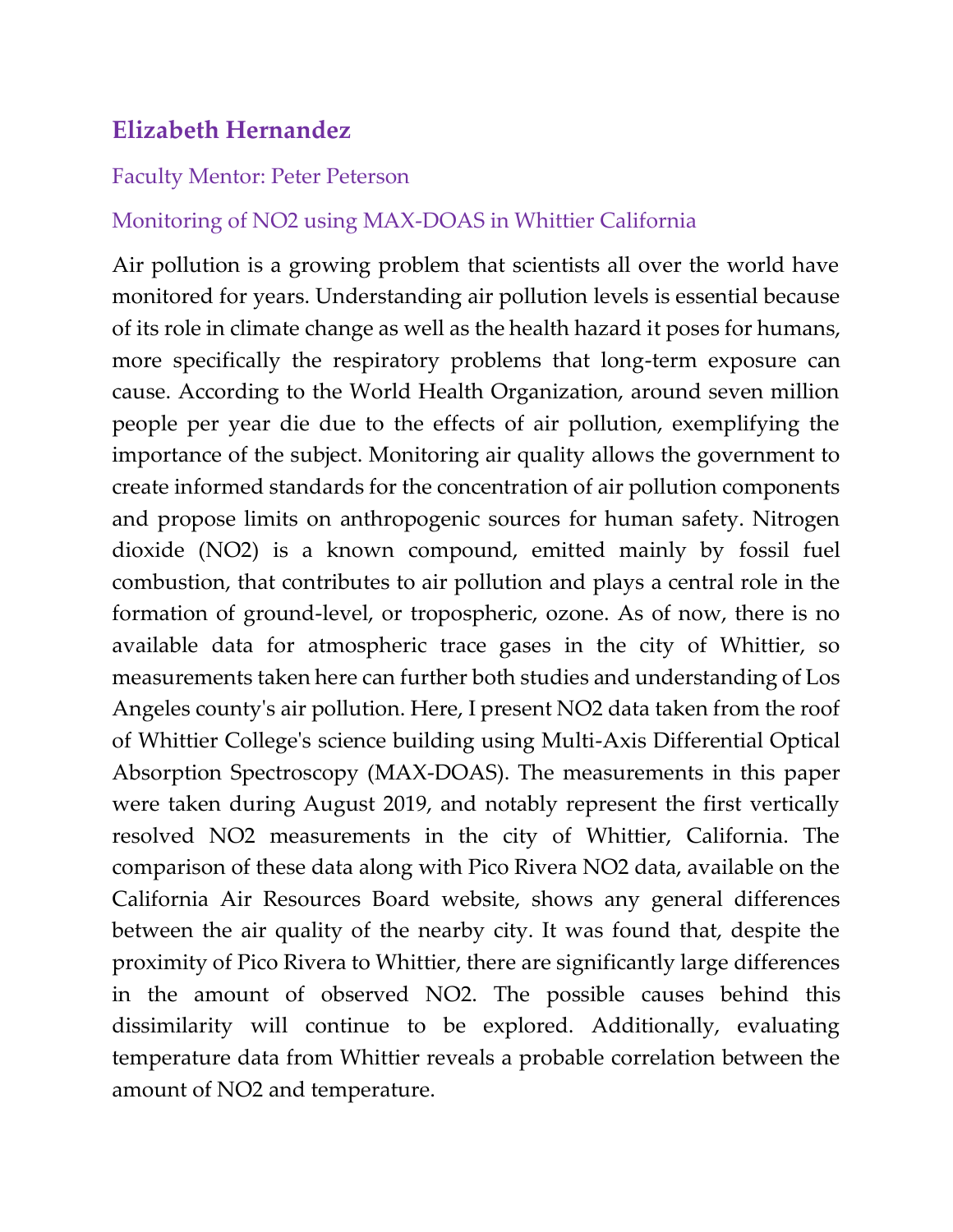## **Salvador Hinojosa**

#### Faculty Mentor: Rebecca Overmyer-Velázquez

#### Strengthening Community Relations: A Police Officer's Perspective

The relationship between law enforcement and the public can be strained due to many different factors. In recent years, reports of inappropriate conduct and excessive force by police officers have further widened the gap between law enforcement and civilians. This major social issue continues to be a problem, because the community does not trust the officers who are responsible for protecting them, and law enforcement agencies often struggle to find ways to educate the public on their role and responsibility. While research has been conducted to learn why the community mistrusts police, it is also important to gather and analyze the perspective of law enforcement agents regarding this issue. Obtaining this information helps identify ways to strengthen community relations in a collaborative and colearning approach. This research project seeks to gain a better understanding of specific factors that contribute to the mistrust of police, and the types of activities and programs that can help strengthen community relations. Through the completion of in-person and phone interviews with 10 active and recently retired law enforcement agents located throughout Southern California, the responses to 10 open-ended questions were collected. The majority of the participants responded how social media has contributed to the misrepresentation of interactions with police. In addition, publicized videos and audio recordings often fail to show events in their entirety, which further influences the public's perception. Participants also stated calls to defund the police will have negative results, such as limiting the number of resources, personnel, and training opportunities for law enforcement agencies, as well as reducing events and programs meant to educate and collaborate with the public. Participants emphasize that funding is needed to further train officers on de-escalation techniques, while still adhering to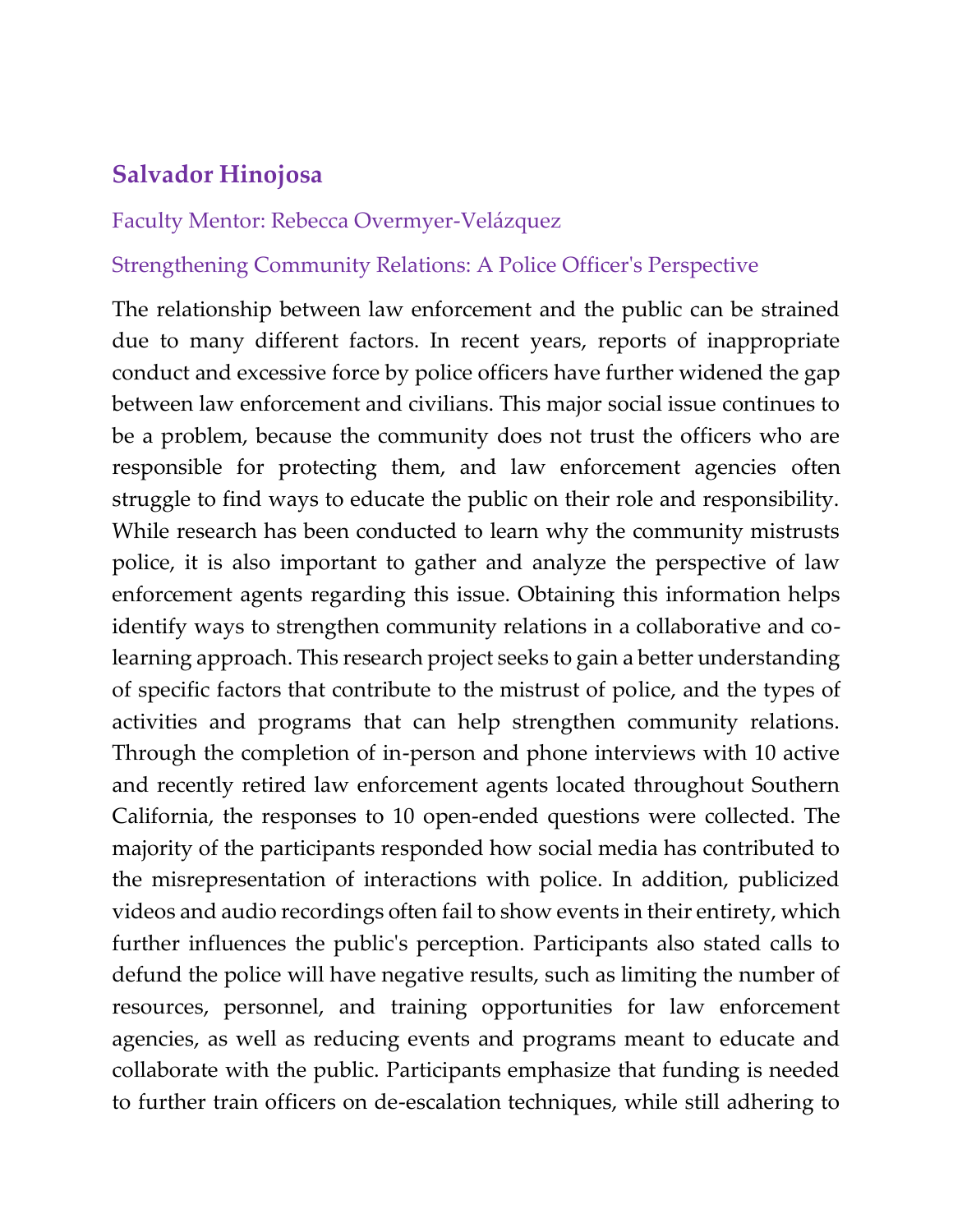policies and procedures meant to protect the public. Recognizing conversations around this social issue often fail to include the perspective of law enforcement, the results of this project can be beneficial to stakeholders including police officers, communities, sociologists, lawmakers, and other key decision-makers.

# **Kelsi Ikeda**

### Faculty Mentor: Rebecca Overmyer-Velázquez

### Green Building Laws/Policies and their Benefits

As climate change becomes more prominent across the world, policymakers are implementing more changes to our communities. Although green buildings are primarily developed to reduce buildings' ecological impact, the buildings also socially and emotionally benefit their occupants. The social benefits of green buildings for occupants include comfort, health, wellbeing, academic achievement, and ecological literacy. It is important to acknowledge the direct social and emotional benefits that green buildings provide to people in the implemented policy. Stating the direct benefits of green buildings for inhabitants may cause people to be more willing to comply with the implemented changes and for policymakers to add or amend the specifications. Thus, green building policy may become more quickly integrated into the development of communities to allow more environmental and social benefits. Previous studies analyze how green building policy and laws lead to positive environmental impact. Fewer studies have been done on the relationship between policies and laws with social benefits. This study seeks to uncover the extent to which state and local policy and law enable the benefits of green building to its occupants. I use data from codes, ordinances, and policies organized into summarized tables where they are analyzed and compared. Specifically, the California Green Codes is compared to Hawaii's most recent 2018 Building Codes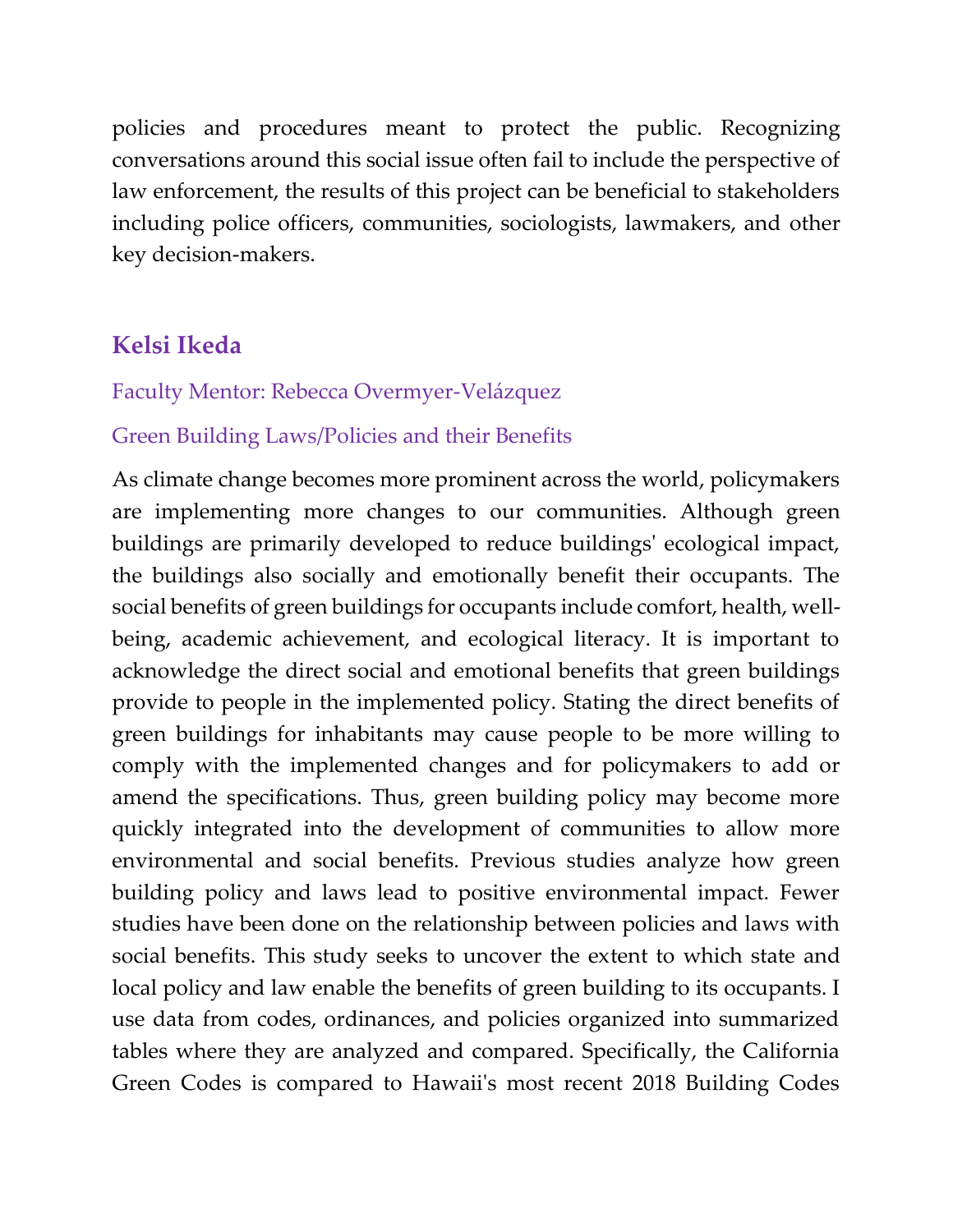update, then compared to the local green building codes of Sacramento and San Mateo. Similarly, the 2018 Hawaii Building Codes are compared to the local codes of the city and counties of Honolulu and Maui. The findings demonstrate the importance of green building policy and law in enabling the benefits of green buildings to its occupants and further analyze the relationship between state and local policy. State and local policy work together to provide benefits to people, but there are vast opportunities for both levels of policy to implement green building requirements based on the social benefits they offer to its occupants rather than focusing on only the environmental benefits. Although the study is limited by the narrow range of green building policy, this study is a deep dive analysis of implemented state and local policy.

# **Alexander Jelloian**

### Faculty Mentor: Laura McEnaney

# Red Power and Richard Nixon: A Review of President Nixon's Native American Policies

Marginalized groups that have had successful civil rights movements throughout United States history have often been able to grasp the national spotlight and inform the masses about the troubles and trials that they have endured. The abolitionist, women's suffrage, and Civil Rights movements are just a few that a typical American citizen could likely name. One movement that is usually overlooked in American history courses is the Native American rights movement (sometimes referred to as "Red Power") that transpired in the second half of the 20th century. The national spotlight likely focused on more dramatic headlines such as the Vietnam War, Martin Luther King Jr's assassination, the growth of Soviet Communism, or the perilous Cold War. While all of these other events are important and deserve to be studied, it is unfortunate that so few Americans know the struggles of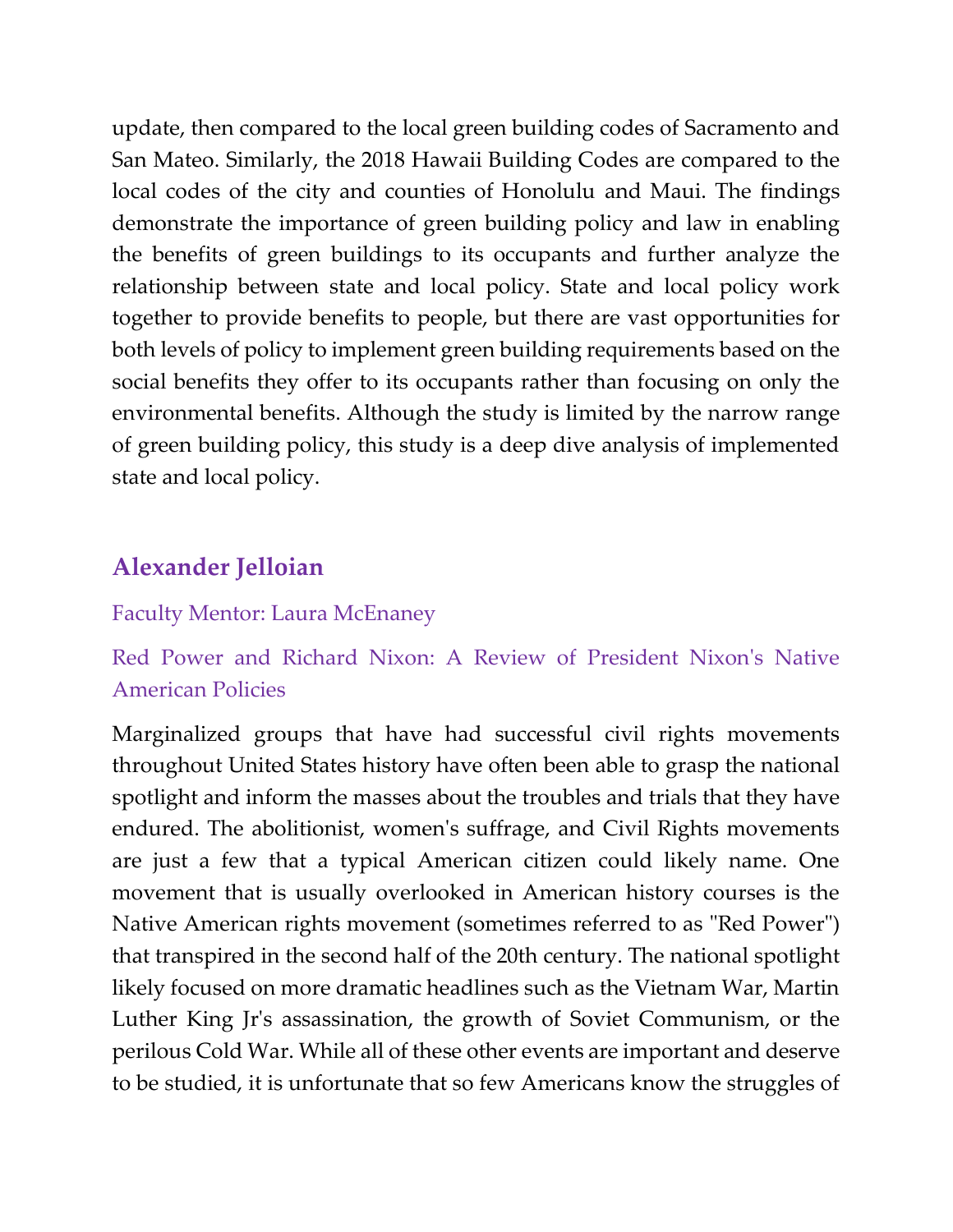Native Americans. This group of people has a long and storied history in America and they deserve to be studied in our nation's schools and appreciated on the national stage. This paper is an analysis of the Native American movement during President Richard Nixon's administration. I begin with a summary of events leading up to the Nixon administration to build context for President Nixon's time in office. Consequently, I highlight various key events and pieces of Native American legislation that occurred during the Nixon Presidency. Finally, I discuss how tribal leaders interpreted Nixon's actions and what they thought of his outreach to Native peoples. Based on the overarching tone of most scholarly and non-scholarly works, it is clear that while Nixon certainly perceived Native American policy as a potential "victory" for the Republican Party, he certainly felt sympathy for Indigenous Americans and was compelled to aid their plight at the federal policy level.

# **Amy Johnson**

#### Faculty Mentor: Rebecca Overmyer-Velázquez

### Exploring Multiplayer Gaming Habits in Response to COVID-19

From the earliest introduction of multiplayer video games, players have formed communities around those games based on the play mechanics and the intended audience. The largest and one of the oldest examples of this is the community surrounding World of Warcraft (WoW). For the most part, the gaming community has remained consistent with the foundation set by WoW players, but with the introduction of COVID-19, and the worldwide quarantines put in place, many people who had not previously been active in multiplayer game communities were given the chance to join. This research examines how the gaming habits of participants have been altered by the quarantine and whether new participants were brought into the gaming community as a result of the quarantine. The research uses an online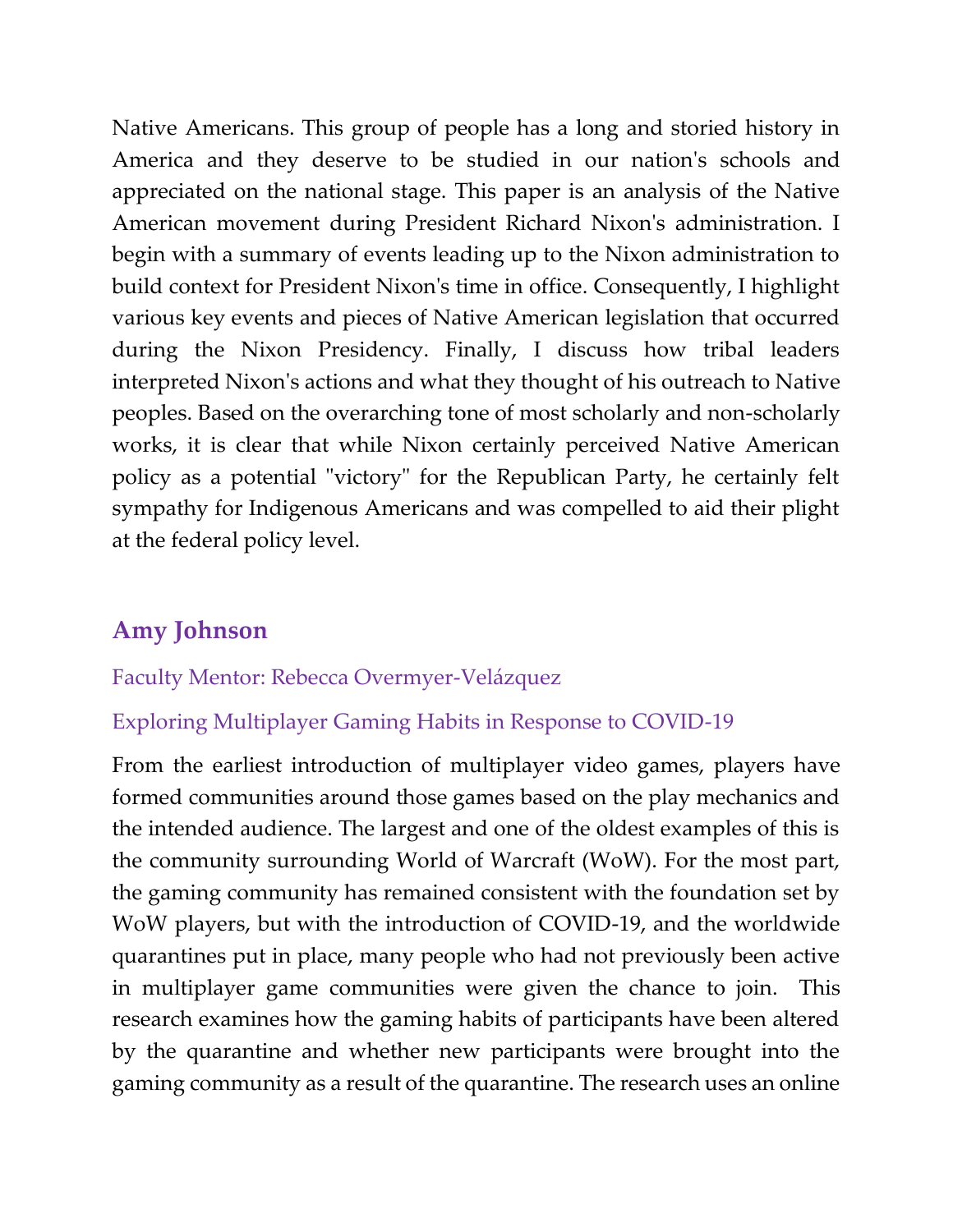survey distributed through social media to users who have participated in the game Animal Crossing: New Horizons. A total of 34 participants were surveyed from gaming-focused discord servers and the Animal Crossing section of Tumblr. Participants were asked to complete an anonymous survey that asked questions about their past and current gaming history. Preliminary findings show that, of the participants surveyed, those who had not been active in similar game communities before quarantine were more likely to take part in the trading and social communities of Animal Crossing: New Horizons.

# **Jezebel Kline**

Co-authors: Destiny Trinh, Nicole Roxas, Joanne Hash, and Ayesha Shaikh

Faculty Mentors: Ayesha Shaikh and Joanne Hash

Coping with COVID-19: Exploring the Relationship between Social Media Use, Mental Health & Behaviors

This study examined the effects of the COVID-19 pandemic on social media use (SMU), mental health, and coping behaviors. We hypothesized that there would be significant relationships between SMU and feelings of loneliness, anxiety, fear of missing out (FOMO), stress, and compliance with pandemicrelated CDC guidelines. Online surveys were distributed through the authors' social media networks. Based on preliminary analyses of 160 adults in the US (68.1% female, 30.6% male, and 1.3% non-binary; ages 18-89, M=40.32, SD=18.19), 19.5% of the sample reported living with someone who had experienced COVID-19 symptoms. Of this group, 81% were tested with 51.7% receiving a positive test result and 6.7% requiring hospitalization. Additionally, 8.2% of all participants had a family member that passed away from COVID-19, while 41.8% knew someone outside of their family that had passed away from COVID-19. There were significant correlations between SMU and the following: anxiety ( $r = .258$ ,  $p < .01$ ), stress ( $r = .172$ ,  $p < .05$ ),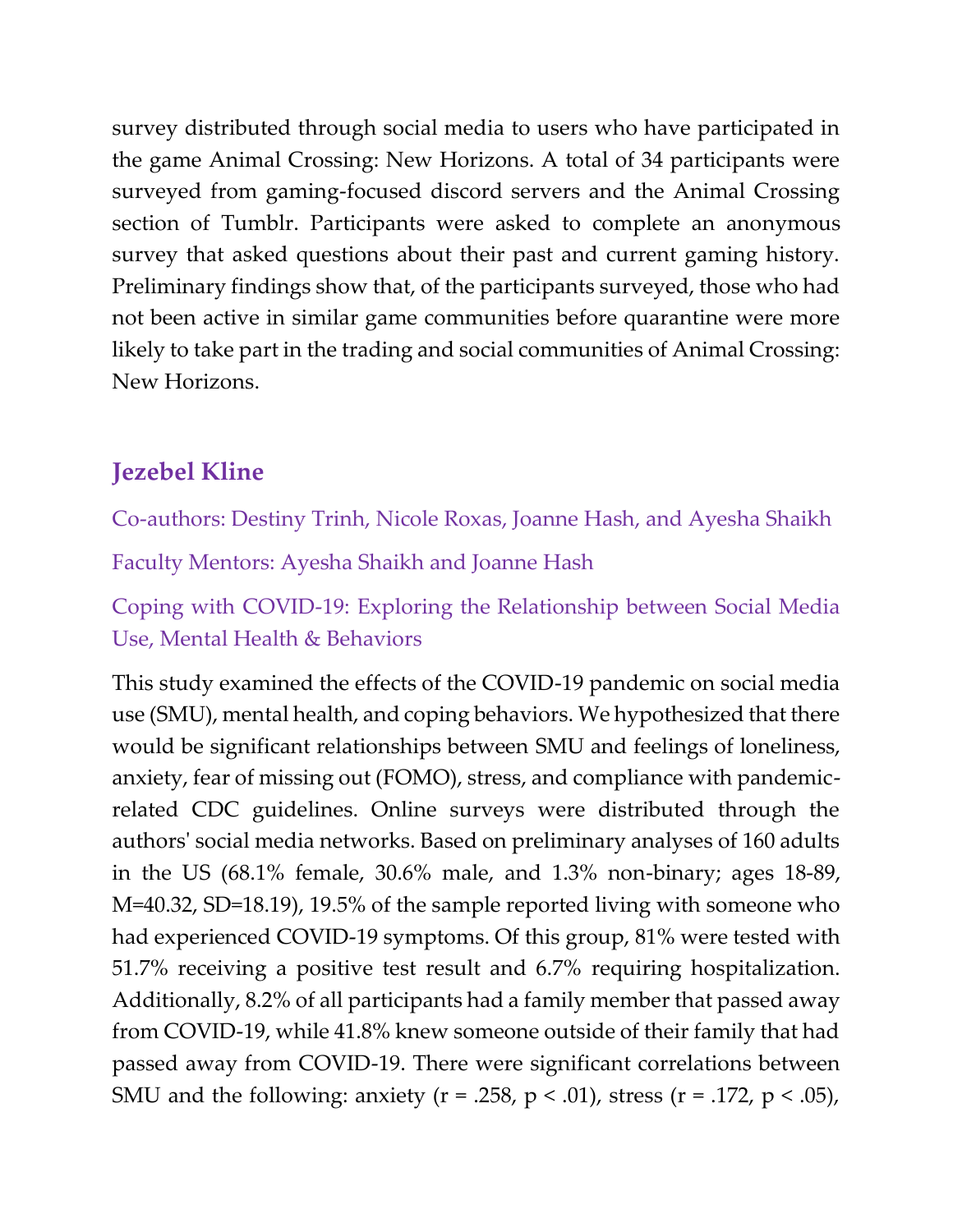depression ( $r = .251$ ,  $p < .01$ ), and FOMO ( $r = .365$ ,  $p < .001$ ). There was also a significant correlation between stress and looking to online news sources (r = .212,  $p < .01$ ) and social media ( $r = .212$ ,  $p < .01$ ) for COVID-19 information. The degree of adherence to CDC guidelines was negatively correlated with dismissive attitudes toward COVID-19 ( $r = -400$ ,  $p < .001$ ), and positively correlated with stress ( $r = 0.287$ ,  $p < 0.001$ ), and the degree to which participants found COVID-19 information from online news sources ( $r = .164$ ,  $p < .05$ ). These preliminary results appear to indicate that experiencing a moderate degree of pandemic-related stress is associated with better adherence to CDC guidelines and that online and social media news sources may contribute to this stress and other negative mental health outcomes. We are continuing to collect data through March and will then further explore motives for SMU behaviors related to the pandemic, and how they may mediate/moderate the relationships above. From this research, we are hoping to have a better understanding of how people use social media to cope with repercussions from COVID-19.

## **Daewon Kwon**

Co-author: Charles T. Hill

Faculty Mentor: Charles T. Hill

Correlates of Racial Ethnic Prejudice Among College Students

Correlates of perceived racial-ethnic prejudice were explored using data from a Multiple Identities Questionnaire at an ethnically diverse small liberal arts college in a suburb of Los Angeles. The questionnaire was completed for extra credit by students in Introductory Psychology. Data for these analyses were available from 2,078 women and 1,240 men. Students were asked, "To what extent have you felt that others have been prejudiced (had a negative attitude) against you because of your nationality, race, or ethnicity?" Responses were on a scale from  $0 = Not$  at all to  $8 = Completely$ .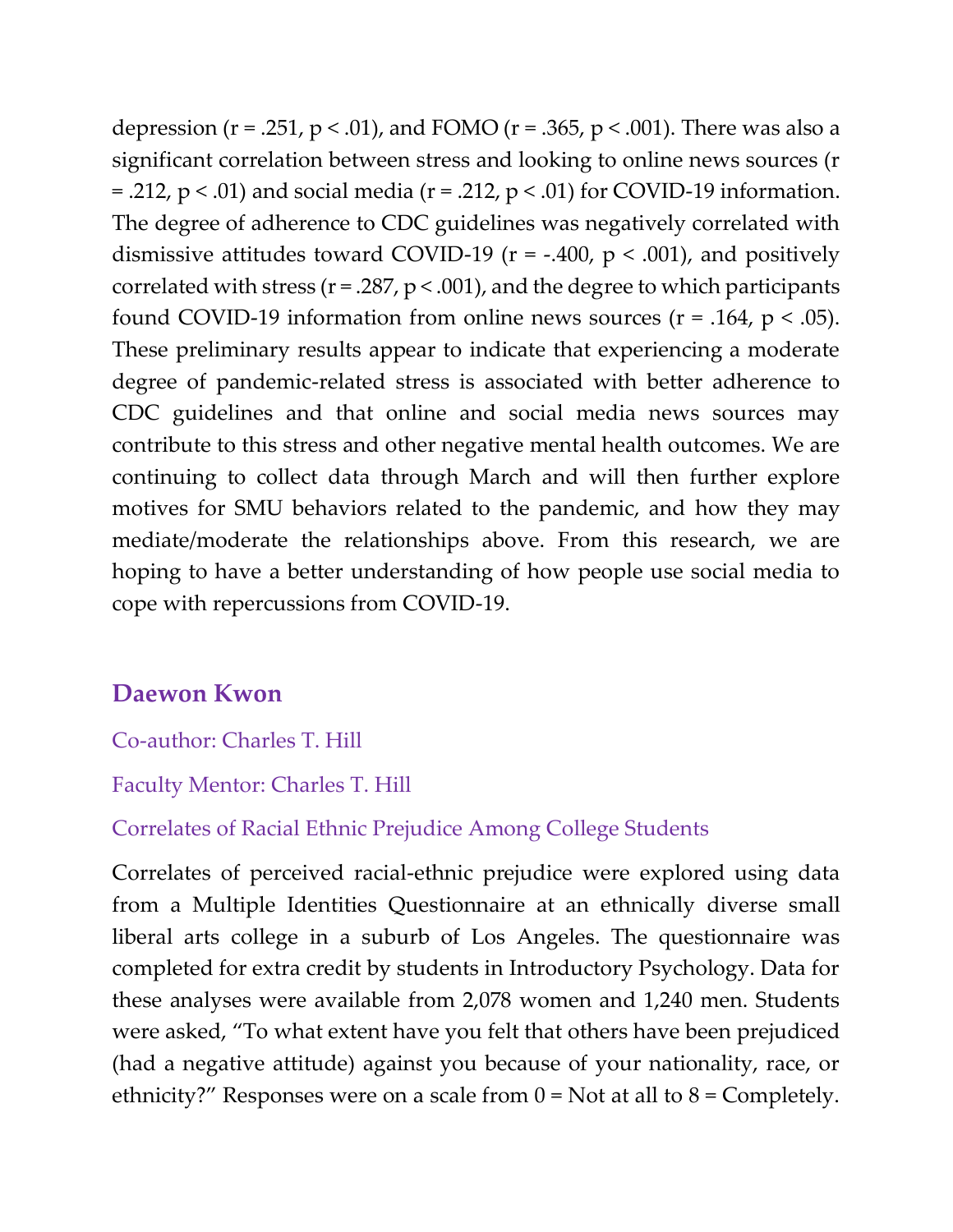The mean response was 3.17 for the women and 3.18 for the men. Both men and women reported greater perceived prejudice if their grandparents were not born in the U.S. and if English was less likely to be used by their parents when they were growing up. They were also more likely to say that they experienced prejudice because of their social class background, religious background, political views, and gender. They reported that ethnicity had become more important for their self-concept since childhood. In general, ethnicity is less relevant until one encounters others who are different, especially if one experiences prejudice. They felt that they are more in competition with others of their gender, and they are more anxious about forming relationships with others. And they reported being more anxious in general, and less happy. If they could change who they were, they would be more likely to want to change their national, racial, or ethnic background, as well as their social class background. On the other hand, some were more likely to have developed pride in their ethnicity as a way of coping with prejudice.

# **Kristen Laulette**

Co-authors: Logan Leathem, Danielle Currin, Melanie Blair, Ashley Moyett, and Katherine Karlsgodt, Ph.D.

Faculty Mentor: Katherine H. Karlsgodt

Relationship of Anxiety Attachment to Paranoia in Subclinical Psychosis and the Role of the Inferior Fronto-Occipital Fasciculus

The importance of the relationship between a child and their caregiver goes beyond childhood, creating a distinct attachment style that can affect the socioemotional development of an individual for a lifetime. This impact is especially apparent in schizophrenia patients with an anxious attachment style, as evidenced by a greater prevalence of paranoia symptoms (Lavin et al., 2020). Subclinical populations can also experience lower level psychotic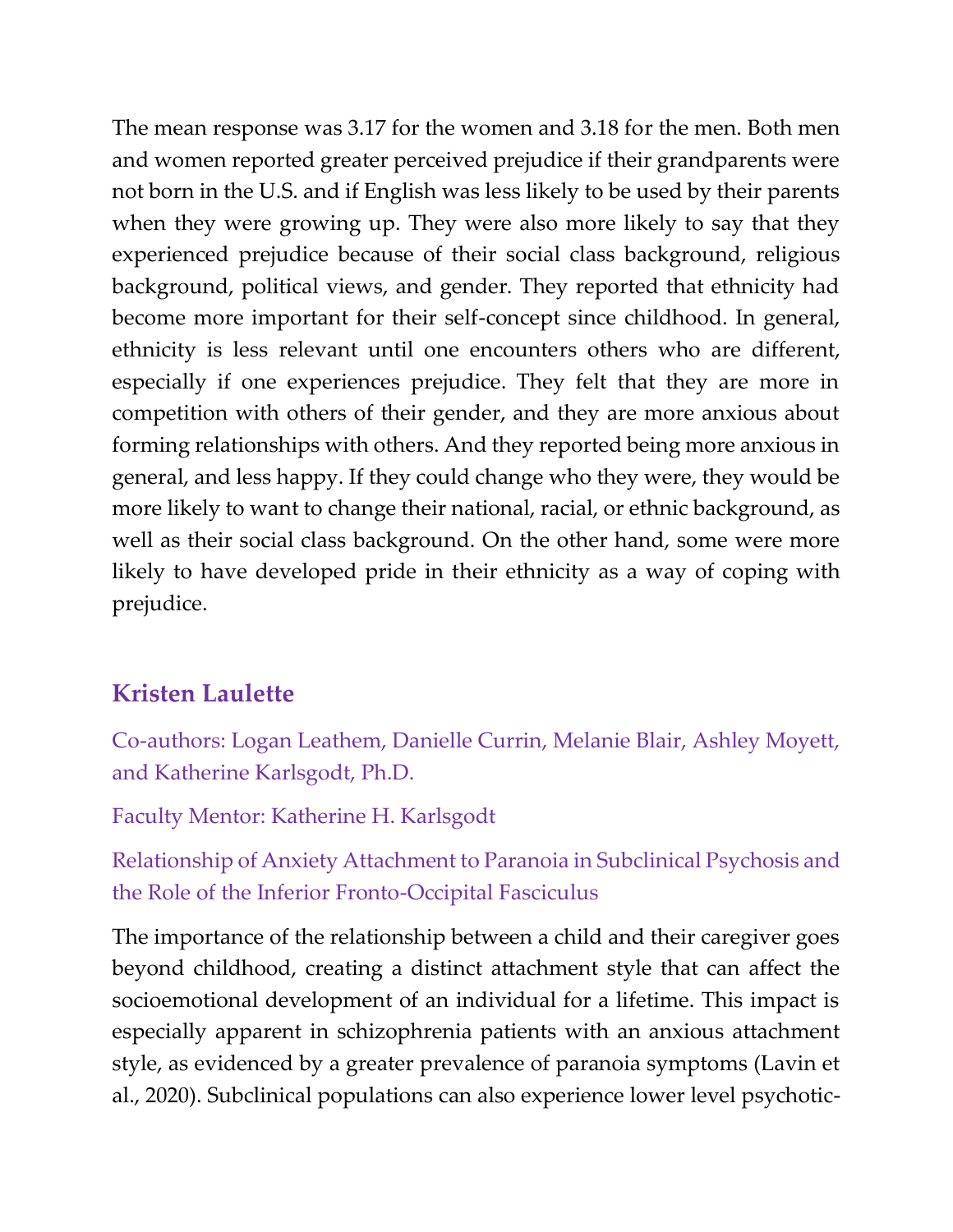like experiences (PLEs), such as paranoid beliefs (Berry et al., 2006); however, there has been a lack of consistent research on the mechanisms that link attachment style and PLEs in a subclinical population. In this study, we collected neuroimaging and behavioral data from healthy youth (n=100) and those with psychosis over two years. We examined measures of anxious attachment using the Experiences in Close Relationships scale and PLEs using the Community Assessment of Psychic Experiences measure and then used diffusion tensor imaging data to evaluate whether the structural connectivity of neural circuits implicated in emotion acts as a mediator of this relationship. We hypothesized that in subclinical patients, higher anxiety attachment would predict higher endorsement of paranoia and that the structural connectivity of the inferior fronto-occipital fasciculus, a tract implicated in emotion (Liao et al., 2014), mediates the relationship between anxiety attachment style and paranoia. A linear regression analysis confirmed our hypothesis that anxious attachment significantly predicted paranoid beliefs for healthy youth, even while controlling for sex and age (β=.488, p<0.001), and accounted for 23.8% of the total variance in paranoia (R²=0.238). Mediational analysis showed that the inferior fronto-occipital fasciculus does not mediate this relationship; however, it did show that decreased structural connectivity of the inferior fronto-occipital fasciculus significantly predicts paranoia in healthy youth as well ( $\beta$ =-.245, p<0.05). These results contribute to our understanding of psychosis as a continuum, the importance of anxious attachment as a predictor of paranoia, and suggest a neural basis effect involved in the development of paranoia in subclinical populations. These findings also highlight the need to further research the potential role of emotion in the inferior fronto-occipital fasciculus pathway.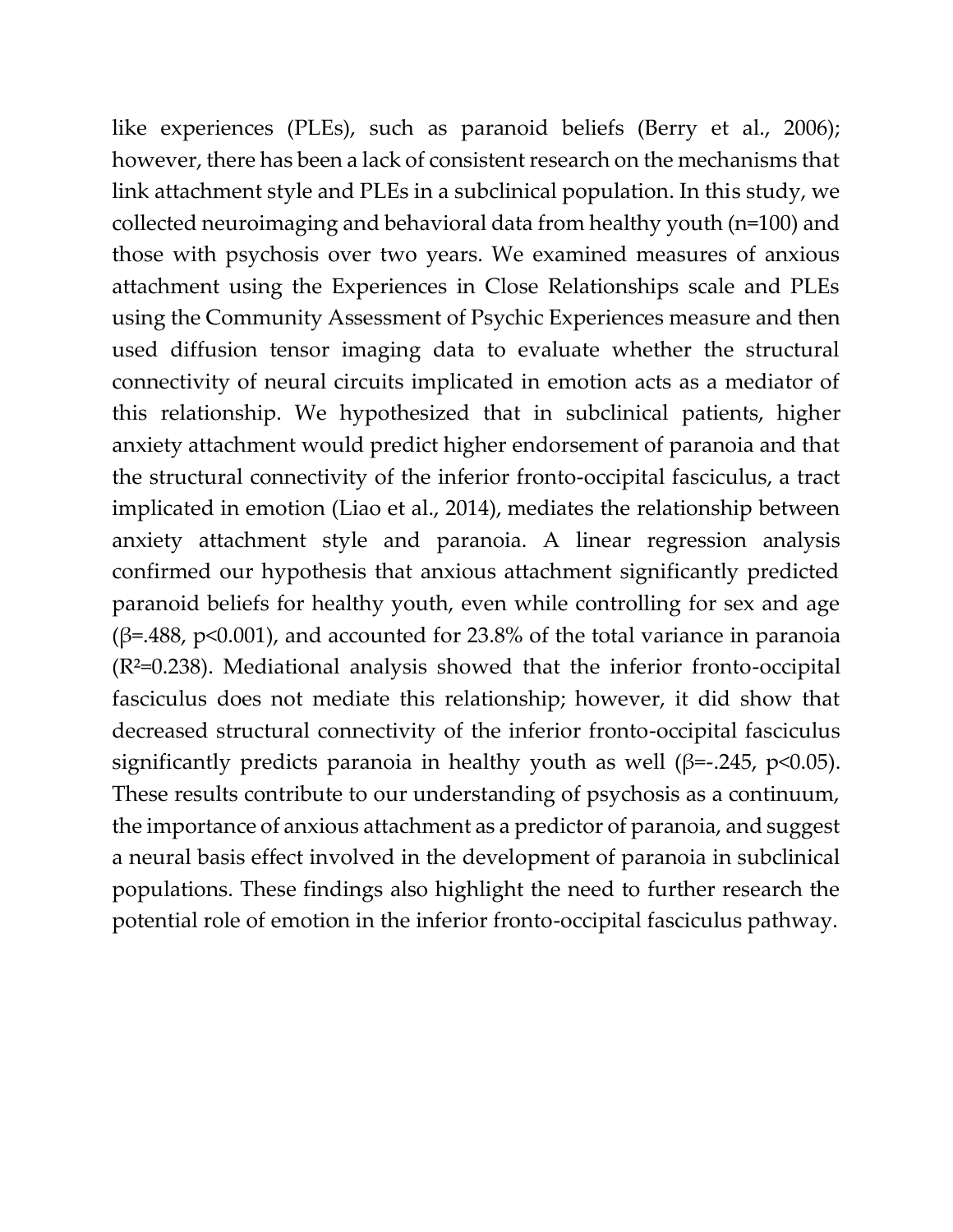# **Farrah Luu**

#### Faculty Mentor: Roger White

### Insurance and Economic Growth: Controlling for Cultural Differences

Insurance and economic growth tend to exhibit a positive relationship. We examine whether the measure or type of insurance influences the statistical and practical significance of the relationship. Interestingly, we find that insurance and economic growth predominantly exhibit a negative relationship across 88 countries over the period 2007 to 2017. Aside from investigating the general relationship across the whole sample, we observe how the United Nation's development classification and Project GLOBE's uncertainty avoidance societal practice affect our results. By introducing a control variable for cultural differences, we find that it yields the most statistically and practically significant results.

# **Helen Macdonald**

#### Faculty Mentor: Kate Albers

### Komar and Melamid: The People's Choice

Vitaly Komar and Alexander Melamid, two Russian artists, challenged the definition of what art can be. In 1994, they polled different countries to determine their most- and least-wanted painting. Once all the data was collected, they used this information to create them. In 1997, the series of paintings, The People's Choice, was presented in New York City. The project however was not well received. Gallery-goers could not get past the pedestrian appearance of these works, and those who took their survey said it was severely flawed. People could not fully appreciate what it set out to accomplish. The People's Choice was a commentary on polling practices at the time. Corporations, and those in positions of power at this time, were grossly misusing polling for their gain. Questions would be too narrow or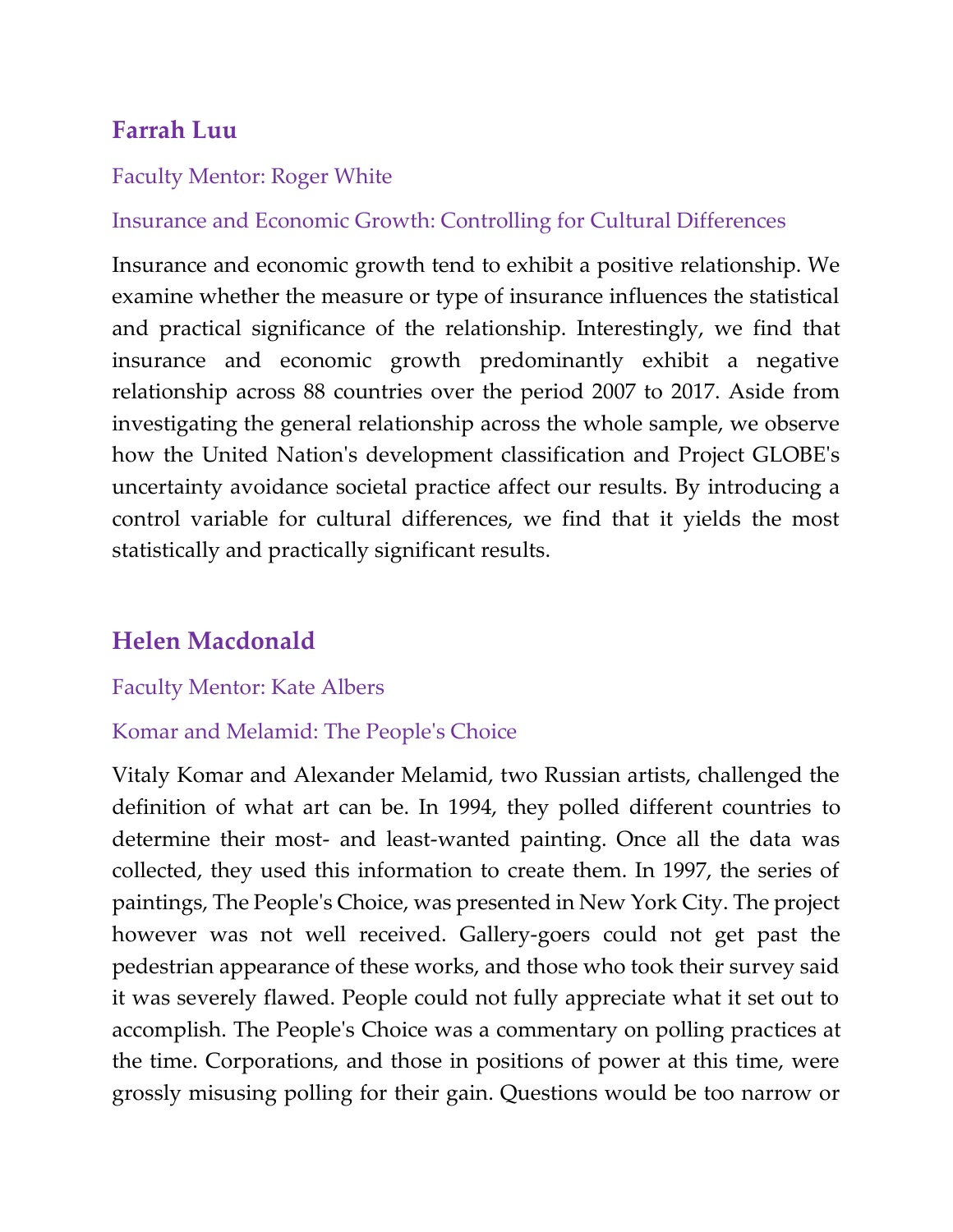guided towards specific answers, samples were not random, and data would be interpreted to benefit those running them. Yet corporations still claimed that they were taking what the people had to say into consideration with this "science" of polling. This group of works is an important addition to the library of knowledge that contributes to our understanding of "What is Art?". The paintings themselves were not the art but simply a byproduct. The real art was the commentary they made by using the polling process to create them. The People's Choice is a series that deserves attention for the new form of conceptual art that is created.

# **Ashley Magana**

## Faculty Mentor: Alvin Alejandrino

Temperature and Oxygen Rates affecting the Abundance of Anthopleura Elegantissima in High and Low Tidal Zones

Many organisms rely heavily on oxygen and certain temperature ranges to survive and thrive; oxygen and temperature can help with a species' biodiversity and abundance. Abiotic factors such as oxygen and temperature may affect the abundance levels of the species and if it's at damaging levels, it can affect the species. For this experiment, the species Anthopleura elegantissima, which is a type of sea anemone, is used to correlate its varying water temperature and oxygen levels. This type of sea anemone was selected because it lives on rocky intertidal zones, which allows us to observe. In general, this is important because the lessening of the abundance of the sea anemones can affect the ecology within the area and they are vital for interactions with other organisms. Anthopleura elegantissima plays a vital role in mutualistic symbiotic relationships because the sea anemones provide protection and nutrients for many neighboring species. The problem is with growing rates of global warming and human activity, there are a variety of levels in oxygen and temperature and too much or too little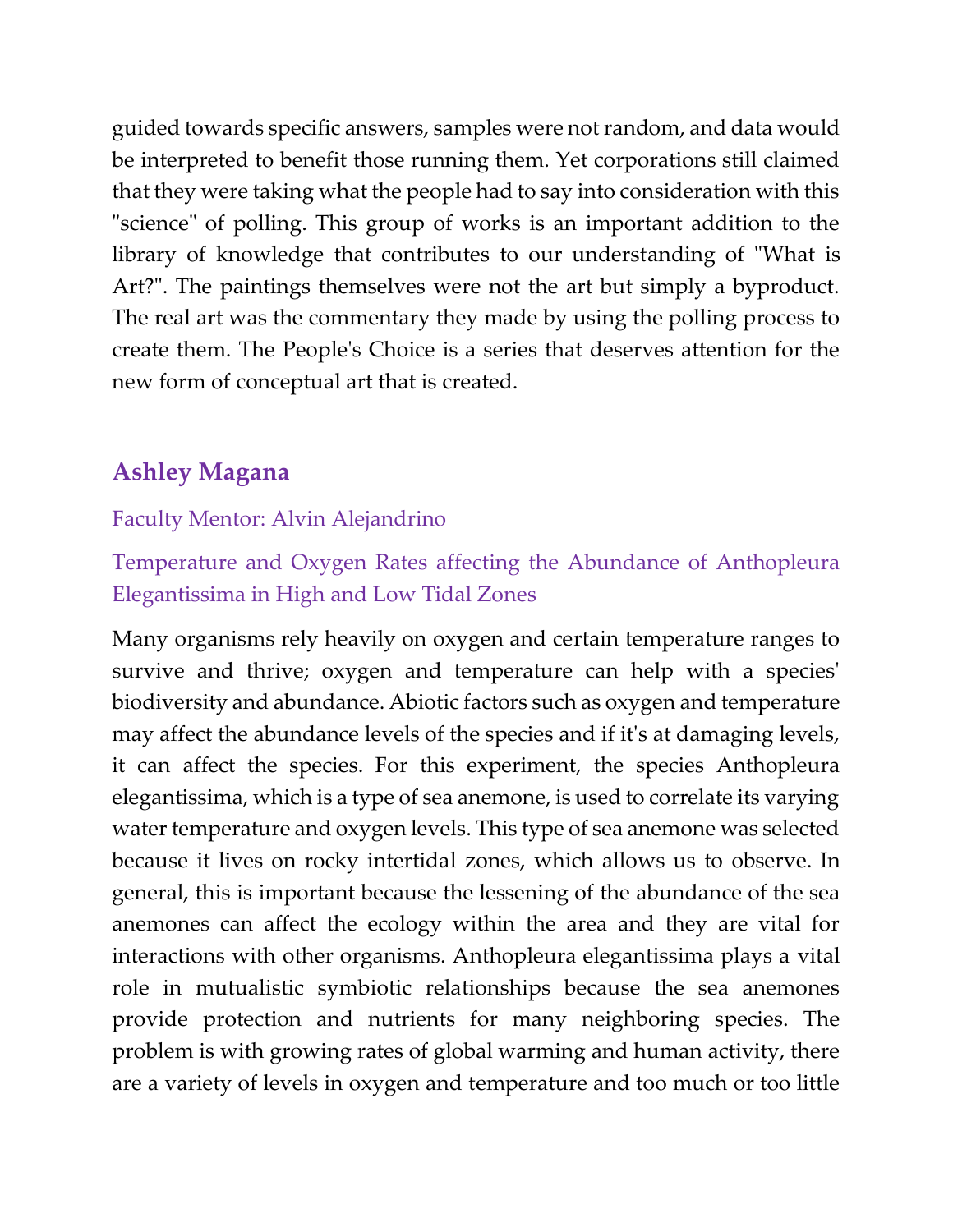factor can destroy the Anthopleura elegantissima population. The temperature trend is rising in an upward trend while the oxygen rate is decreasing. Also, we don't understand well the correlation between oxygen and temperature levels with abundance. My main objective in this project is to find a correlation between water oxygen and temperature levels the Anthopleura elegantissima is located in and how it affects it. This study aims to detect what degree of oxygen and temperature rates affect the Anthopleura elegantissima and how it can reduce their abundance level. We would use ten 61cm\*61centimeters quadrats to observe the sea anemone abundance and split the quadrats based on it being in a high tide or low tide zone. We would measure the oxygen and temperature via a Labquest device and use the data to find a correlation between the rates and a possible trend line. The duration of this experiment would be about 3 years based on seasonal changes. The results of this study would allow us to gain perspective on the abundance of sea anemones and learn more about oxygen and temperature levels on the effects on abundance and overall biodiversity. The results can drive society into taking preventative measures in preventing the loss of biodiversity and abundance of a species.

## **Rhianna McConnell**

### Faculty Mentor: Rebecca Overmyer-Velázquez

Local Action in California: Challenges for Cities Fighting the Climate Crisis

With climate change becoming a growing concern and local regions experiencing individual consequences of climate change, local governments have begun to implement climate mitigation or adaptation policies. Mitigation refers to the effort to reduce greenhouse gases and adaptation refers to the adjustment to current or expected effects of climate change. Many of these local governments have faced challenges in implementing policy due to either resources or backlash from the community. In searching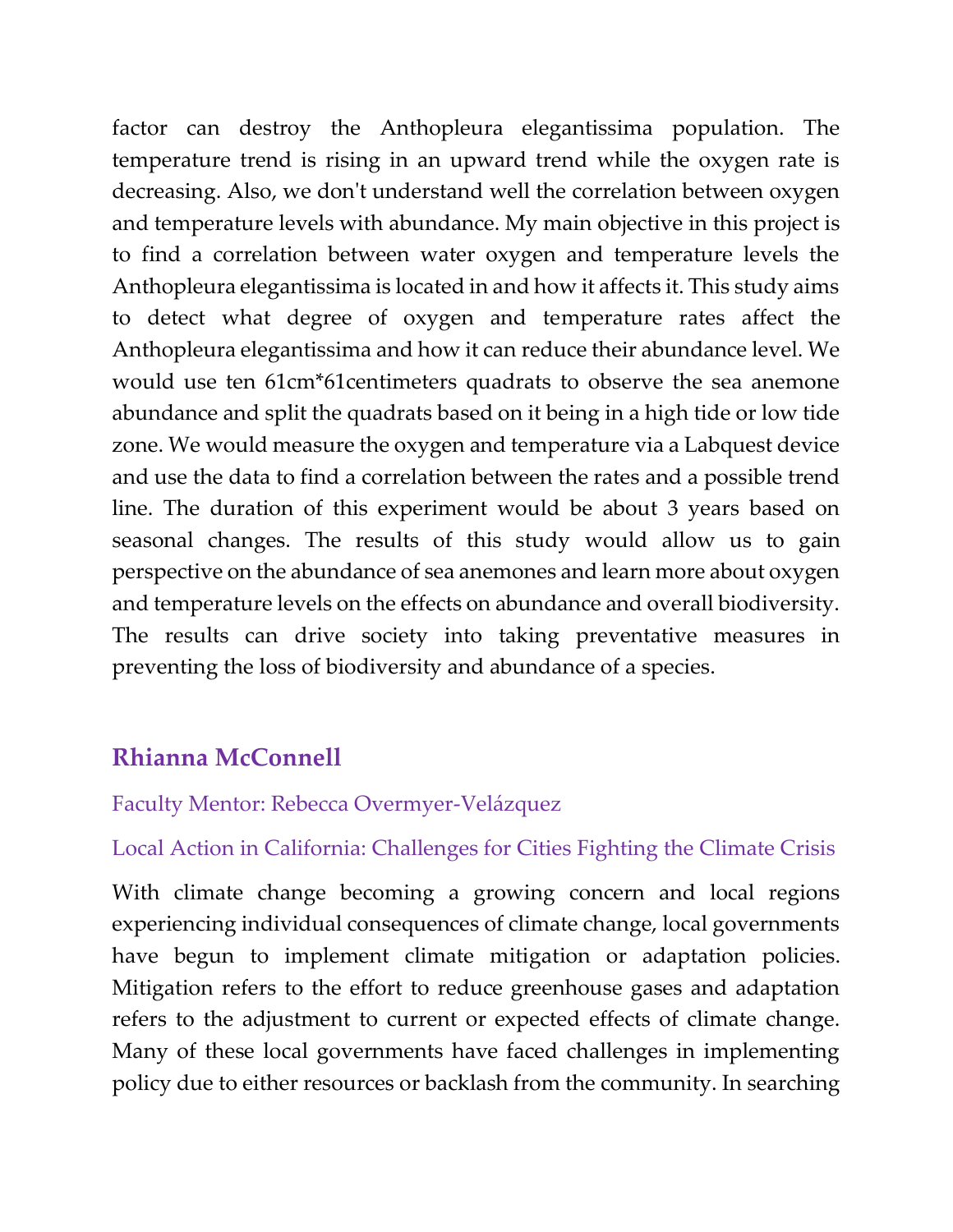the literature, I found that local climate policy in California has not been extensively researched. To have a better understanding of this type of local action within the state of California, this research uses publicly available data. In 2020, the Governor's Office of Planning and Research used an Annual Planning Survey to find the progress of each local jurisdiction in the state of California in regards to several issues including climate change mitigation and adaptation. In this research, the responses from the survey were used to find overall trends in California local climate change action to create a picture of challenges local governments face implementing this kind of policy. This research also found how much progress jurisdictions that have taken action have been able to make. Overall, the jurisdictions that were studied each had limitations, many saying that while they had some resources, they did not have access to adequate resources. These resources include the staffing each jurisdiction has or technical support. A significant portion of local jurisdictions in California do not have greenhouse gas emission reduction targets or strategies. Around a quarter of local jurisdictions do have targets or strategies but do not have ways in which to track the progress of implementation. The majority of the jurisdictions in California do not have adequate staffing and funding for consultants and the majority also lack intern or fellow support. The research reinforces the lack of resources available as a challenge to these local jurisdictions that I found within the literature. Limitations for this research included missing responses in the survey and limited data as only one state was studied.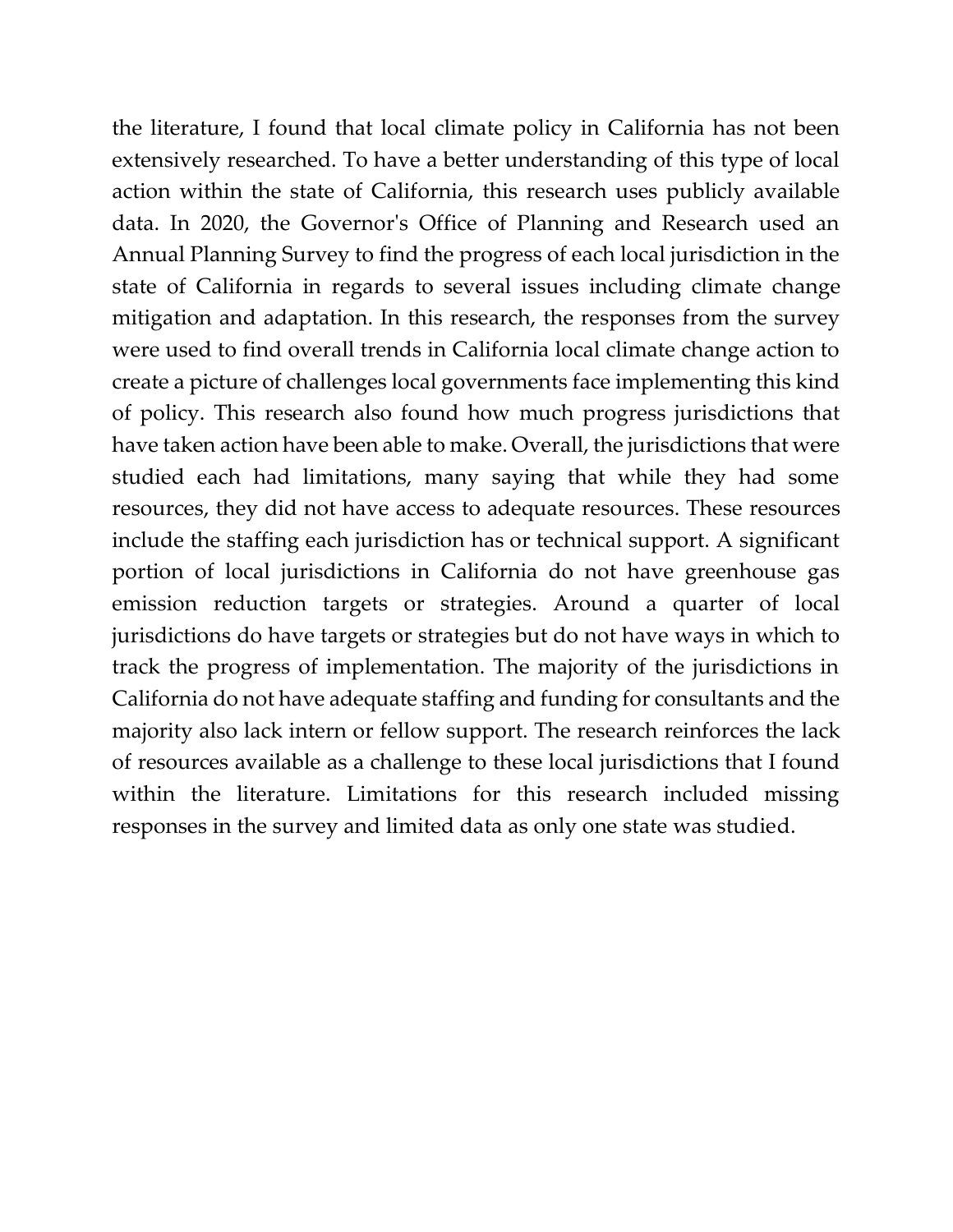# **Ricardo Mendoza**

## Faculty Mentor: Rebecca Overmyer-Velázquez

The Chinese Communist Party's Global Strategy: The Fusion of Cultural Identity, Military Doctrine, and Economic Investments

The world continues to witness the global expansion of the Chinese Communist Party's (CCP) influence. This expansion should concern the international community and those who advocate for human rights, environmental preservation, and global cooperation. Unlike most of the world's democracies, the CCP does not prioritize individual liberties, the advancement of less-developed nations, and degrades the environment and ecosystems with impunity across the globe. The CCP further ignored international norms and laws at the onset of the global pandemic. Political scientists, diplomats, politicians, and human rights groups seek to understand the methodology and end state of the CCP. This literature review examines the many facets of CCP soft power implementation. By analyzing the growing amount of literature from academia and government sources, and the very limited number of ethnographic works, this review contributes to the enormous amount of CCP globalization literature. Notwithstanding, few recognize the CCP's soft power strategy as a precise balance of political, economic, military, and cultural inputs formulated over several decades by a unitary government. My research examines the fusion of Weiqi, "Unrestricted Warfare", and soft power to better understand CCP's global strategy. The CCP first became interested in soft power in 2000. In 2007, the CCP declared that soft power is central to their international diplomacy. The concept of soft power was first introduced by Joseph Nye in the late 1980s. Joseph Nye defines soft power as "getting others to want the outcomes that you want, co-opts people rather than coerces them". Coincidentally, in 1999 two Chinese People's Liberation Army (PLA) colonels published "Unrestricted Warfare", which is defined as "warfare which transcends all boundaries and limits". This omni-dimensional warfare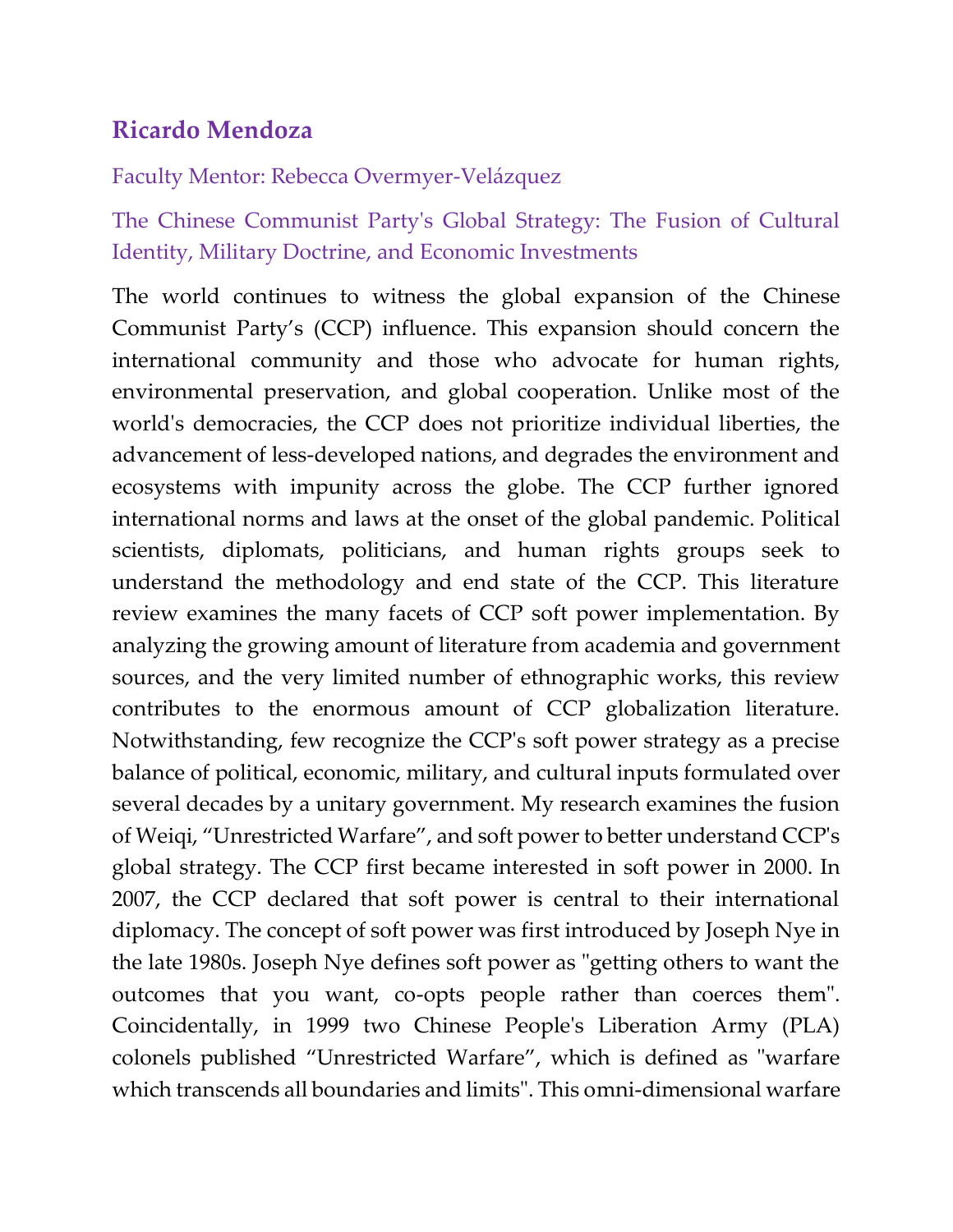strategy shares theoretical elements with Weiqi, an abstract strategy board game for two players in which the aim is to surround more territory than the opponent. Weiqi has been played in the Middle Kingdom for more than 2,500 years continuously and is one of four essential arts in China. Therefore, to better understand the Chinese Communist Party's global strategy, we must examine the fusion of cultural identity, military doctrine, and economic investments.

## **Ricardo Mendoza**

### Faculty Mentor: Michael McBride

## King Leopold's II Ghost Lives through Xi Jinping: The Continued Sufferance Endured by the Congolese People to Meet the World's Demands

The practices by the Chinese Communist Party (CCP) in the Democratic Republic of the Congo (DRC) bear resemblance to the practices employed by King Leopold II at the turn of the nineteenth century, under the guise of a benevolent campaign. "Crimes against humanity" was first introduced to the public sphere by George Washington Williams as he witnessed the atrocities by King Leopold's Force Publique in the Congo Free State in 1890. The world would essentially ignore the mass killings and suffering of the Congolese people at the hands of King Leopold because Leopold was supplying the world with much-needed wild rubber to support the global industrial revolution. Over the last two decades, the Chinese Communist Party has become the latest neo-colonial master of the DRC. The CCP has been extracting critical minerals from the DRC without regard for human rights violations or ecosystem preservation. It is estimated that 40,000 children work as artisanal miners for Chinese mining company supply chains. This form of child labor represents some of the worst human rights violations. Child artisanal miners are susceptible to unsafe living environments, respiratory diseases, radiation contamination, violent crimes, sexual abuse,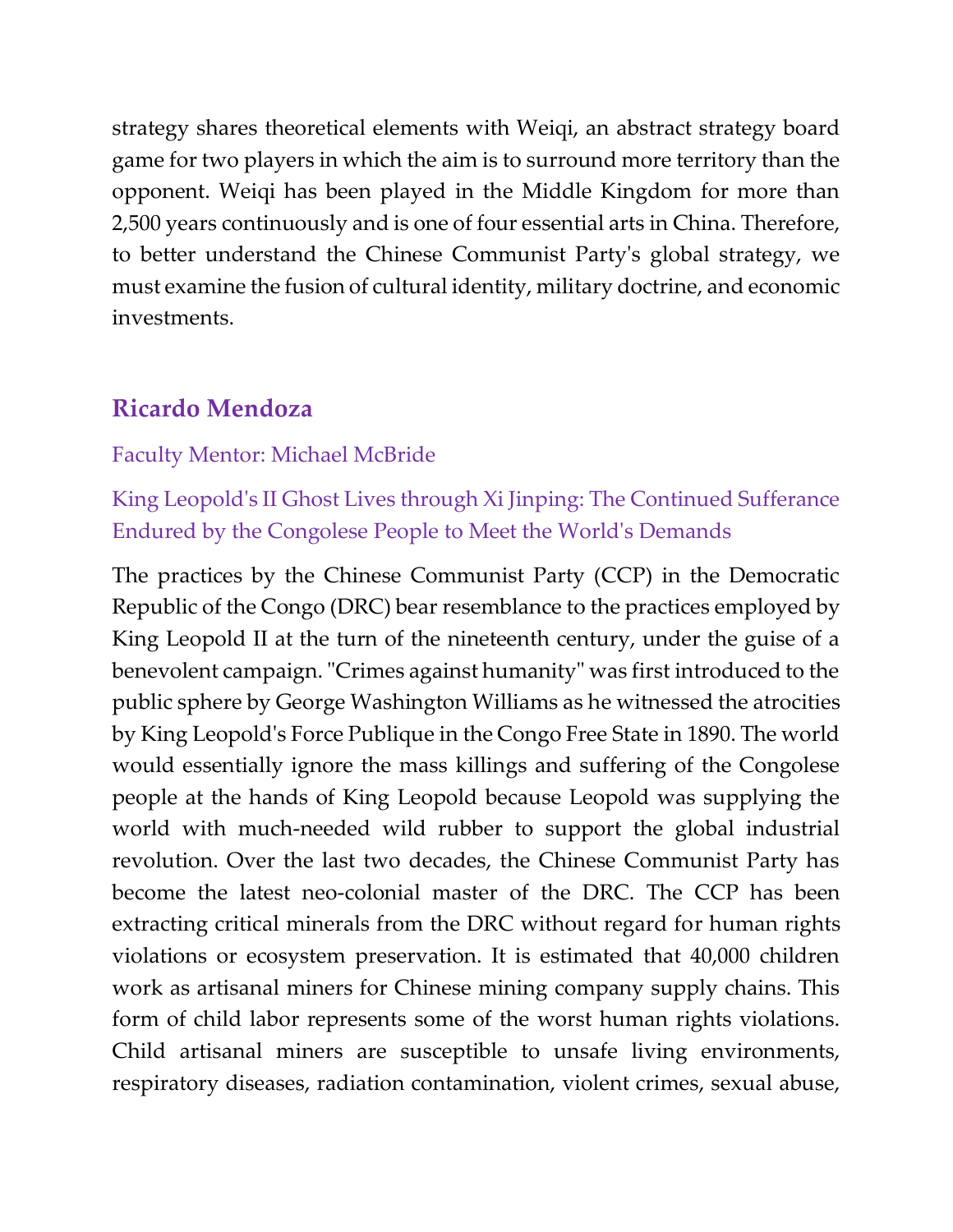and assault. My research conducts a comparative analysis of the practices and processes currently employed by the Chinese Communist Party and King Leopold II's reign, more than a century ago. My paper argues that the strategy employed by the Chinese Communist Party in the Democratic Republic of the Congo is consistent with Chinese Unrestricted Warfare. More international attention needs to be brought to this humanitarian crisis.

## **Yasmin Mendoza**

#### Faculty Mentor: Jonathan Burton

#### Banning Without Bans

The First Amendment prevents the government from making laws that oppress speech amongst other basic values of the American citizen. Even though this amendment prevents the legal banning of any literature, it does not mean that all books are equally accessible. Instead, it means that certain books are "challenged." Challenged books are taken out of circulation through several formal, informal, and extralegal means. This can range anywhere from not being placed in public libraries or needing a petition to be placed in a K-12 curriculum, to publicly burning the books, and even threats to the author. Conditions like these make it virtually impossible for people to read challenged books and therefore these pieces of literature are effectively banned without bans. This leads to my question: How can censorship in America be traced as a form of societal control through the repeated restriction of literature that contains the values of oppressed or minority groups within the last century? I hypothesize that challenged literature exists because the literature itself challenges the oppressive values and beliefs of governmental systems in power. The patterns I initially seek have to do with the groups or types of authors and books that get challenged and who challenge these works. The case study that I have conducted over summer 2020 analyzed the roles of violence, sex, and sexuality within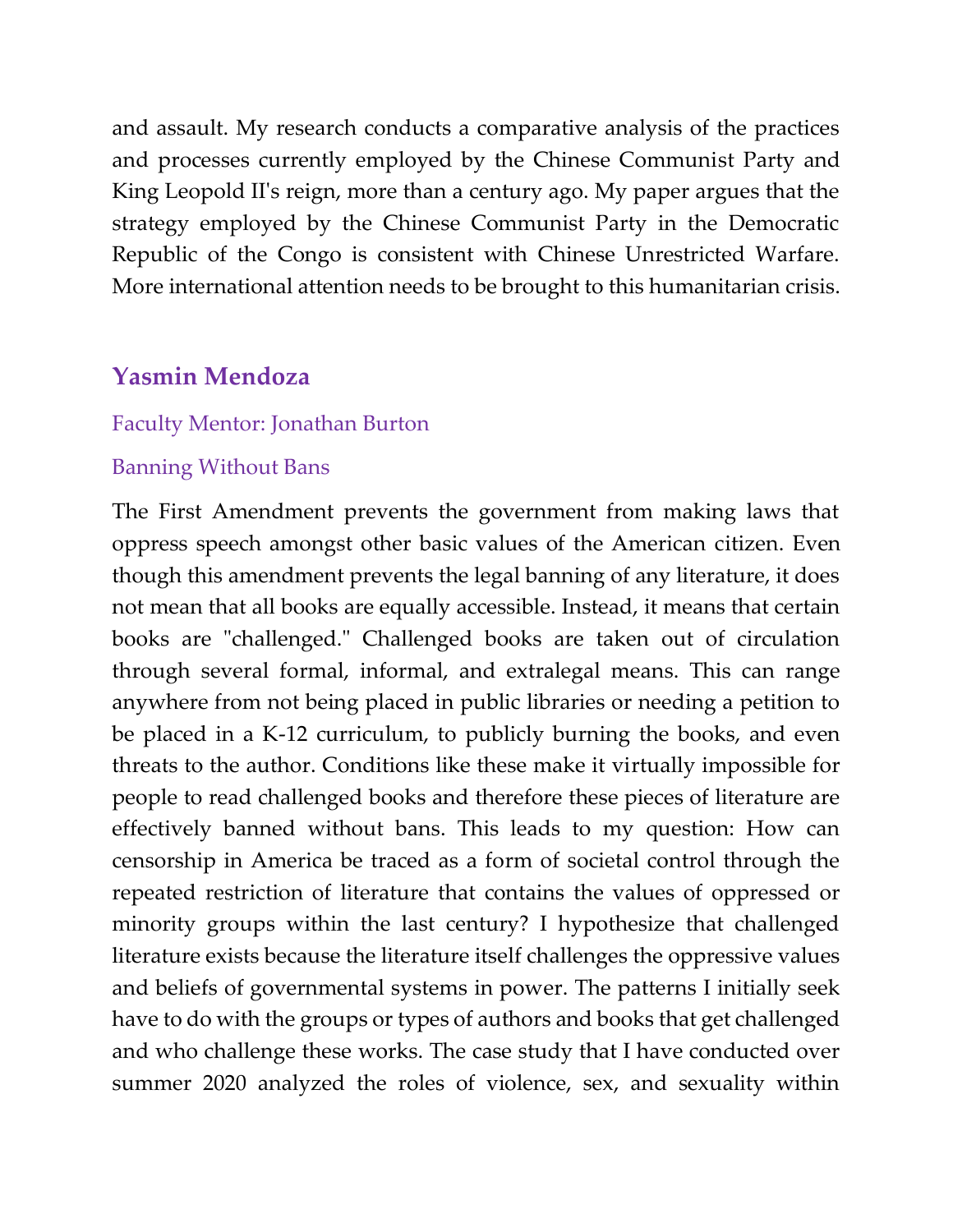American society and the role they play in censored literature. The novels in the case study are Kurt Vonnegut's Slaughterhouse-Five, Alice Walker's The Color Purple, and Alison Bechdel's Fun Home. These are all multiple awardwinning novels that have been censored, banned, and publicly burned for their open discussion of the realities of subjugated communities. This research is important because literature is an outlet in which individuals can express their views creatively or in an informative way. Literature reflects the society at the time and when those voices and points of view are stifled, a piece of history is lost. Many of the changes that have occurred over just the last century were once controversial and unheard-of ideas, such as feminism and desegregated schooling. These advances were made because courageous leaders expressed these controversial ideas and did not allow their voices to be silenced.

## **Liana Miera**

#### Faculty Mentor: Alma Bezares Calderón

# Evaluating the Risk to Education that Low-income Students Face, A Case Study of Denver Public Schools

This project investigates the added risk of receiving a lower quality education that students in areas with higher concentrations of low-income households in grades pre-K through 12 face as compared to students from areas with higher-income households. An important part of understanding the results found in this paper is to understand how schools are evaluated. Thus, this project examines how schools may be evaluated differently based on who is doing the evaluation, based on previous research. This project uses three sources of data: The School Performance Framework for Denver Public Schools, data from the Denver government that reports income by neighborhood, and data from the Education Data Explorer from Urban Institute. The focus on one school district is due to the availability of the data,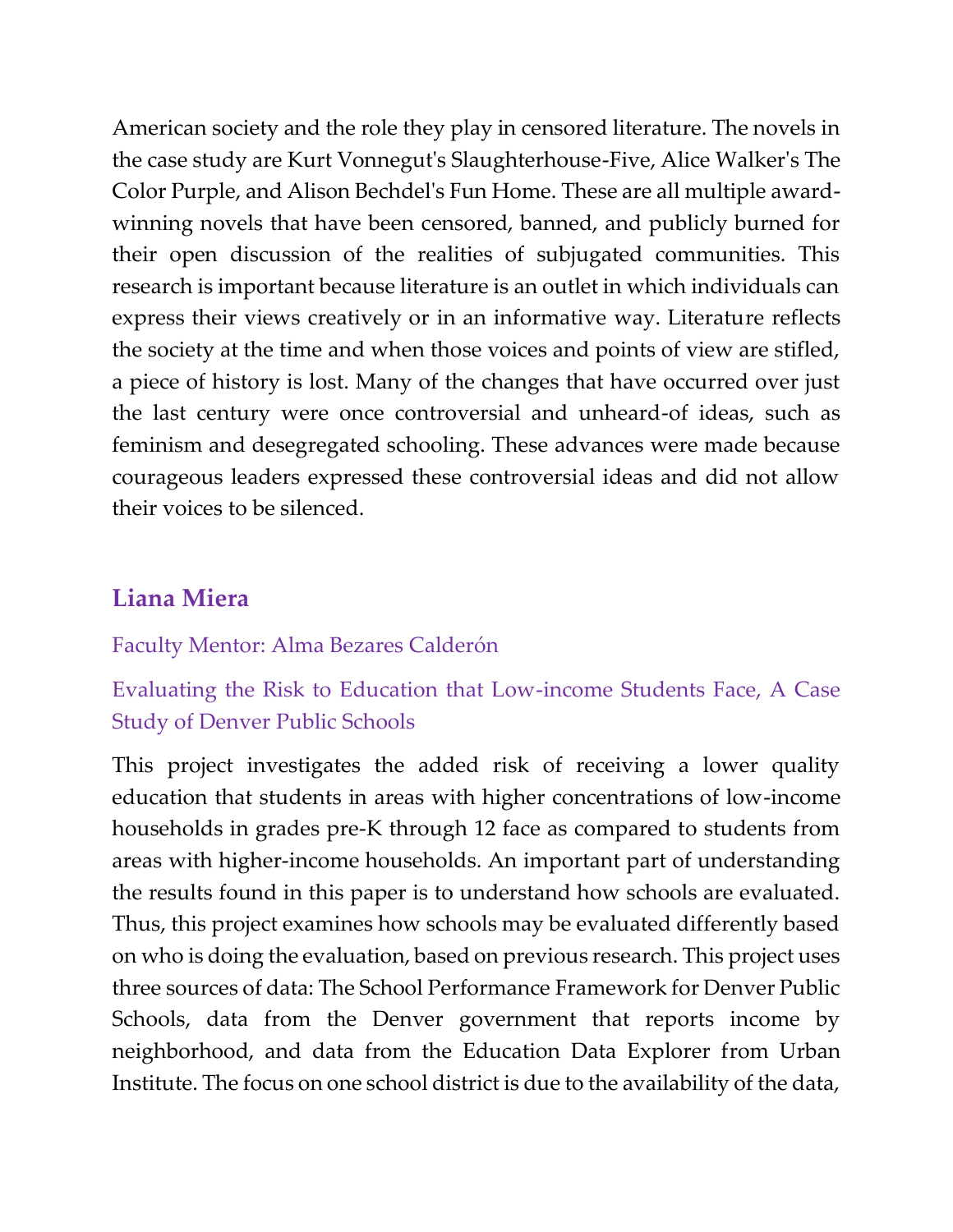as well as the author's connection to the community. Stata software is used to run a linear regression model to determine if there is a significant difference in school performance at low-income schools compared to higherincome schools. These results are then examined and combined with the results of the analysis of existing research. Through the combination of these results, this project determines not only the risk to their education that these students take on, but also how their parents can help reduce that risk through a better understanding of each school's performance. This project has important implications in education and risk. It shows how students facing financial hardship face a higher risk of missing educational opportunities. If left alone, these students could face long-term consequences in later life.

## **Destiny Munoz**

#### Faculty Mentor: Rebecca Overmyer-Velázquez

#### Policing Gender in Law Enforcement

Law enforcement has always been a male-dominated profession. Gender discrimination in law enforcement is an important topic because researchers have found that police departments will respond better to community needs when they can draw on the strengths of both women and men on the force. Female law enforcement officers can bring in skills that would be useful and complementary to male law enforcement officers, such as talking their way through a situation instead of using force. Nevertheless, previous research shows that female law enforcement officers are still stereotyped as weak and incapable or discriminated against for not appearing as masculine or following the masculine norm that appears within law enforcement culture. Female law enforcement officers placed in positions of power are most likely to create and promote diverse policies and procedures which would suit the needs of the communities they serve. The research question being studied is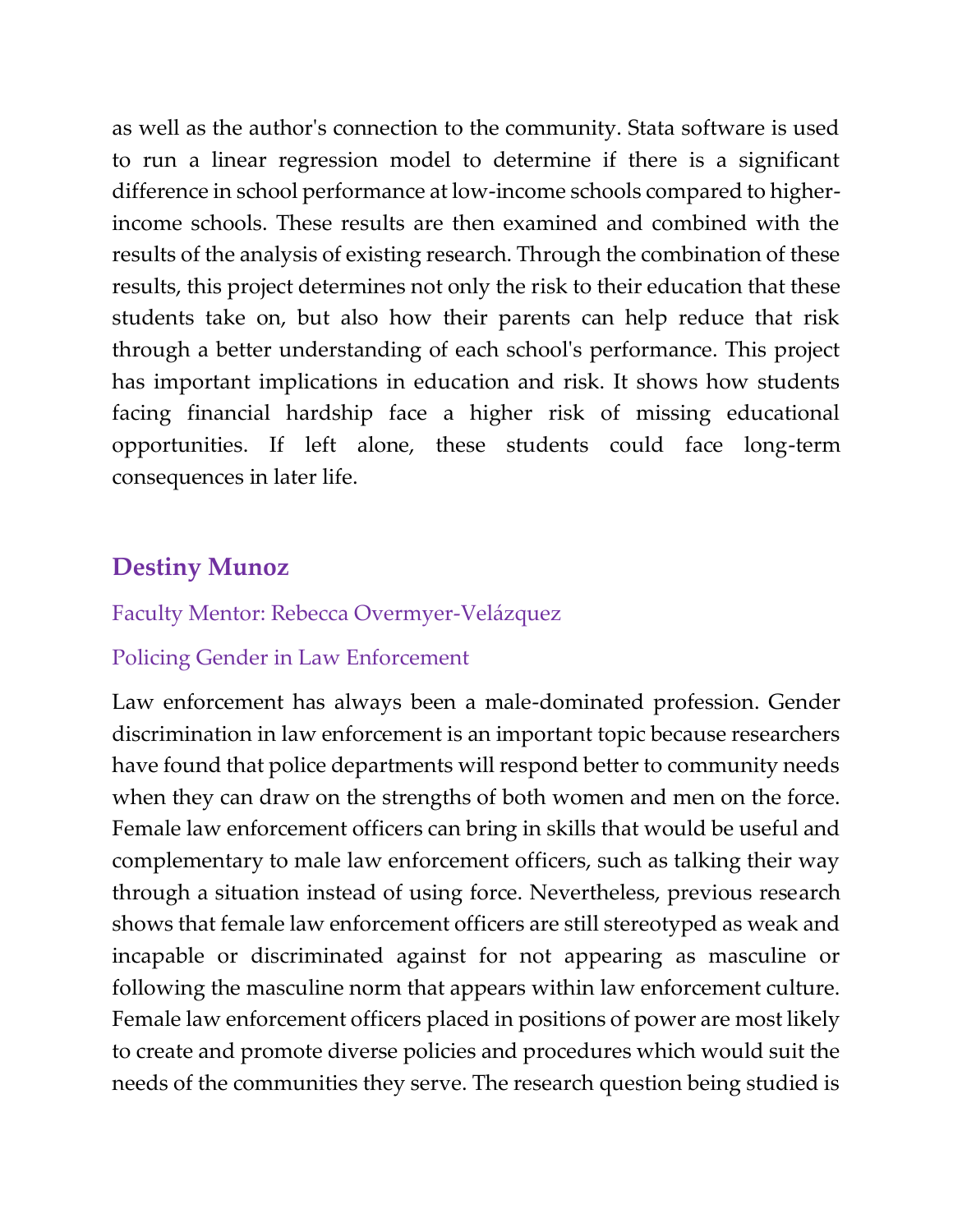what limitations do female law enforcement officers face which affect their job performance? How can law enforcement agencies increase the ranks of female officers? What obstacles and challenges do female officers continue to face on the job? This study was conducted through qualitative interviews which took place via phone call and took approximately 30-40 minutes each to complete. The study sample included 10 women of color female law enforcement officers, three African Americans, one Jamaican, and six Hispanics. Each officer has a college degree higher than an Associate Degree and over 10 years of experience in law enforcement. The recruitment process was reaching out to female law enforcement officers through email and then asking them if they knew any female law enforcement officer that would be willing to participate. Preliminary findings show that the main challenges that female law enforcement officers have faced in their career are: trying to balance work and family life, learning how to work within law enforcement, and trying to maintain expectations such as female law enforcement officers being capable of performing their position. Another find within the study is that seven out of 10 interviewees have not been discriminated against within their agency, while three out of 10 interviewees have been discriminated against.

## **Shanti Nelson**

Co-author: Charles T. Hill

Faculty Mentor: Charles T. Hill

### Self-Ratings of Physical Attractiveness

What influences how we rate our physical attractiveness, and how do these perceptions impact our lives? This topic was explored using data from the Multiple Identities Questionnaire (Hill, C.T., Voices of Diverse Identities: Prejudice and Well-Being Among College Students, in preparation). These data were available from 2,062 women and 1,230 men who completed the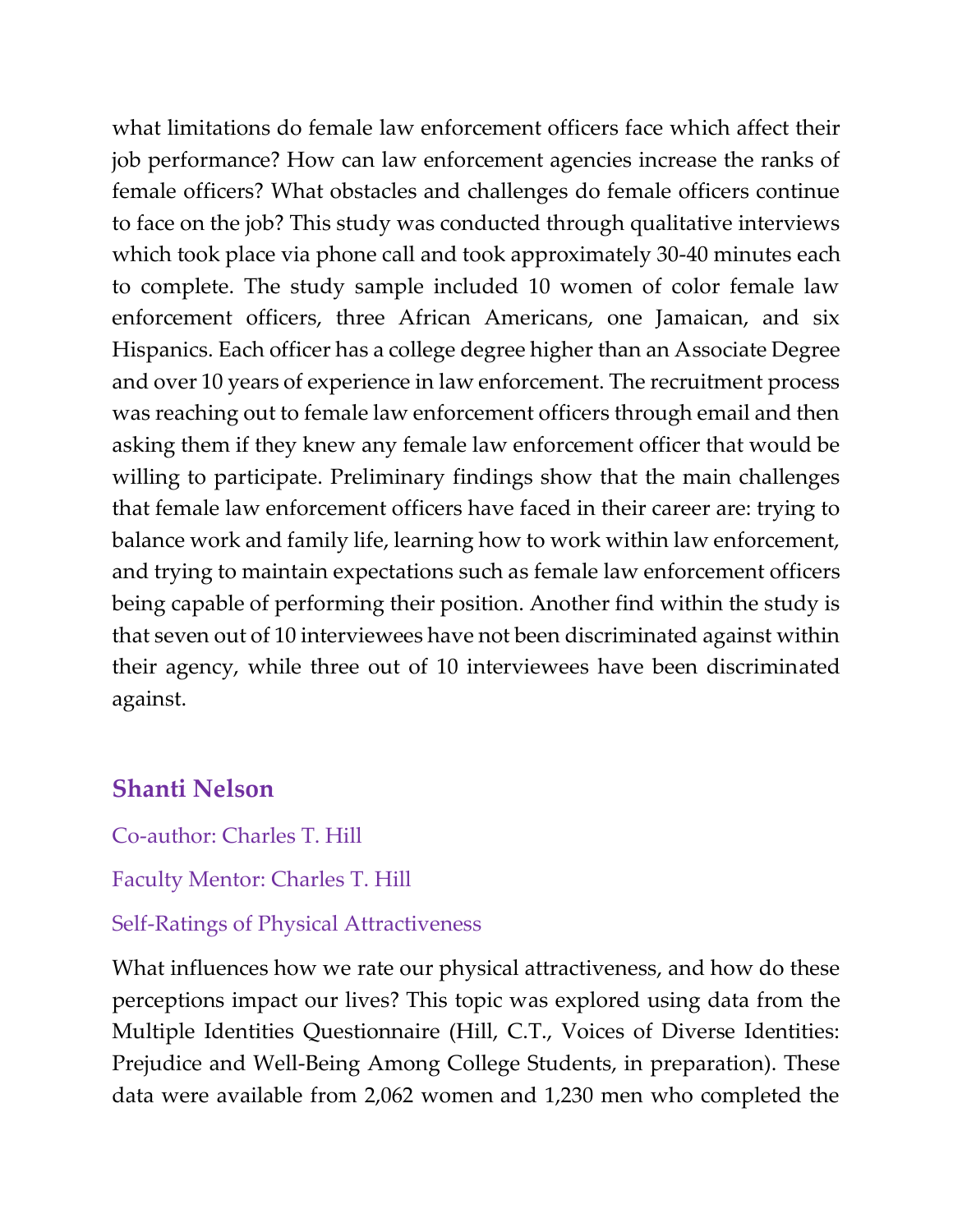questionnaire for extra-credit in Introductory Psychology classes over eighteen years, at a small liberal arts college in Southern California. Both women and men who rated themselves as having higher physical attractiveness were more likely to rate themselves as being more selfconfident and satisfied with themselves. They had higher self-esteem, as well as greater life satisfaction and happiness, and less depression and anxiety. In addition, they reported being more assertive and competitive, and more willing to take risks, and seek out meeting new people. As a result, they had more sexual partners and more frequent sexual intercourse. A major concern in self-ratings of physical attractiveness is body satisfaction. Those who self-rated as more physically attractive had more pride in their body and were more satisfied with the sexiness of their body. A major factor in body satisfaction is weight. Those who considered themselves to be overweight were more likely to rate themselves as having low physical attractiveness. To explore this, participants were asked to report their weight in pounds and their height in inches, which were used to calculate their Body Mass Index. Those with a higher body mass index are more likely to rate themselves as less physically attractive. It is likely that being attractive leads to positive experiences that build self-confidence and create a positive attitude toward oneself and life. One is more confident to take risks, such as being assertive and seeking sexual partners. But it is also likely that feeling confident and having high self-esteem can lead to positive reactions from others that lead one to consider oneself more attractive. The mean selfratings of physical attractiveness, were higher than the scale midpoint, indicating a self-bias in the self-ratings. Multiple regression analyses revealed that self-confidence is a much more important predictor of selfratings of physical attractiveness than BMI.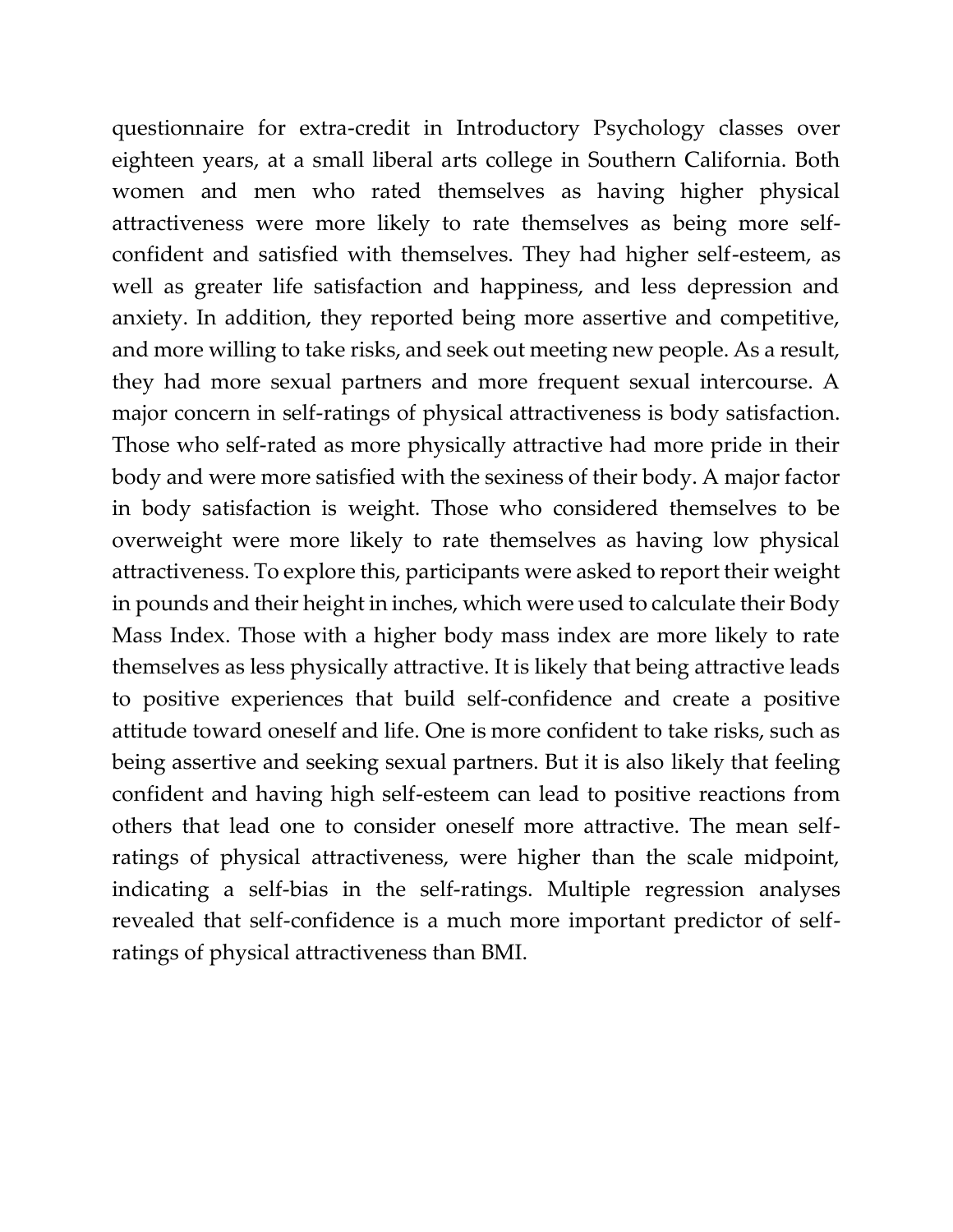# **Dorian Peña**

### Faculty Mentor: Paula Radisich

# Fashioning of the Self: The Significance of Dress, Expression, and Identity in Impressionist Era Paris

In this essay, I argue that an individual's dress was a means of proclaiming and expressing identity in 19th century France as evidenced in the works of the Impressionist movement which so valued and celebrated fashion as a symbol of modernity. I argue how Claude Monet's Camille Monet on a Garden Bench reflects the desire of both the artist and his wife to cultivate an identity of aware, modern, and affluent bourgeois individuals of taste participating in Parisian society. By her dress, Madame Monet claims her place in society, a woman of fashion knowledgeable of the aesthetic developments of her time, a participant in the circles of artists and bourgeoisie society alike. Their choice in dress demonstrates their financial ability, while Monet's choice of setting demonstrates its significance as a delineator of status and as a contribution to modern life. Berthe Morisot's Sisters I argue to reflect the personal sentiments and struggles of the artist, a woman in 19th century Paris. The traditionally feminized realm of dress and fashion has long been an area in which women historically repressed and discouraged, were allowed the opportunity of expression and agency through their dress. Thus, I prove the significance of Morisot's dress, as well as that of her sister, in claiming an identity, a self which she, unique as both a woman and artist, can cultivate in both her art and her dress. It is a tool used to delineate the cherished relationship she shares with her sister, Edma, as well as the desire of the artist to create an image she struggles to legitimize herself. This relationship with the female roles enforced by her society continues to be expressed in Edouard Manet's Repose. In this work, a portrait of Morisot, I argue Manet to render her as an artist, an individual familiar with the painter of her portrait. By her style of dress, I argue Manet has attributed to Morisot an identity which she at this time desired to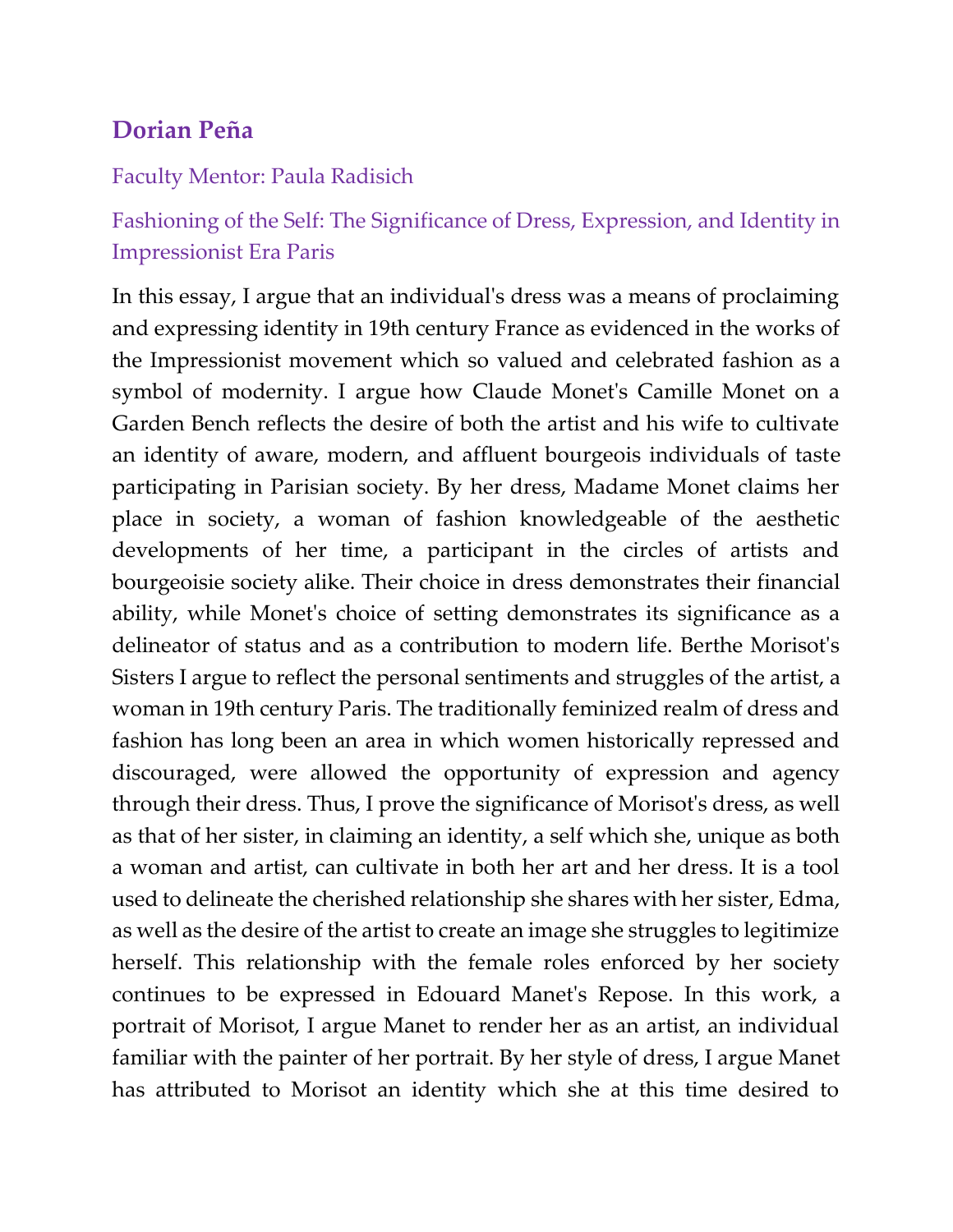cultivate, yet depicts her in a pose which defies the accepted feminine aesthetic, reflective of the complex relationship she possessed with the conventional expectations of women in her modern society.

## **Brandon Ramos**

### Faculty Mentor: Alvin Alejandrino

How Does Temperature, Salinity, Oxygen, and pH Effect on Cabrillo Beach's Hermit Crabs and Its Relation for Future Climate Changes?

Global climate change has significantly impacted marine ecosystems throughout the globe as we speak, and it is unclear if marine organisms in rocky intertidal zones are affected by this change of climate. Over the last decade, global climate change has caused a decrease in biodiversity in marine environments, causing a reduction of society's resources and altered ecosystems across the globe, and putting many animals in danger of extinction. Global climate change has affected rocky shore tide pools in four significant ways: species had experienced a rise in temperature, increasing salinity due to temperature rise, low oxygen levels in tide pools, and ocean acidification. These main abiotic factors are overwhelming many rocky intertidal animals. However, understanding how these organisms are affected by such drastic changes in these four abiotic factors is essential to explore how the biodiversity in rocky shore habitats will change in the future. There have been multiple studies on hermit crabs on these abiotic factors; however, little is known on how they could manage these changes throughout all species of hermit crabs. Hermit crabs are essential for their recycling of nutrients back into the ecosystem are found in many intertidal environments throughout the globe, making them a perfect species to study for our understating of global climate change in these areas. Hermit crabs are well known for their easy health care; they require to be in a habitat that is high humidity, temperature (75-85 degrees Fahrenheit) and are easy to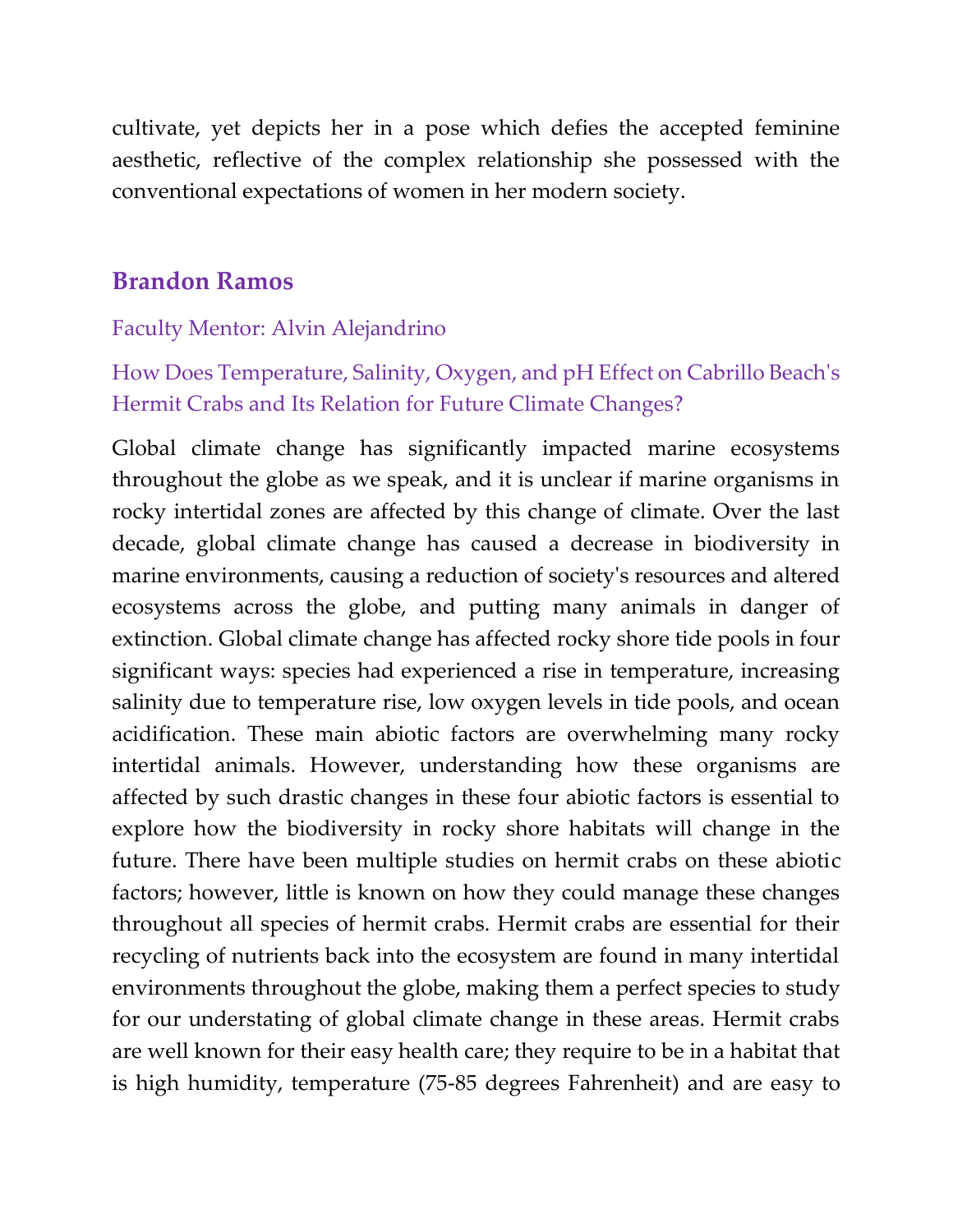supervise and set up an artificial habitat for experiments. They are also lowmaintenance pets such that they require a small tank for space, a sandy and mixed substrate for bedding, and simple cleanup techniques. This proposal aims to investigate 1) both temperature and salinity levels and 2) oxygen and pH levels on hermit crabs to understand better which degree of abiotic variables is potentially suitable habitat for hermit crabs. To do so, I examine how hermit crabs would, in which degree of the abiotic factors would hermit crabs be struggling by measuring their mortality rate and observe their lively hood in those conditions in which give us an insight into how they behave and survive during future global climate changes.

# **Gitzel Razo**

## Faculty Mentor: Rebecca Overmyer-Velázquez

## 21st Century Young Couples Ideologies: Traditional versus Egalitarian

For as long as society can remember, traditional gender roles have benefited the patriarchal world. In heterosexual relationships, there is the ideology and practice of either traditional or egalitarian relationship dynamics and expectations. Within couples, there is also a rise of people moving in together before marriage – also known as cohabitation. There is little research done on whether college students are cohabitating and as to why they are cohabiting. There is also a lack of research about young college students in heterosexual relationships and their gender roles within their relationships. This study consists of students in Southern California liberal art college, who are the next generation and who may give a small glimpse into the gender role expectations in heterosexual relationships. College students in heterosexual relationships prefer egalitarian relationships rather than traditional relationships. The study looked upon gender ideologies within their relationships and existing and/or future children, cohabitation, and the housework division of chores. The study conducted an online anonymous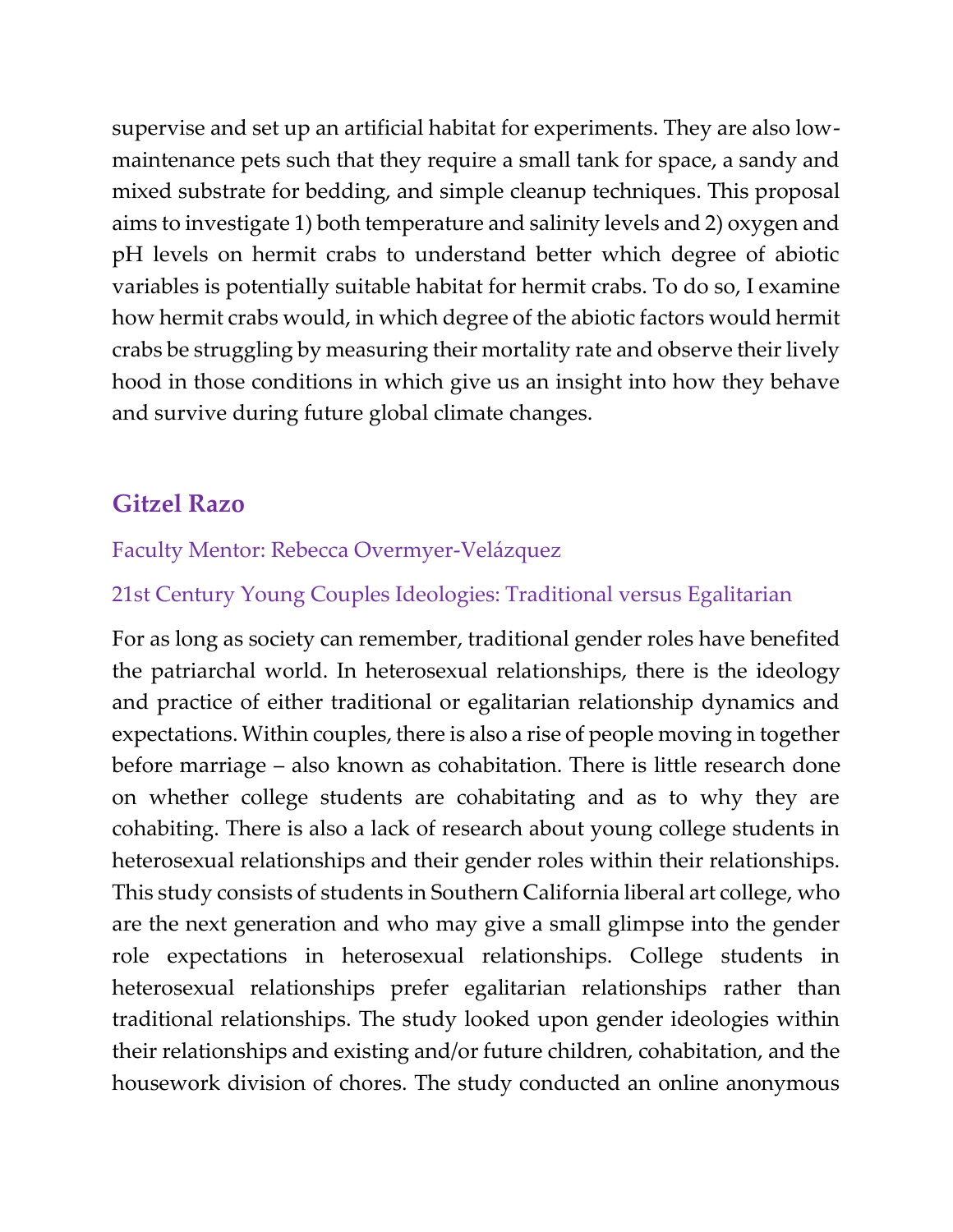survey in collecting 69 college students of all grades. Qualitative and quantitative questions were used to create charts and graphs to understand the complexity of the dynamics of a heterosexual relationship. The vast majority of students (97.1%) who participated believed in gender equality, only 11.6% of students live together with 41.3% plan to live together. For those who do live together, 62.5% have equal household chores; of those who responded not having an equal household chore, females were more likely to report this. It is to be seen that less than a quarter of the participants still believe and implement a traditional dynamic in their heterosexual relationships. Men have a higher percentage in still believing in traditional relationships. The results were consistent with my hypothesis, in that the majority of students have more egalitarian values and have a household with more equal chore division. The current and emerging generation of college students is more egalitarian than traditional in ideology and practice. But a small percentage of college students in heterosexual relationships live together. The reasons for cohabitation were due to the pandemic of COVID-19, it was the next step into their relationship, and for convenience. Limitations of the study include that only one college was involved and the sample collected was small.

## **Jeremy Resnick**

#### Faculty Mentor: Lizardo Herrera

#### Los Inmigrantes en América

Immigration is a very large and complicated subject. There are a lot of people focusing on the number of people trying to get over into the country, and all the while, there are a lot of immigrants who are already here and struggling to assimilate. There are many obstacles that first-generation immigrants in this country that we focus on. What's important about being able to figure out immigration and solving the many problems associated with it in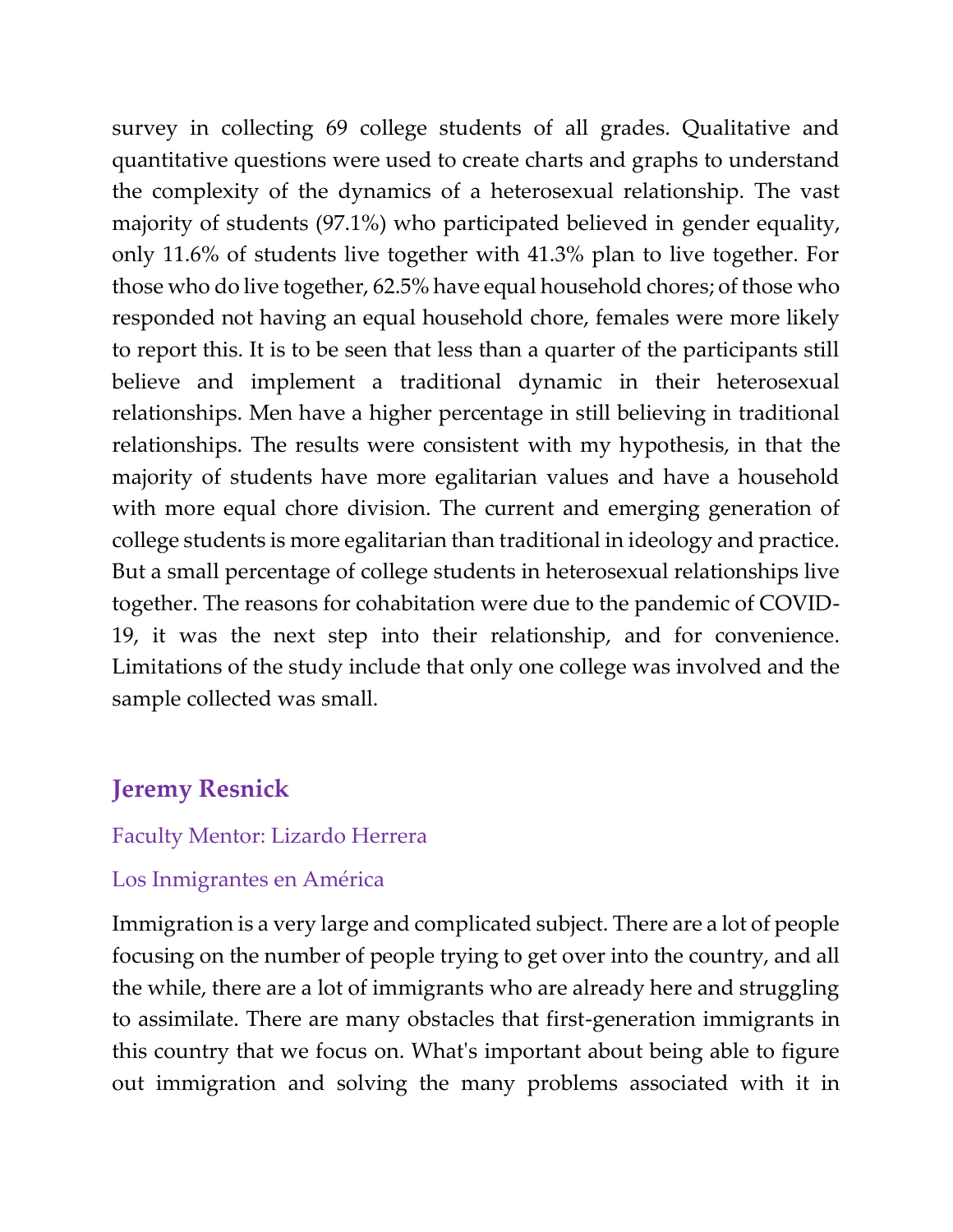perspective. There's the perspective of the people already living in this country, the government, the immigrants in the process of getting in, the immigrants living here, and several very opinionated people. I think it's important to get personal perspectives on the immigrants living in this country, so the backbone of this paper is based on the book "The Undocumented Immigrants". This book gives a perspective of immigrants living in this country, specifically undocumented immigrants, but many stories do include comparisons to legal immigrants. Undocumented immigrants face a lot of problems, for one, since they are all hired under the table, companies can pay these workers as little as they want, while the undocumented immigrants are subject to hard labor, and numerous OSHA violations. It's also next to impossible to acquire the language of the United States due to the lack of resources available. The main focus of this paper is all about how we can help these people. In reading this book it is clear that there is a large discrepancy in the opportunities available for legal vs illegal immigrants. This paper looks into what incentivizes people to come to this country despite this and explores two perspectives to help out anyone who wants to live in this country. Every single person in this book deserves the opportunity to live a good and assimilated life. On one hand, we can do this by giving these people a path to citizenship, better job opportunities, welfare, and accommodations. On the other hand, we can tighten our border security, stiffly penalize any businesses that hire undocumented immigrants, de-incentivize illegal border crossing, and make it easier for people to get visas and green cards, thereby leading to a natural path to citizenship. While there certainly are more popular and more extreme perspectives, these two seem like they could be a better solution to the overall problems rather than a solution to just the symptoms.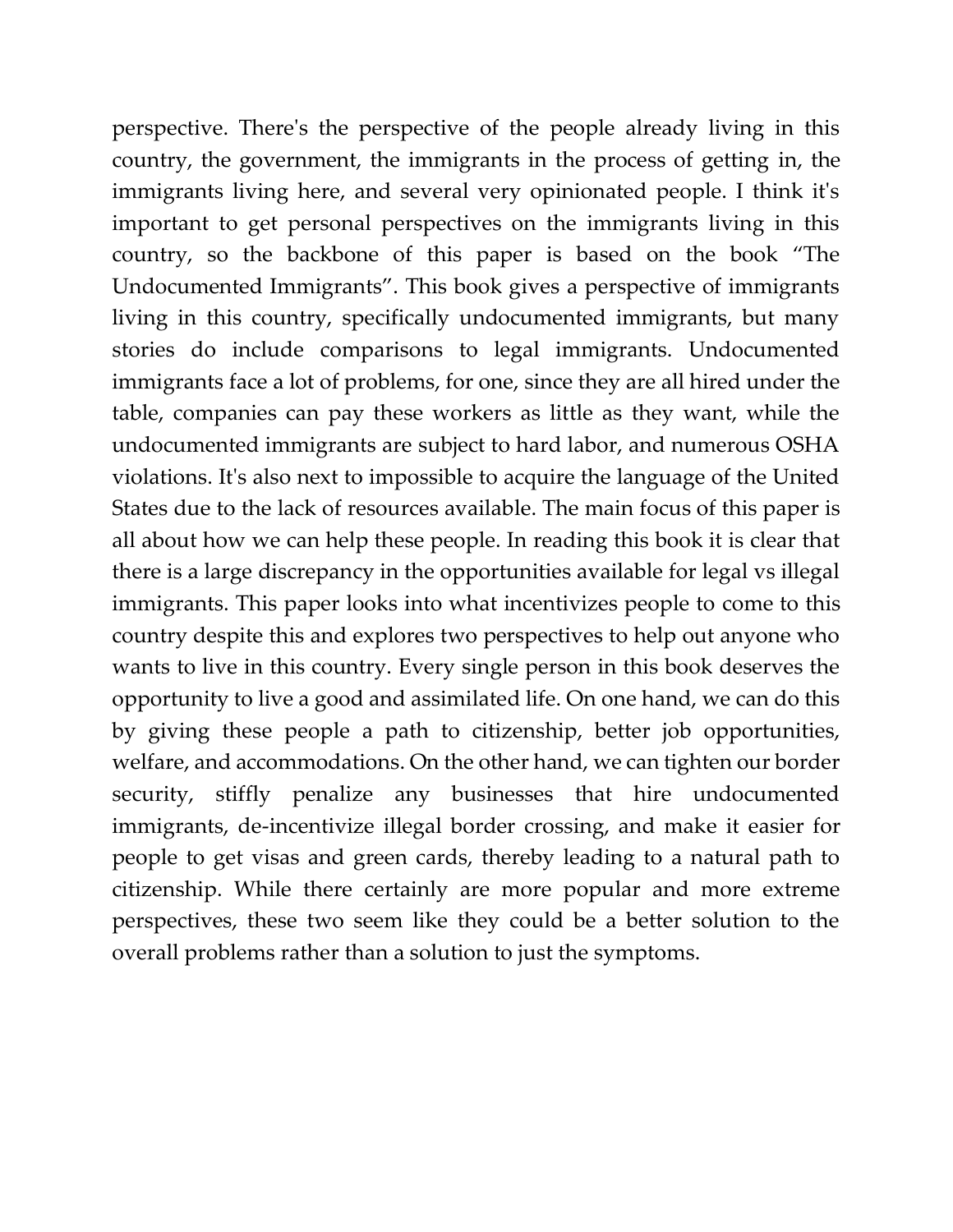# **Raquel Rivera**

### Faculty Mentor: Lori Camparo

### Outcomes of Domestic Violence on Children and Women

Thirty percent of women worldwide have experienced intimate partner violence (WHO, 2017). Continual abuse is affecting the lives of women and children and may lead to immediate and long-term mental health, emotional, cognitive, and behavioral problems (Herring, 2018). For example, children's numeracy learning and reading ability are gravely hindered and they have trouble in academic environments. Additionally, domestic abuse (DA) is associated with a decrease in mental health in women such as depression, high anxiety, and PTSD. In some places, divorce is not an option; this is an important point because, if possible, the women and their children exposed to DA need to get out of the house where the abuse occurs. Resources for women and children in dire need, need to be increased. This review covers how women are affected physiologically, psychologically, and socially then examines how children are affected mentally, behaviorally, and through their education.

## **Leslie Tanaka**

#### Faculty Mentor: Peter Peterson

## Comparing Satellite Column NO2 Concentrations with Ground-based Measurements in Whittier

Nitrogen dioxide (NO2) is an anthropogenic air pollutant that can participate in atmospheric chemistry, impacting environmental and human health. High concentrations of NO2 in the tropospheric layer of the atmosphere pose adverse health complications and impact ozone production. Due to the severe impacts of high concentrations, it is important to monitor both NO2 concentration and spatial variability. This can be done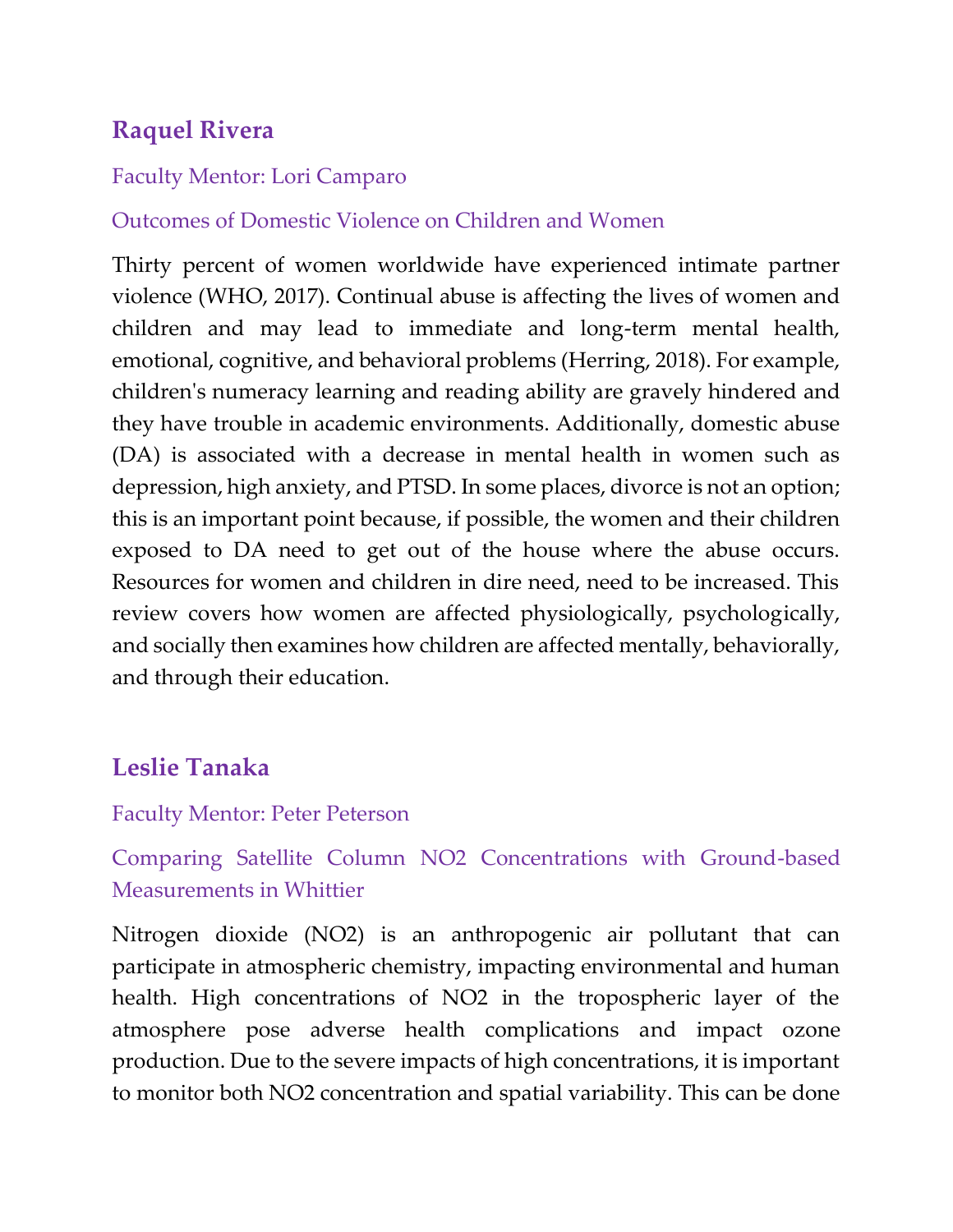using both ground and satellite-based measurements. Satellite data is considered to be well-calibrated and an easily accessible source for global measurements. However, studies have found that in highly polluted areas, the satellite column NO2 measurements from the Ozone Measuring Instrument (OMI), tend to be underestimated. We present a comparison of measurements between ground-based and satellite-based NO2 observations in eastern LA, with an emphasis on the Whittier, California area during August 2019 and between March 2020 to June 2020. During August, seven out of the thirty days monitored had ground-based NO2 column density values around  $1\times10^{(16)}$  molecules  $\cdot$  cm^(-2) greater than those recorded by the satellite measurements. March 2020 to June 2020 data yielded six days out of sixty-four days where the ground-based measurement values were around  $1\times10^{6}$ (16) molecules ⋅ cm<sup>^</sup>(-2) greater than those recorded by the satellite measurements.

# **Brent Valentine**

### Faculty Mentor: Rebecca Overmyer-Velázquez

### Why Youth Join Gangs: A Review of the Literature

Youth gang affiliation is prevalent in various cities throughout the world. This review examines the research into the causes of youth gang affiliation and the differing opinions on how to solve the problem. Studies have used qualitative and quantitative methodologies to identify the complexities that lead inner-city youth toward a gang-banging lifestyle. Some researchers have considered the cultural influences that exist as well as the socioeconomic factors that leave young people with little hope to stay on a positive life track. A conclusive answer to this difficult problem requires a collaborative effort that involves participation from families, school officials, ex-gang members, as well as local law enforcement and/or community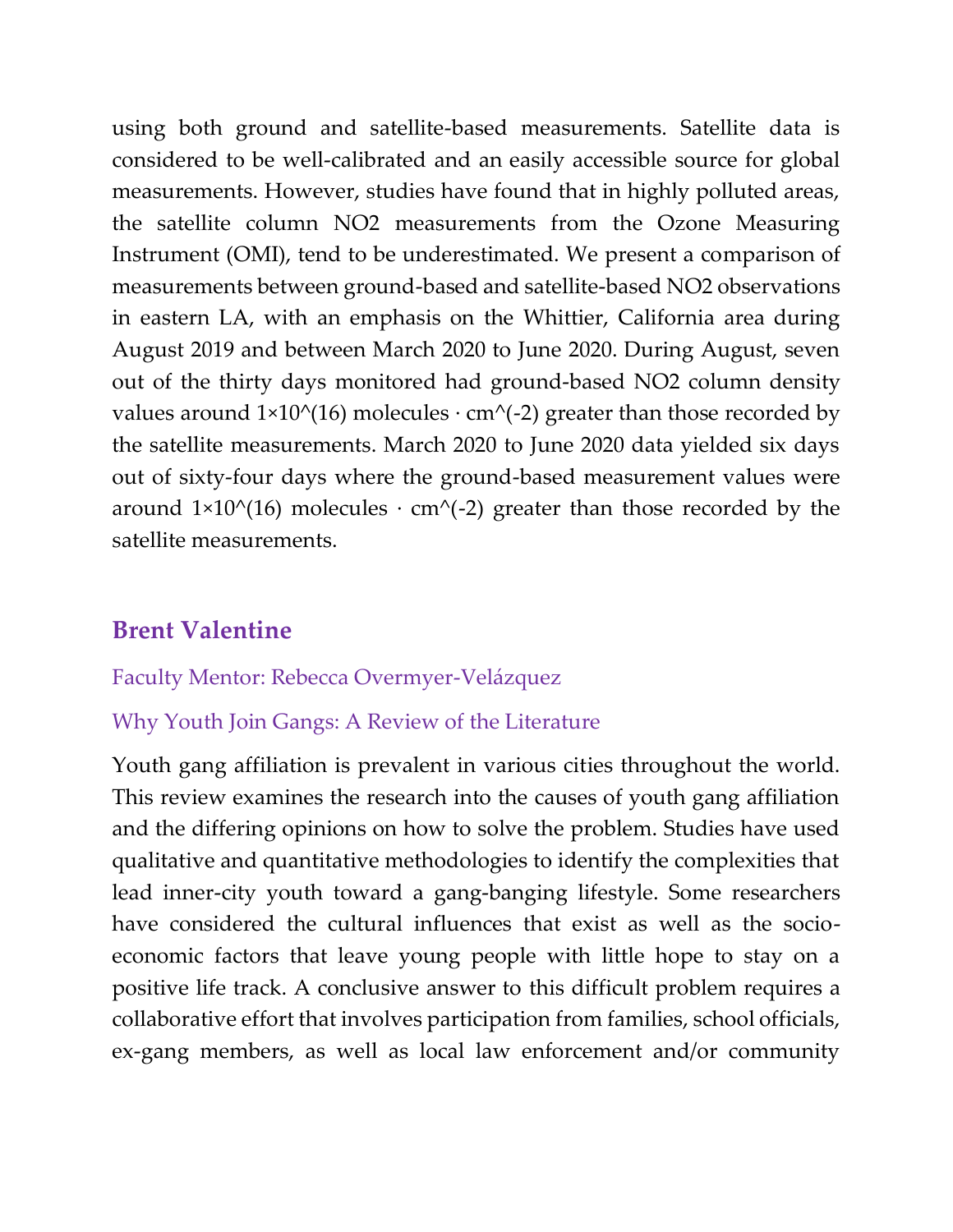leaders to establish preventative measures that stop gang influence in its tracks.

## **Nicole Vargas**

#### Faculty Mentors: Trish Van Oosbree and Kristyne Wiegand

The Effects of Maximalist Shoes on Lower Extremity Mechanics and Injury Risk: A Review

Maximalist shoes (MAX), characterized by a thick midsole (20-30mm), were created to combat RRIs by reducing the forces experienced by the lower extremities upon impact. However, there is a lack of consensus regarding the influence of MAX shoes on RRI. Therefore, the purpose of this review was to examine the effects of MAX shoes on lower extremity mechanics and injury risk. Electronic literature searches were conducted in December 2020 and January 2021 across six databases. The following keyword combinations were used: "maximal shoes" OR "highly cushioned shoes" AND "running mechanics" OR "biomechanics." Studies were included in the final review if they were full-text, peer-reviewed, and investigated the effects of MAX shoes on lower extremity kinetics and kinematics. Articles were excluded if they were not written in English, involved orthotics, and/or examined nonrunning footwear. Fifteen articles were included in the final review. Of the four studies that investigated peak eversion, two found no significant differences between MAX and traditional shoes (TRAD), while one observed significantly greater peak eversion in MAX (12.27  $\pm$  3.69°) and minimal (MIN) footwear (12.60  $\pm$  3.76°) compared to the TRAD condition (10.76  $\pm$ 3.70°; p=0.012, f=0.559; Hannigan & Pollard, 2020). Only one study reported eversion duration, finding it to be significantly greater in the MAX condition  $(99.05 \pm 5.13%)$  compared to MIN and TRAD footwear (MIN:  $87.43 \pm 11.54%$ ; TRAD: 88.67 ± 10.45%; p=0.002, f=0.688; Hannigan & Pollard, 2020). The vertical instantaneous loading rate was significantly higher in MIN shoes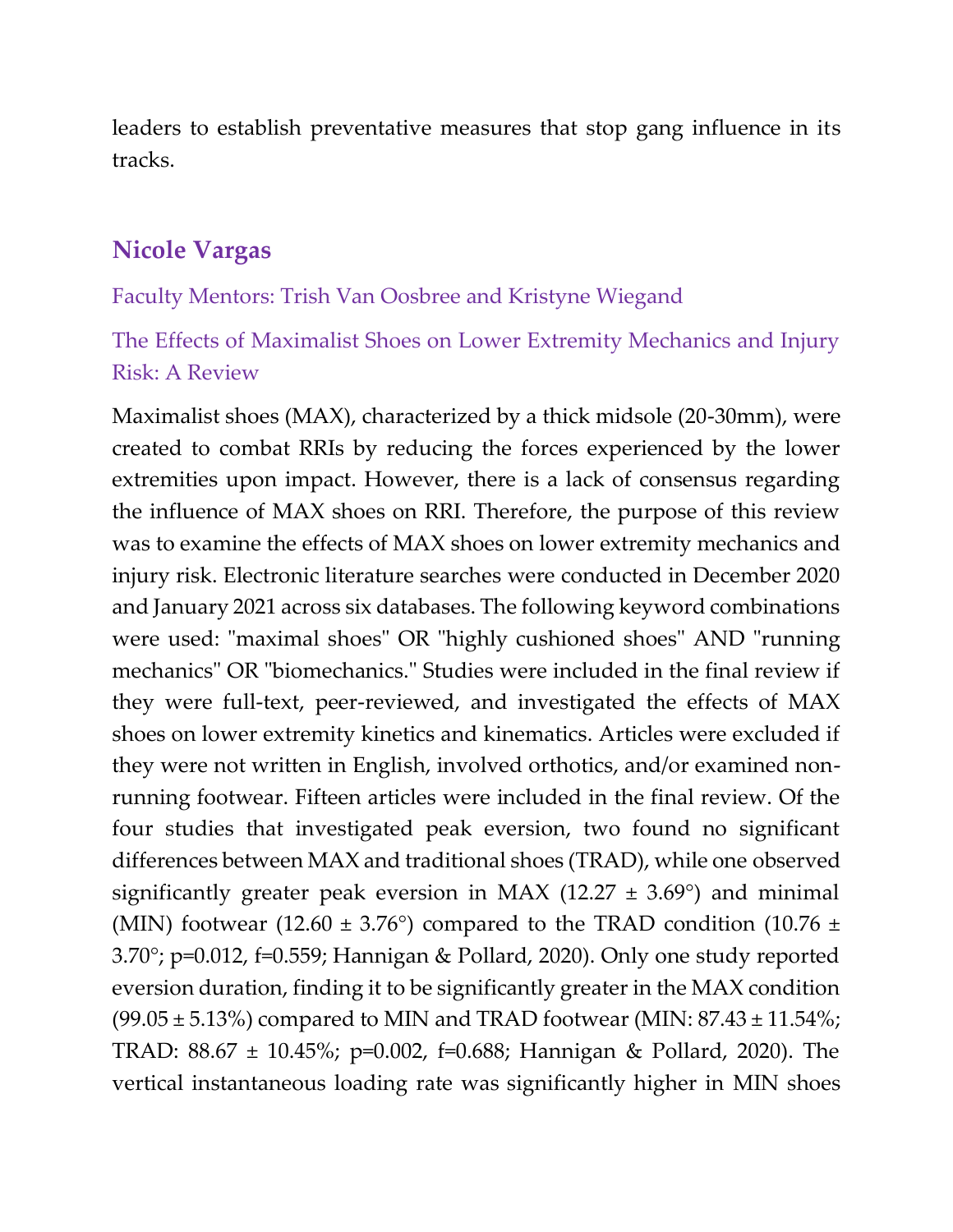than MAX footwear in two studies (Agresta et al., 2018; Law et al., 2019). The effects of maximalist shoes on lower extremity mechanics and injury risk remain inconclusive as a result of varying measurement methods, shoe manufacturers, and small sample sizes. Despite the lack of consensus, MAX shoes may be helpful for runners recovering from metatarsal strains or fractures and less desirable for runners with patellofemoral pain and injuries associated with excessive eversions such as Achilles tendinopathy and tibial stress fractures. This review highlights the need for more research on MAX shoes and their effects on female running mechanics and eversion duration.

# **Stephanie Whang**

### Faculty Mentor: Rebecca Overmyer-Velázquez

Refuting the Model Minority Myth: Asian American Social Media Activism

Social media has become a significant aspect of many peoples' day-to-day life and has notably emerged as one of the crucial ways in which people participate in political activism and advocacy in the contemporary. Activism and political consciousness have shifted since the mass popularization of social media platforms and the Internet, and as such, established methods of activism have shifted as well. This is a significant moment in the research because the summer of 2020 provided the unique conditions under which activists utilized social media as a key part of their political participation. Asian Americans have historically combatted the 'model minority myth', the stereotypical idea that Asian Americans have achieved greater socioeconomic success than other minority groups because they are hardworking, intelligent, and apolitical. Drawing on the fields of Asian American studies and Social Media studies, this project asks how Asian Americans undermine the model minority by participating in activism through social media. I analyzed 11 Twitter posts and 15 Instagram posts ranging from January 1, 2021, to February 8, 2021. On Twitter, I utilized the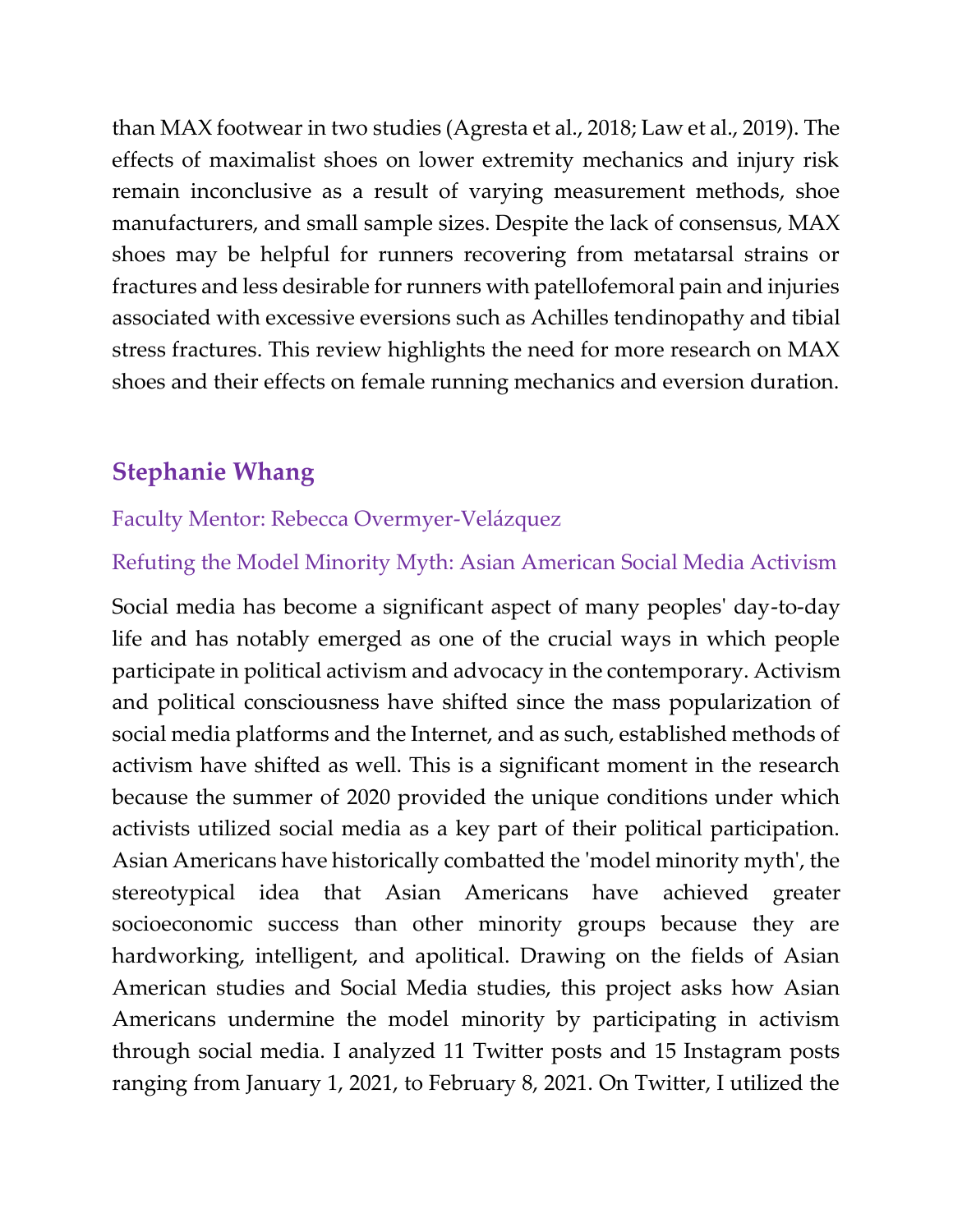search function to track hashtags, keywords, and phrases. On Instagram, due to the lack of chronological organization, many of the collected posts were generated on the explore page based on previous engagement with similar hashtags, accounts, or infographics. The use of the infographic on Instagram, a site dealing in images, aesthetics, and visual culture, primarily functions as a depositor of digestible information through the aforementioned infographic. This differs from Twitter insofar that it does not always adhere to the presentability of information, but the turnaround of the most relevant and direct information. A limitation of the research is that the analysis focused primarily on looking outward to see how Asian Americans advocate for other minority communities rather than inward to how the Asian American community advocates for itself. In the wake of the steep rise of Asian American hate crimes since the beginning of the COVID-19 pandemic, this is a significant weakness in the research.

# **Paige York**

#### Faculty Mentor: Marie-Magdeleine Chirol-Hill

## Mauvaise Herbes (2018) par Kheiron Comment Survivre: de L'arnaque à la Confiance en Soi

This analysis concentrates on a subject of worldwide magnitude: the aftermath of childhood innocence sullied by various abuses at the hands of malicious adults. The purpose of this presentation is to show how traumatized children -represented through the main characters of young Waël, Shana, and Ludo- survive after experiencing life-altering suffering: the journey from scamming others to having self-confidence restored. First, I discuss how the main characters' regretful actions (particularly to swindle others and continue harmful habits) instill fear into a society that its pure members will also become flawed, which leads to the exploited youths' ostracization. Neglected children like this trio hope to one day have the self